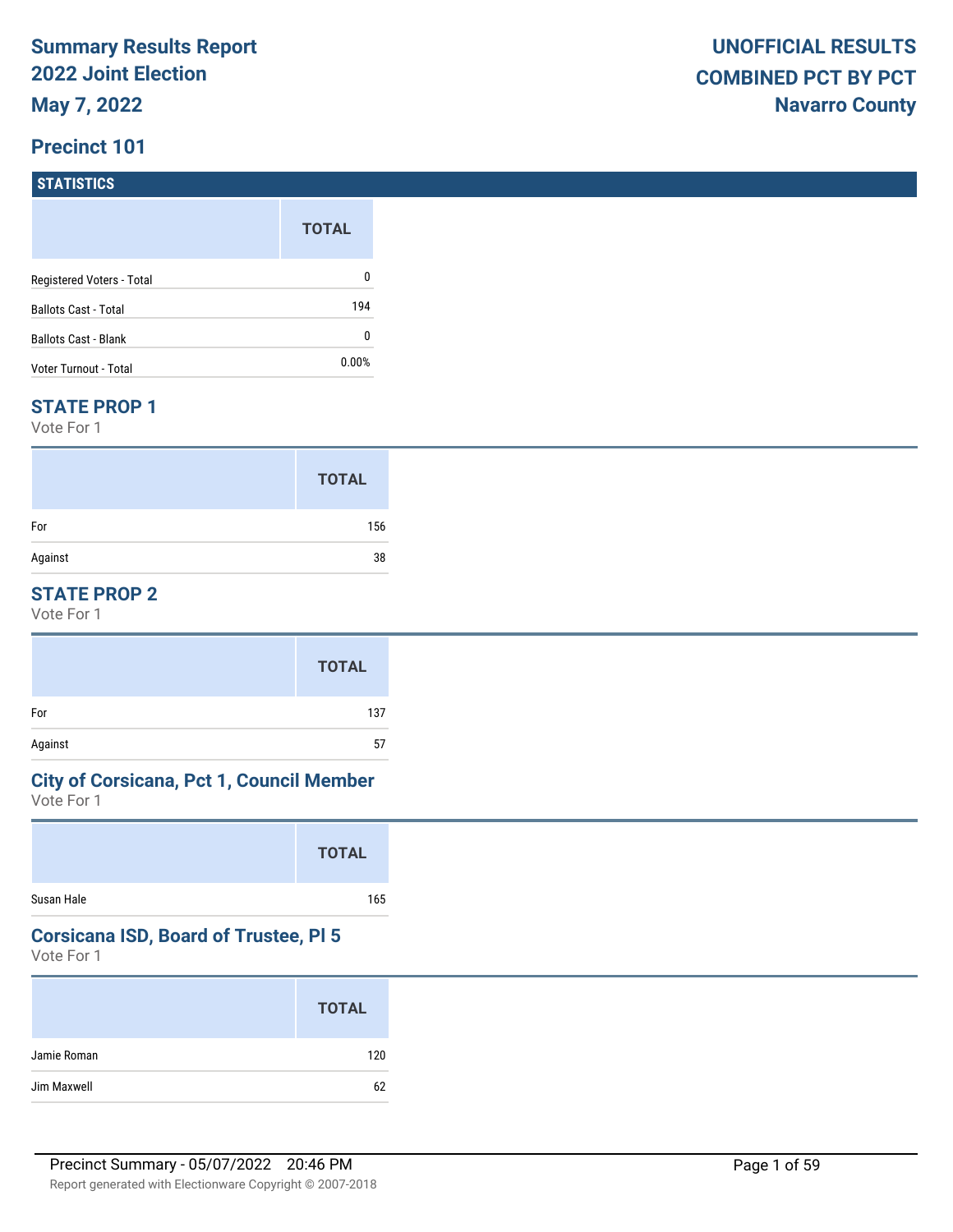**May 7, 2022**

### **Precinct 101**

### **Corsicana ISD, Board of Trustee, Pl 6**

Vote For 1

|               | <b>TOTAL</b> |
|---------------|--------------|
| Leah Blackard | 168          |

### **Corsicana ISD, Board of Trustee, Pl 7**

Vote For 1

|                    | <b>TOTAL</b> |
|--------------------|--------------|
| <b>Brad Farmer</b> | 52           |
| Melissa Castillo   | 59           |
| Daylon Caldwell    | 79           |

# **Corsicana ISD, Proposition A**

Vote For 1

#### **Corsicana ISD, Proposition B**

|         | <b>TOTAL</b> |
|---------|--------------|
| For     | 74           |
| Against | 118          |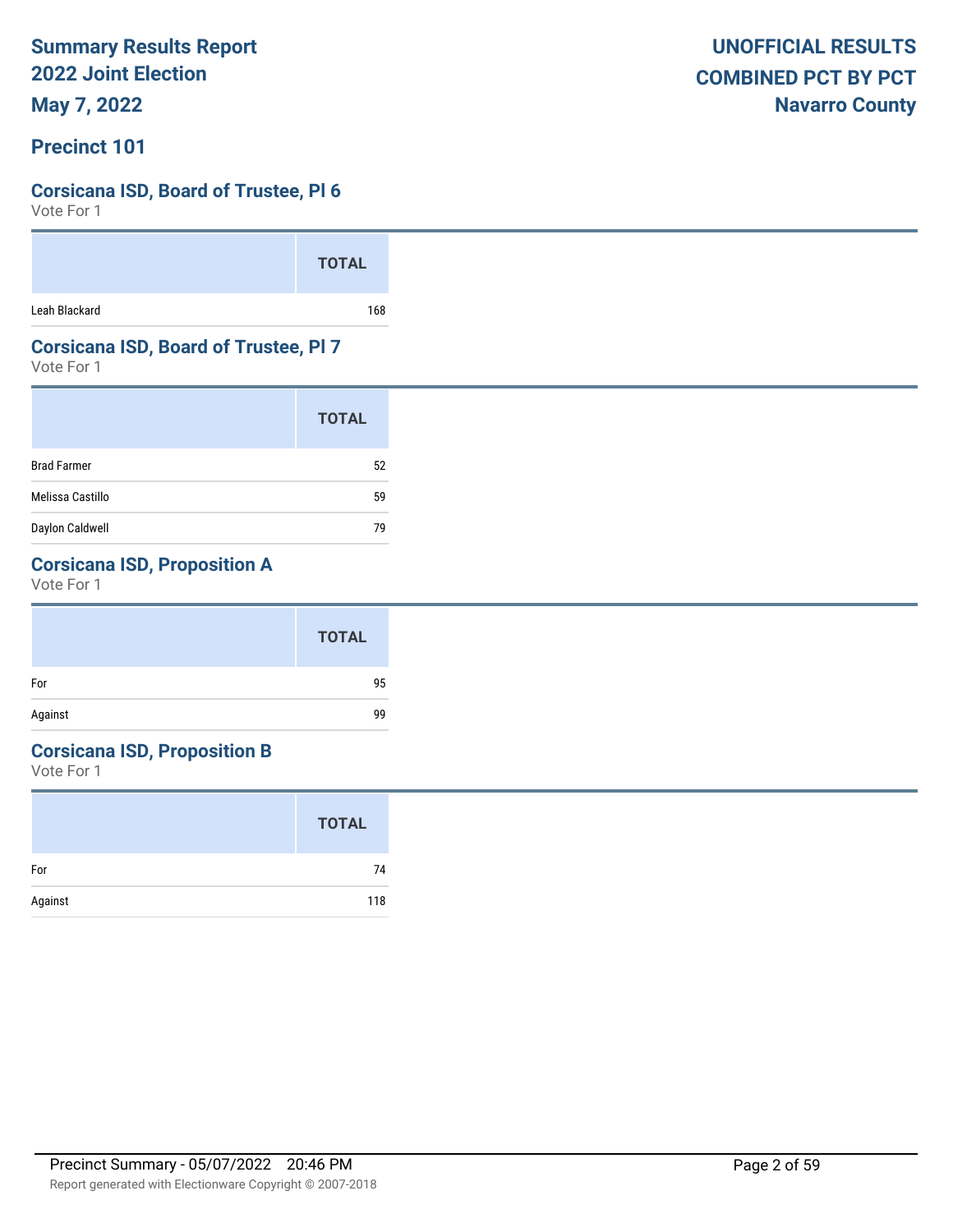# **STATISTICS**

|                             | <b>TOTAL</b> |
|-----------------------------|--------------|
| Registered Voters - Total   | 0            |
| <b>Ballots Cast - Total</b> | 459          |
| Ballots Cast - Blank        |              |
| Voter Turnout - Total       | $0.00\%$     |

#### **STATE PROP 1**

Vote For 1

|         | <b>TOTAL</b> |
|---------|--------------|
| For     | 379          |
| Against | 69           |

## **STATE PROP 2**

Vote For 1

|         | <b>TOTAL</b> |
|---------|--------------|
| For     | 387          |
| Against | 66           |

# **City of Corsicana, Pct 1, Council Member**

Vote For 1

|            | <b>TOTAL</b> |
|------------|--------------|
| Susan Hale | 16           |

# **Corsicana ISD, Board of Trustee, Pl 5**

|             | <b>TOTAL</b> |
|-------------|--------------|
| Jamie Roman | 291          |
| Jim Maxwell | 135          |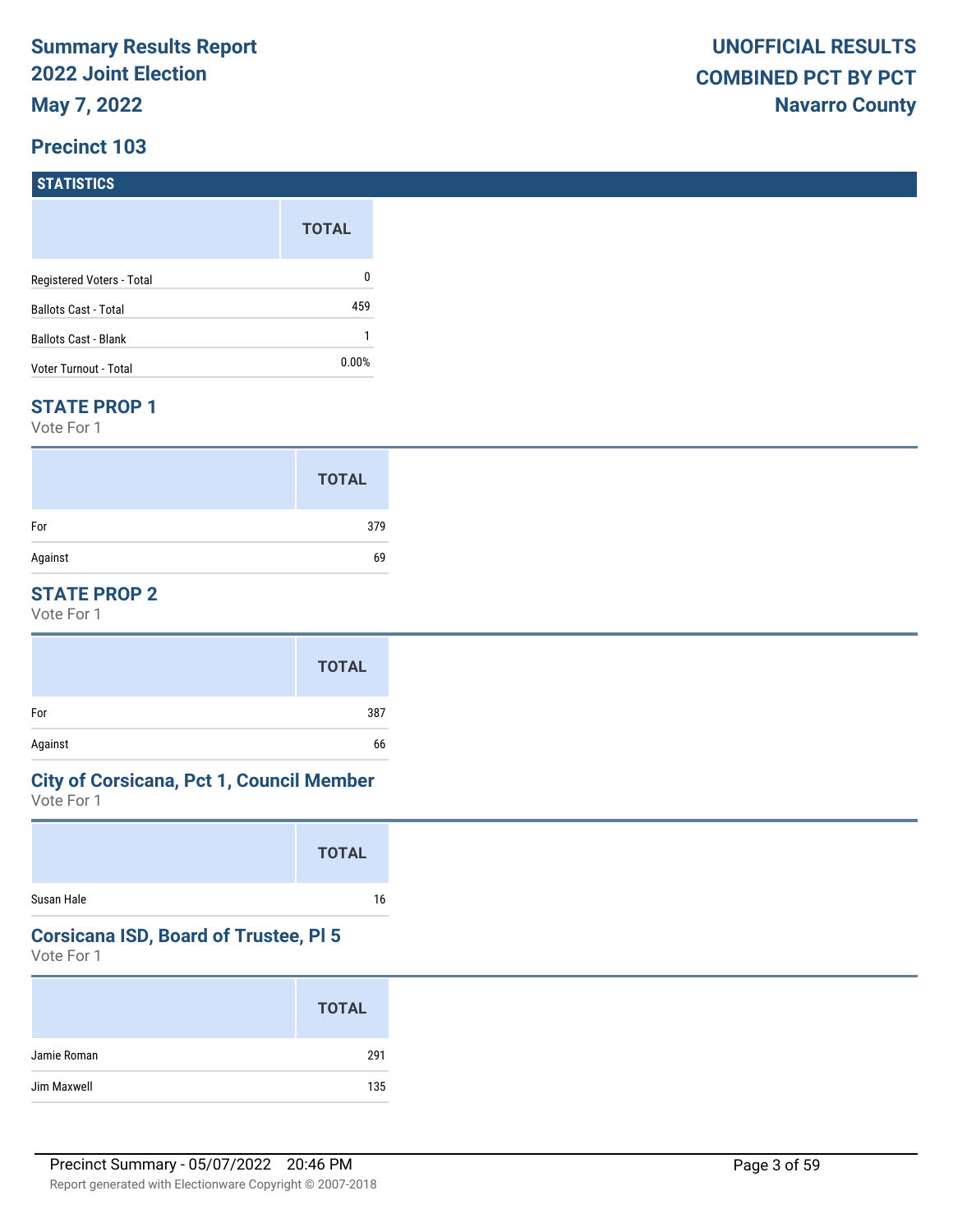**May 7, 2022**

### **Precinct 103**

### **Corsicana ISD, Board of Trustee, Pl 6**

Vote For 1

|               | <b>TOTAL</b>    |  |
|---------------|-----------------|--|
| Leah Blackard | 10 <sub>2</sub> |  |

### **Corsicana ISD, Board of Trustee, Pl 7**

Vote For 1

|                    | <b>TOTAL</b> |
|--------------------|--------------|
| <b>Brad Farmer</b> | 175          |
| Melissa Castillo   | 115          |
| Daylon Caldwell    | 148          |

# **Corsicana ISD, Proposition A**

Vote For 1

|         | <b>TOTAL</b> |
|---------|--------------|
| For     | 195          |
| Against | 262          |

# **Corsicana ISD, Proposition B**

|         | <b>TOTAL</b> |
|---------|--------------|
| For     | 156          |
| Against | 299          |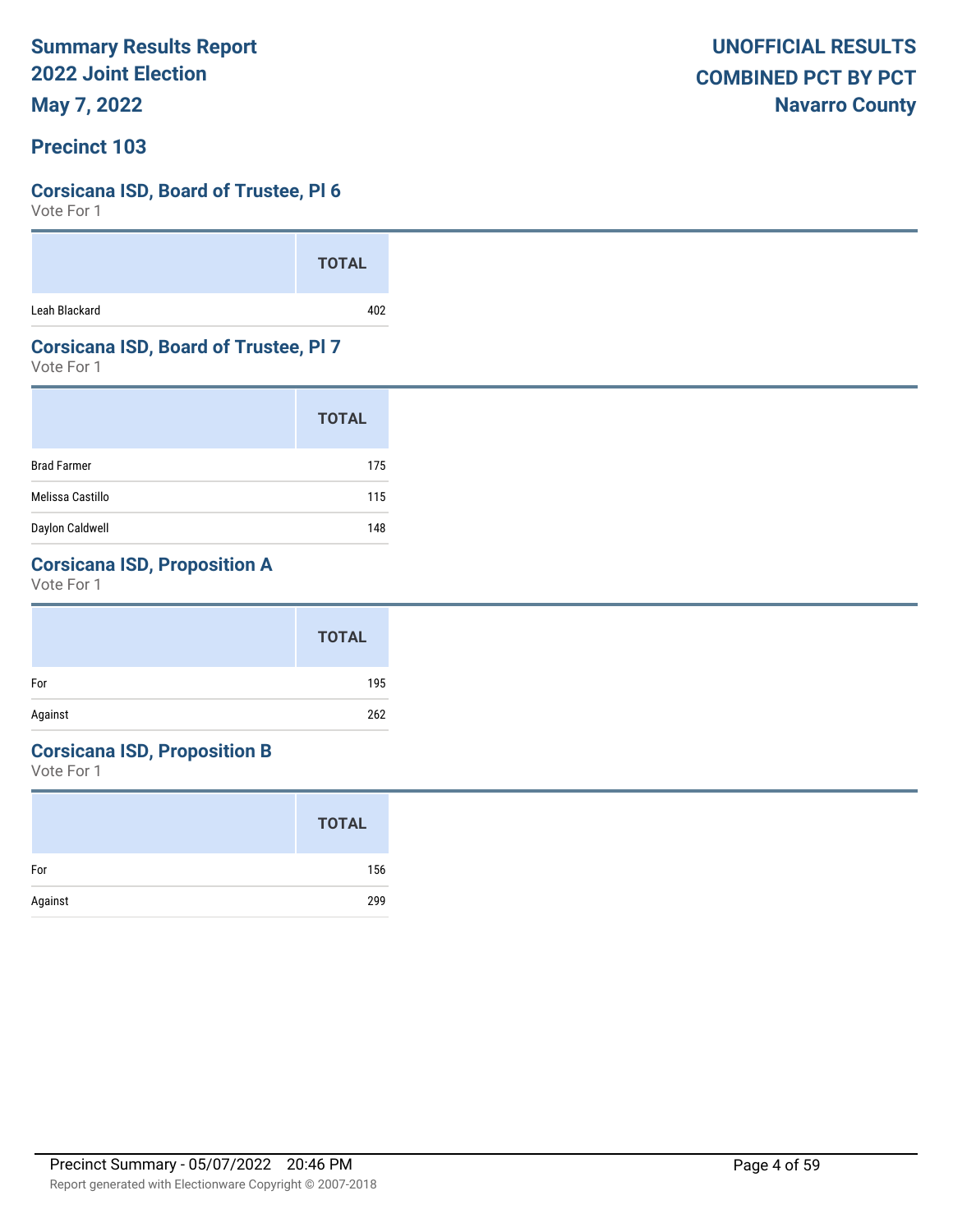#### **Precinct 104**

#### **STATISTICS**

|                             | <b>TOTAL</b> |
|-----------------------------|--------------|
| Registered Voters - Total   | 0            |
| <b>Ballots Cast - Total</b> | 112          |
| <b>Ballots Cast - Blank</b> | 0            |
| Voter Turnout - Total       | 0.00%        |

#### **STATE PROP 1**

Vote For 1

|         | <b>TOTAL</b> |
|---------|--------------|
| For     | 89           |
| Against | 20           |

## **STATE PROP 2**

Vote For 1

|         | <b>TOTAL</b> |
|---------|--------------|
| For     | 89           |
| Against | 22           |

#### Vote For 2 **Blooming Grove ISD School Board Trustees**

|                         | <b>TOTAL</b> |
|-------------------------|--------------|
| Jon Southard            | 2            |
| <b>Valerie Richards</b> | 6            |
| Derek Weaver            | 5            |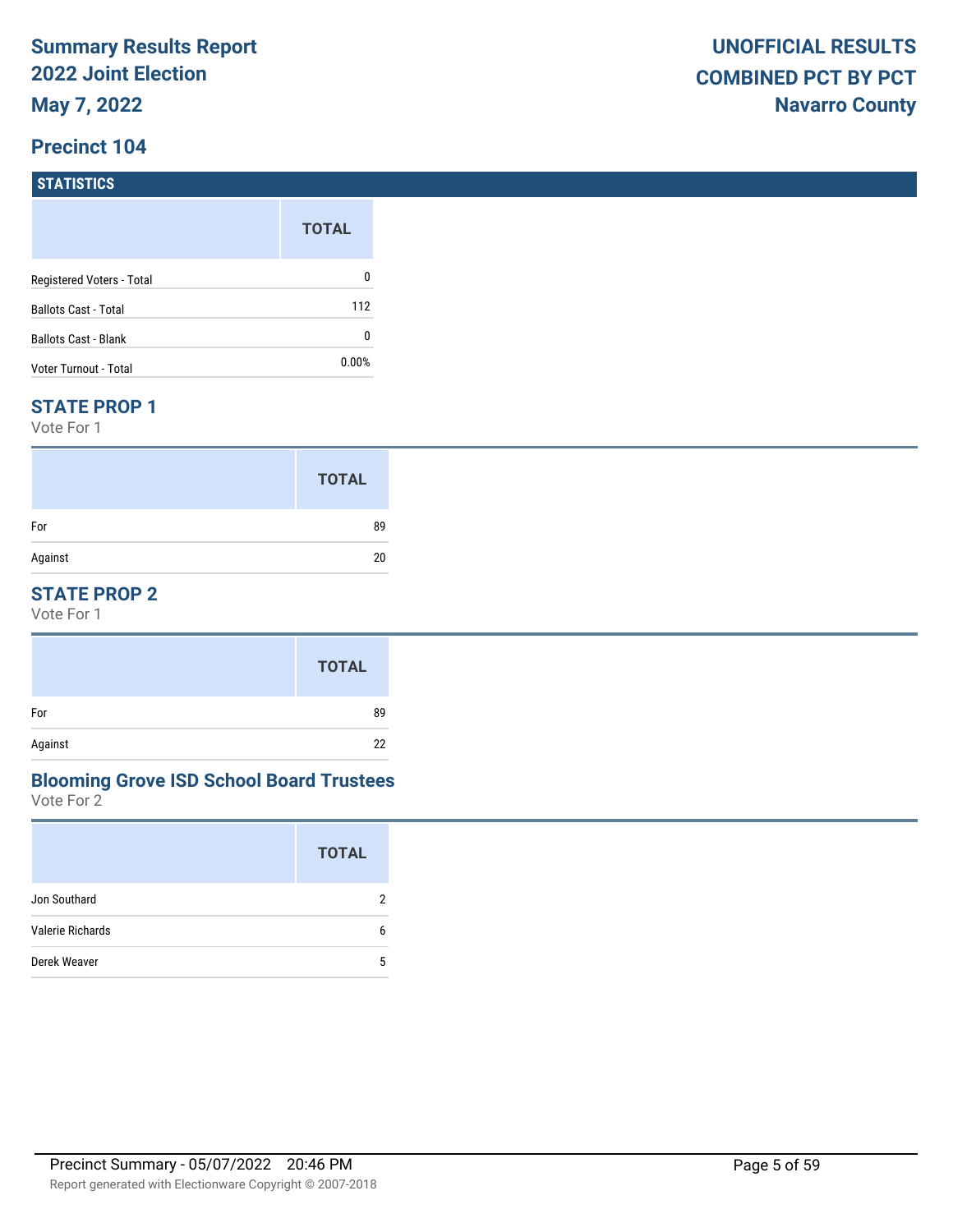**May 7, 2022**

### **Precinct 104**

### **Corsicana ISD, Board of Trustee, Pl 5**

Vote For 1

|             | <b>TOTAL</b> |
|-------------|--------------|
| Jamie Roman | 63           |
| Jim Maxwell | 34           |

#### **Corsicana ISD, Board of Trustee, Pl 6**

Vote For 1

|               | <b>TOTAL</b> |
|---------------|--------------|
| Leah Blackard | 87           |

# **Corsicana ISD, Board of Trustee, Pl 7**

Vote For 1

|                    | <b>TOTAL</b> |
|--------------------|--------------|
| <b>Brad Farmer</b> | 37           |
| Melissa Castillo   | 33           |
| Daylon Caldwell    | 29           |

# **Corsicana ISD, Proposition A**

Vote For 1

|         | <b>TOTAL</b> |  |
|---------|--------------|--|
| For     | 45           |  |
| Against | 58           |  |

# **Corsicana ISD, Proposition B**

|         | <b>TOTAL</b> |
|---------|--------------|
| For     | 27           |
| Against | 75           |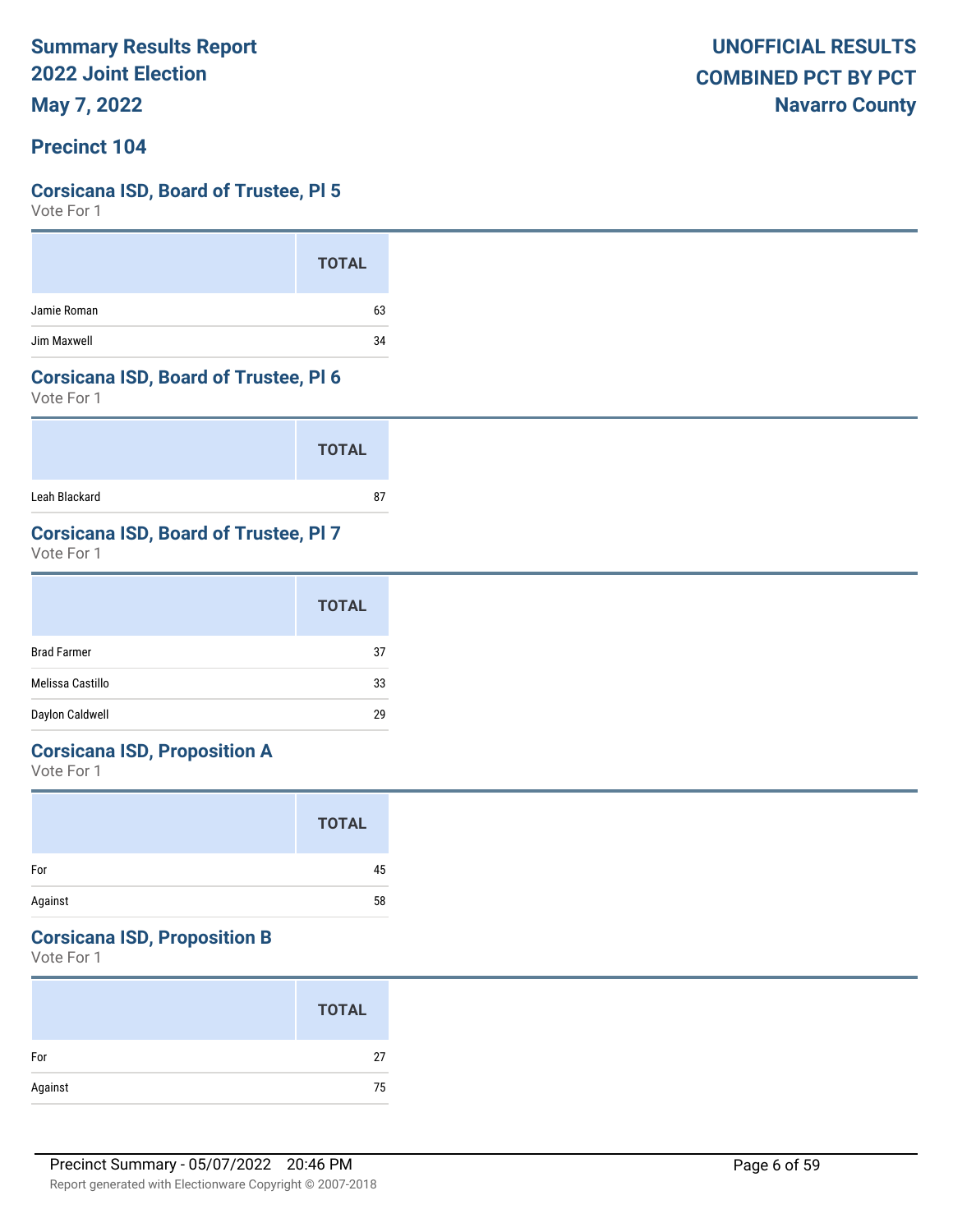# **STATISTICS**

|                             | <b>TOTAL</b> |
|-----------------------------|--------------|
| Registered Voters - Total   | 0            |
| <b>Ballots Cast - Total</b> | 45           |
| <b>Ballots Cast - Blank</b> | 0            |
| Voter Turnout - Total       | $0.00\%$     |

#### **STATE PROP 1**

Vote For 1

|         | <b>TOTAL</b> |
|---------|--------------|
| For     | 40           |
| Against |              |

## **STATE PROP 2**

Vote For 1

#### Vote For 2 **Blooming Grove ISD School Board Trustees**

|                  | <b>TOTAL</b> |
|------------------|--------------|
| Jon Southard     | 16           |
| Valerie Richards | 19           |
| Derek Weaver     | 20           |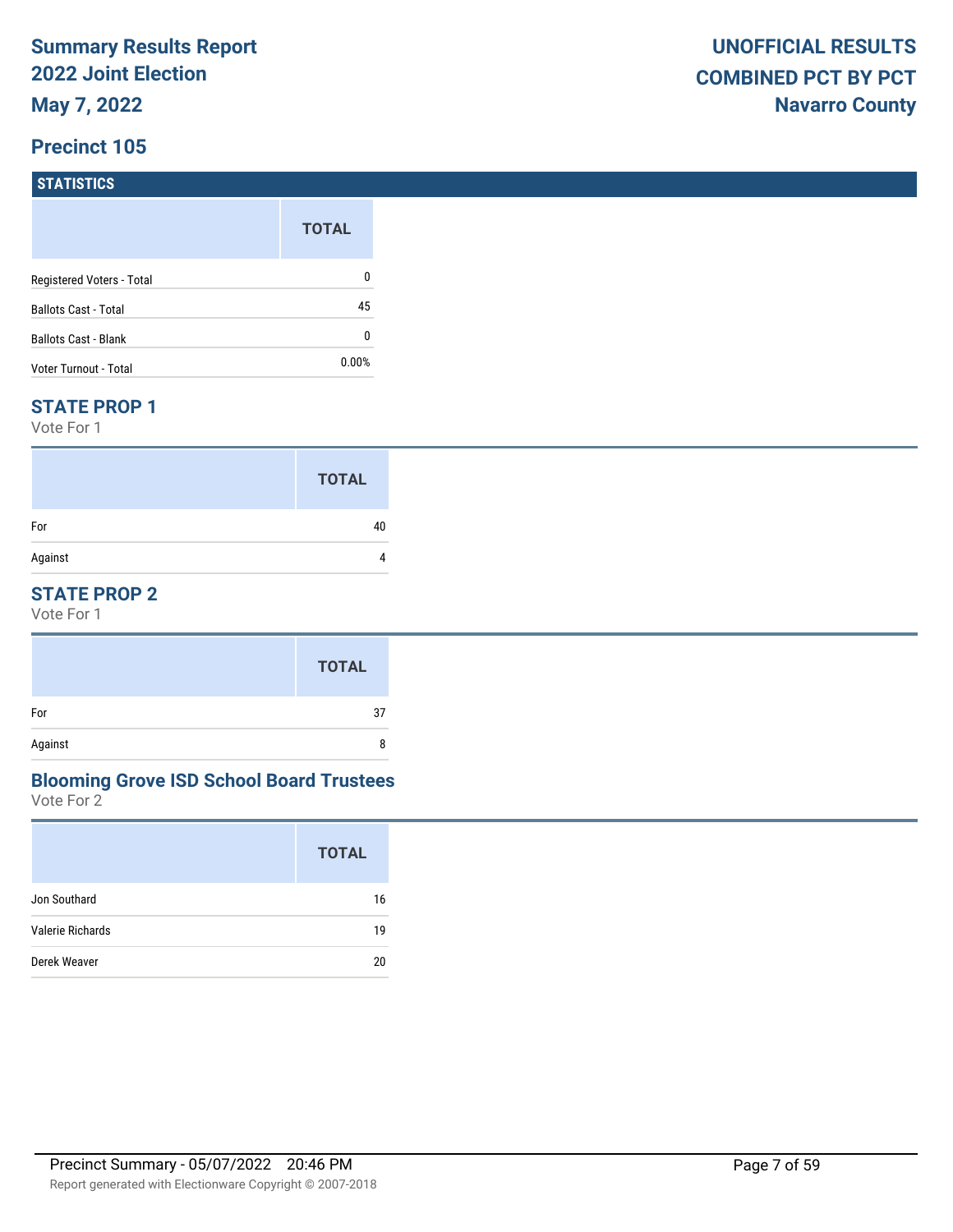**May 7, 2022**

### **Precinct 105**

### **Corsicana ISD, Board of Trustee, Pl 5**

Vote For 1

|             | <b>TOTAL</b> |
|-------------|--------------|
| Jamie Roman | Я            |
| Jim Maxwell |              |

#### **Corsicana ISD, Board of Trustee, Pl 6**

Vote For 1

|               | <b>TOTAL</b> |
|---------------|--------------|
| Leah Blackard | b            |

# **Corsicana ISD, Board of Trustee, Pl 7**

Vote For 1

|                    | <b>TOTAL</b> |
|--------------------|--------------|
| <b>Brad Farmer</b> | g            |
| Melissa Castillo   | 0            |
| Daylon Caldwell    | 2            |

# **Corsicana ISD, Proposition A**

Vote For 1

|         | <b>TOTAL</b> |  |
|---------|--------------|--|
| For     | 3            |  |
| Against | g            |  |

# **Corsicana ISD, Proposition B**

|         | <b>TOTAL</b> |
|---------|--------------|
| For     |              |
| Against |              |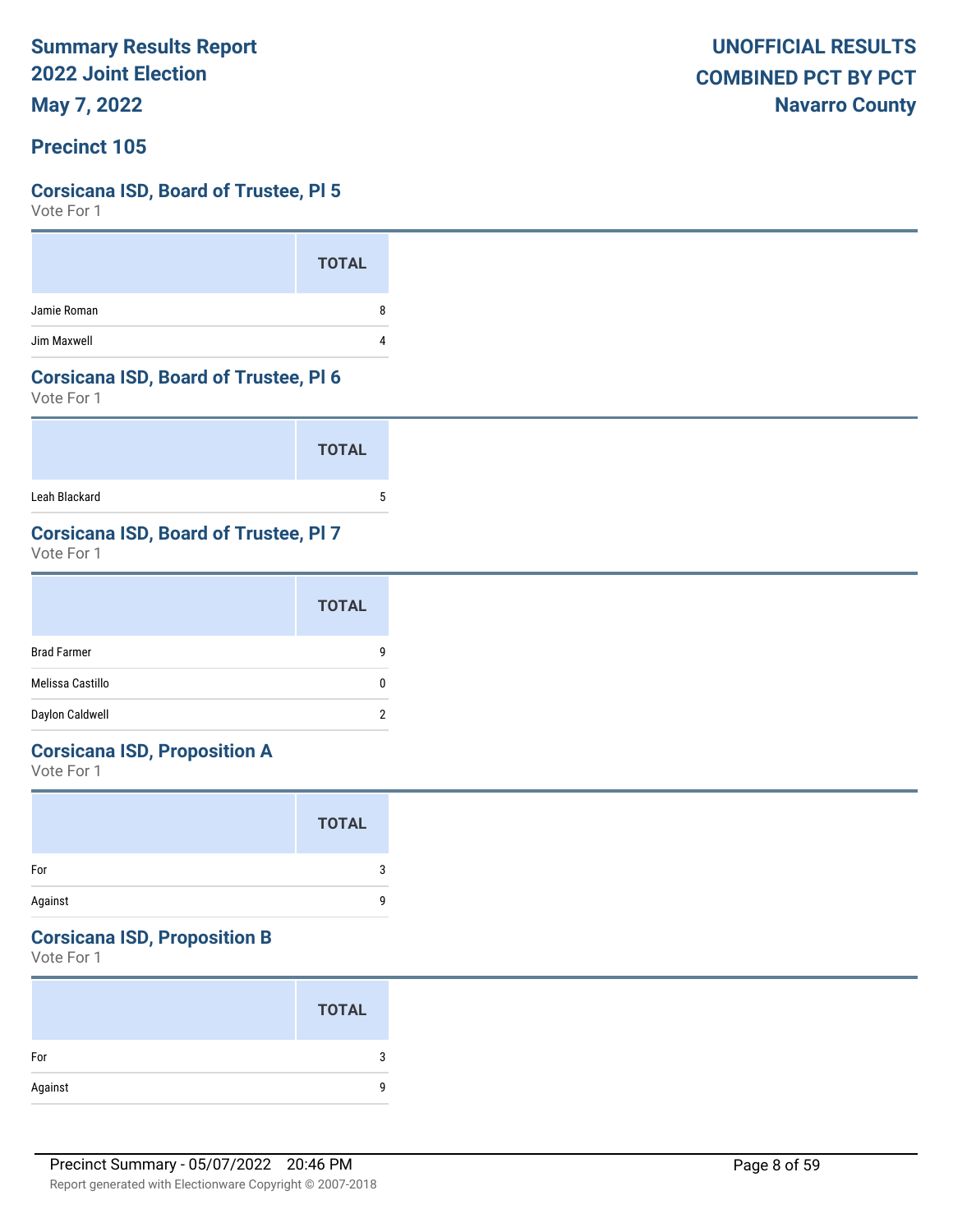#### **STATISTICS**

|                             | <b>TOTAL</b> |
|-----------------------------|--------------|
| Registered Voters - Total   | 0            |
| <b>Ballots Cast - Total</b> | 62           |
| Ballots Cast - Blank        |              |
| Voter Turnout - Total       | $0.00\%$     |

#### **STATE PROP 1**

Vote For 1

|         | <b>TOTAL</b> |
|---------|--------------|
| For     | 52           |
| Against | 5            |

## **STATE PROP 2**

Vote For 1

|         | <b>TOTAL</b> |
|---------|--------------|
| For     | 43           |
| Against | 12           |

#### Vote For 2 **Blooming Grove ISD School Board Trustees**

|                  | <b>TOTAL</b> |
|------------------|--------------|
| Jon Southard     | 13           |
| Valerie Richards | 19           |
| Derek Weaver     | 16           |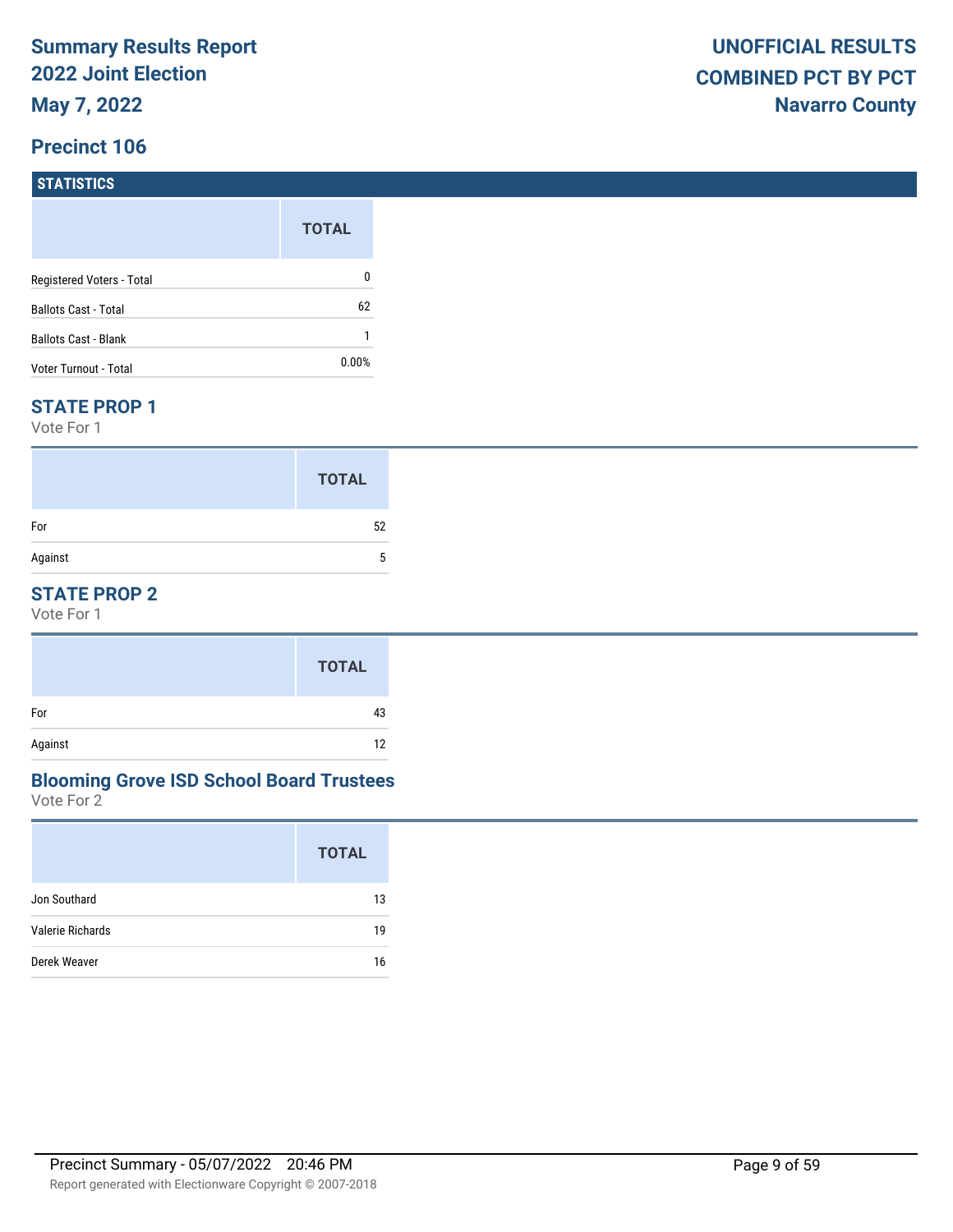**May 7, 2022**

### **Precinct 106**

### **Corsicana ISD, Board of Trustee, Pl 5**

Vote For 1

|             | <b>TOTAL</b> |
|-------------|--------------|
| Jamie Roman |              |
| Jim Maxwell |              |

#### **Corsicana ISD, Board of Trustee, Pl 6**

Vote For 1

|               | <b>TOTAL</b> |
|---------------|--------------|
| Leah Blackard | ◠            |

# **Corsicana ISD, Board of Trustee, Pl 7**

Vote For 1

|                    | <b>TOTAL</b> |
|--------------------|--------------|
| <b>Brad Farmer</b> | 3            |
| Melissa Castillo   |              |
| Daylon Caldwell    | Ω            |

# **Corsicana ISD, Proposition A**

Vote For 1

|         | <b>TOTAL</b> |  |
|---------|--------------|--|
| For     | 2            |  |
| Against | 2            |  |

# **Corsicana ISD, Proposition B**

|         | <b>TOTAL</b> |
|---------|--------------|
| For     |              |
| Against |              |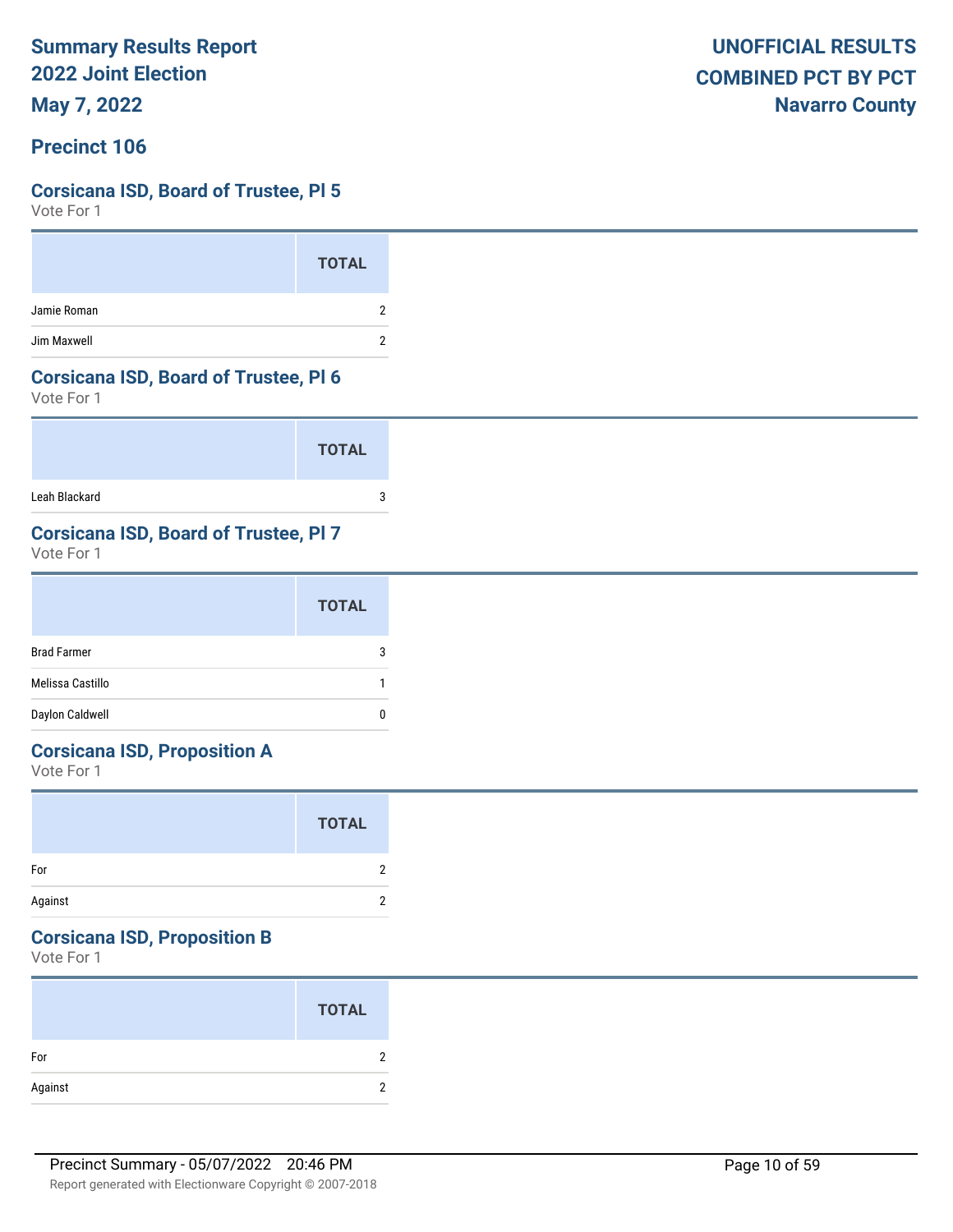#### **STATISTICS**

|                             | <b>TOTAL</b> |
|-----------------------------|--------------|
| Registered Voters - Total   | 0            |
| <b>Ballots Cast - Total</b> | 88           |
| <b>Ballots Cast - Blank</b> | 0            |
| Voter Turnout - Total       | 0.00%        |

#### **STATE PROP 1**

Vote For 1

|         | <b>TOTAL</b> |
|---------|--------------|
| For     | 77           |
| Against | q            |

## **STATE PROP 2**

Vote For 1

#### **City of Rice, Alderman**

|                      | <b>TOTAL</b> |
|----------------------|--------------|
| Teresa Diane Cheek   | 56           |
| Tonya Lee Roberts    | 32           |
| Dusti K. Young       | 24           |
| Vicki LaRay Fisher   | 53           |
| Christi Ann Campbell | 65           |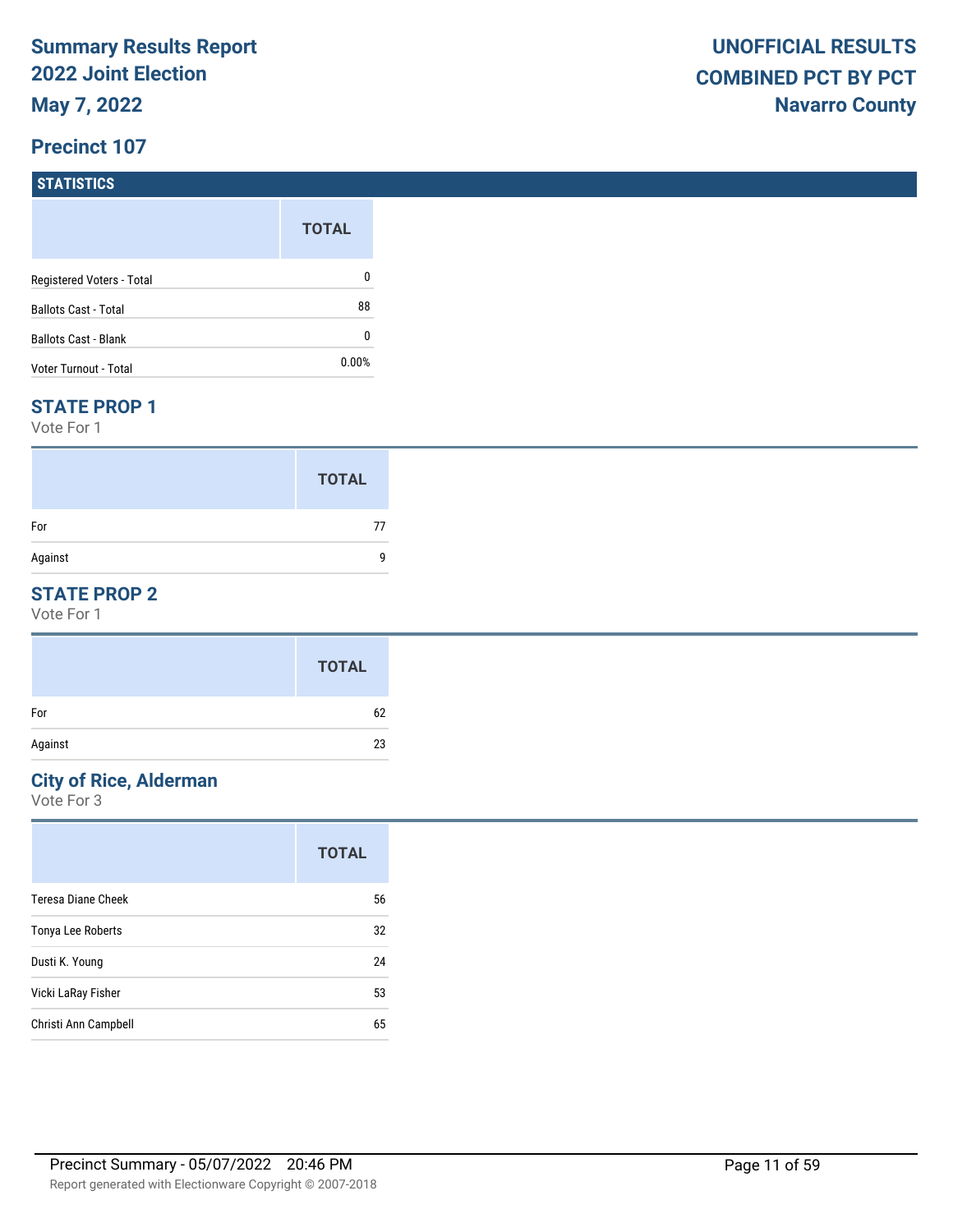#### **STATISTICS**

|                           | <b>TOTAL</b> |
|---------------------------|--------------|
| Registered Voters - Total | 0            |
| Ballots Cast - Total      | 47           |
| Ballots Cast - Blank      | 0            |
| Voter Turnout - Total     | $0.00\%$     |

#### **STATE PROP 1**

Vote For 1

|         | <b>TOTAL</b> |
|---------|--------------|
| For     | 46           |
| Against |              |

### **STATE PROP 2**

Vote For 1

#### **Corsicana ISD, Board of Trustee, Pl 5**

Vote For 1

#### **Corsicana ISD, Board of Trustee, Pl 6**

|               | <b>TOTAL</b>  |
|---------------|---------------|
| Leah Blackard | ⌒<br><u>.</u> |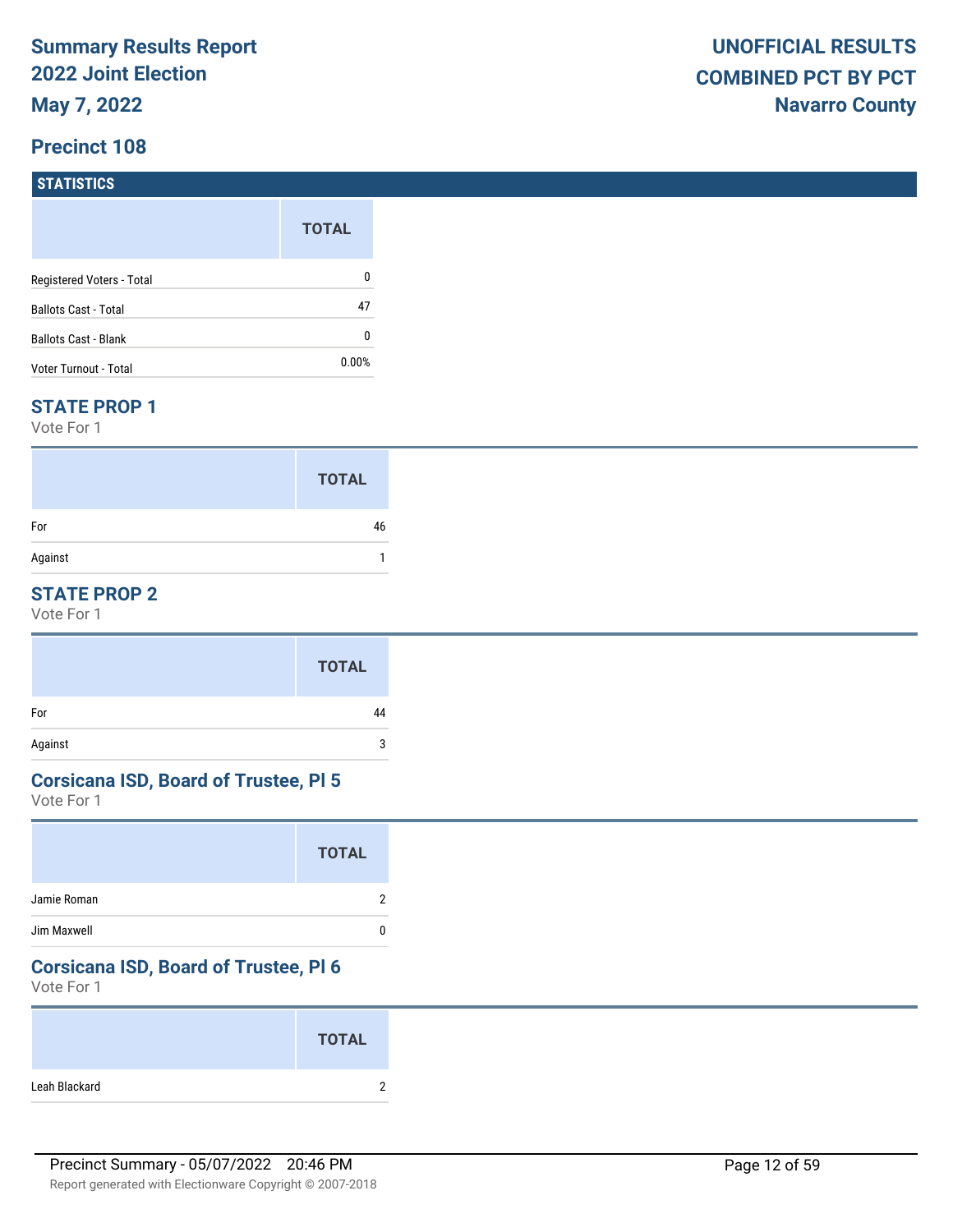# **Corsicana ISD, Board of Trustee, Pl 7**

Vote For 1

|                    | <b>TOTAL</b> |
|--------------------|--------------|
| <b>Brad Farmer</b> |              |
| Melissa Castillo   |              |
| Daylon Caldwell    |              |

# **Corsicana ISD, Proposition A**

Vote For 1

|         | <b>TOTAL</b> |
|---------|--------------|
| For     |              |
| Against |              |

# **Corsicana ISD, Proposition B**

|         | <b>TOTAL</b> |
|---------|--------------|
| For     |              |
| Against |              |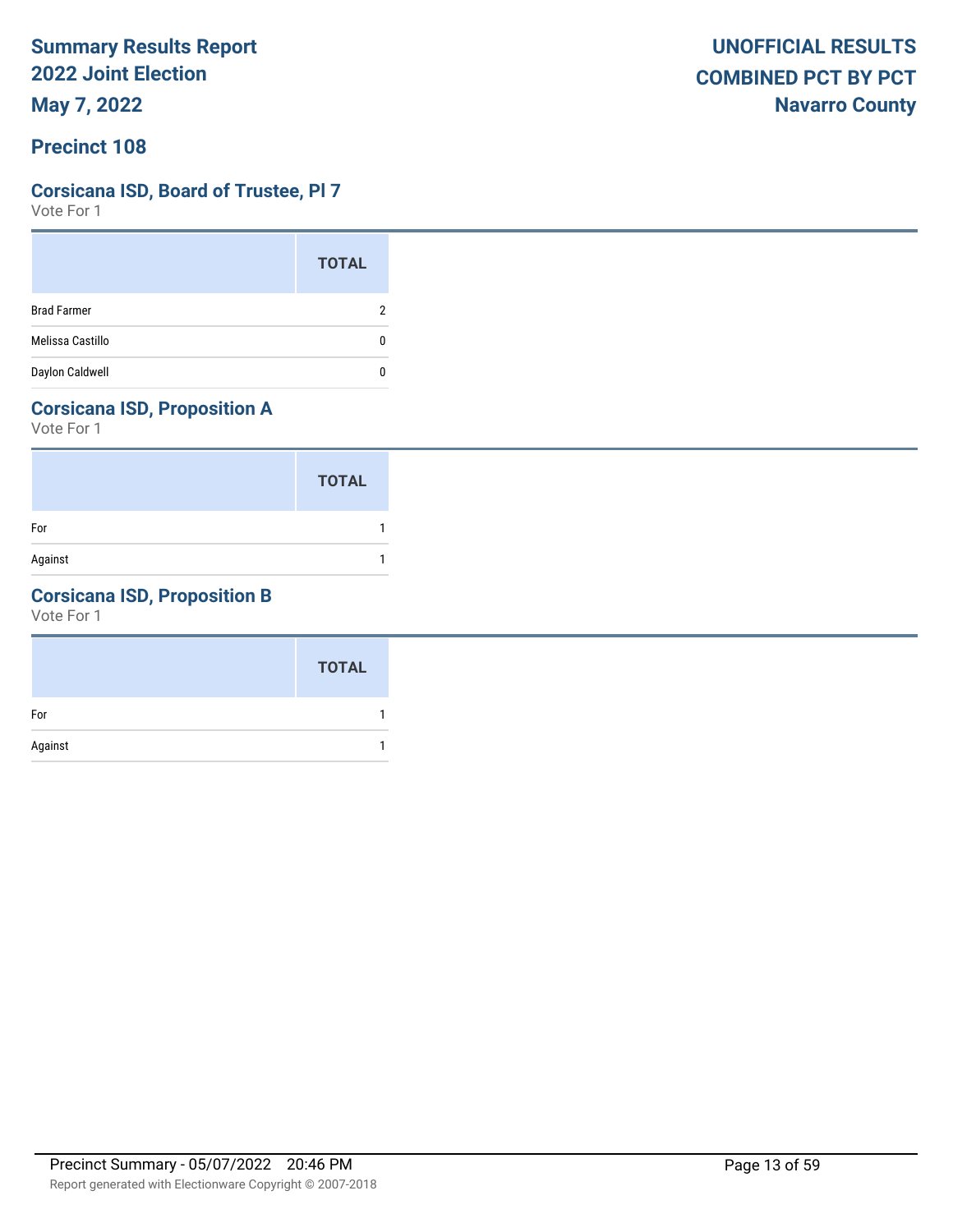# **STATISTICS**

|                             | <b>TOTAL</b> |
|-----------------------------|--------------|
| Registered Voters - Total   | 0            |
| <b>Ballots Cast - Total</b> | 48           |
| Ballots Cast - Blank        | 0            |
| Voter Turnout - Total       | $0.00\%$     |

#### **STATE PROP 1**

Vote For 1

|         | <b>TOTAL</b> |
|---------|--------------|
| For     | 38           |
| Against | q            |

## **STATE PROP 2**

Vote For 1

#### **Corsicana ISD, Board of Trustee, Pl 5**

Vote For 1

# **Corsicana ISD, Board of Trustee, Pl 6**

| <b>TOTAL</b>        |
|---------------------|
| Leah Blackard<br>36 |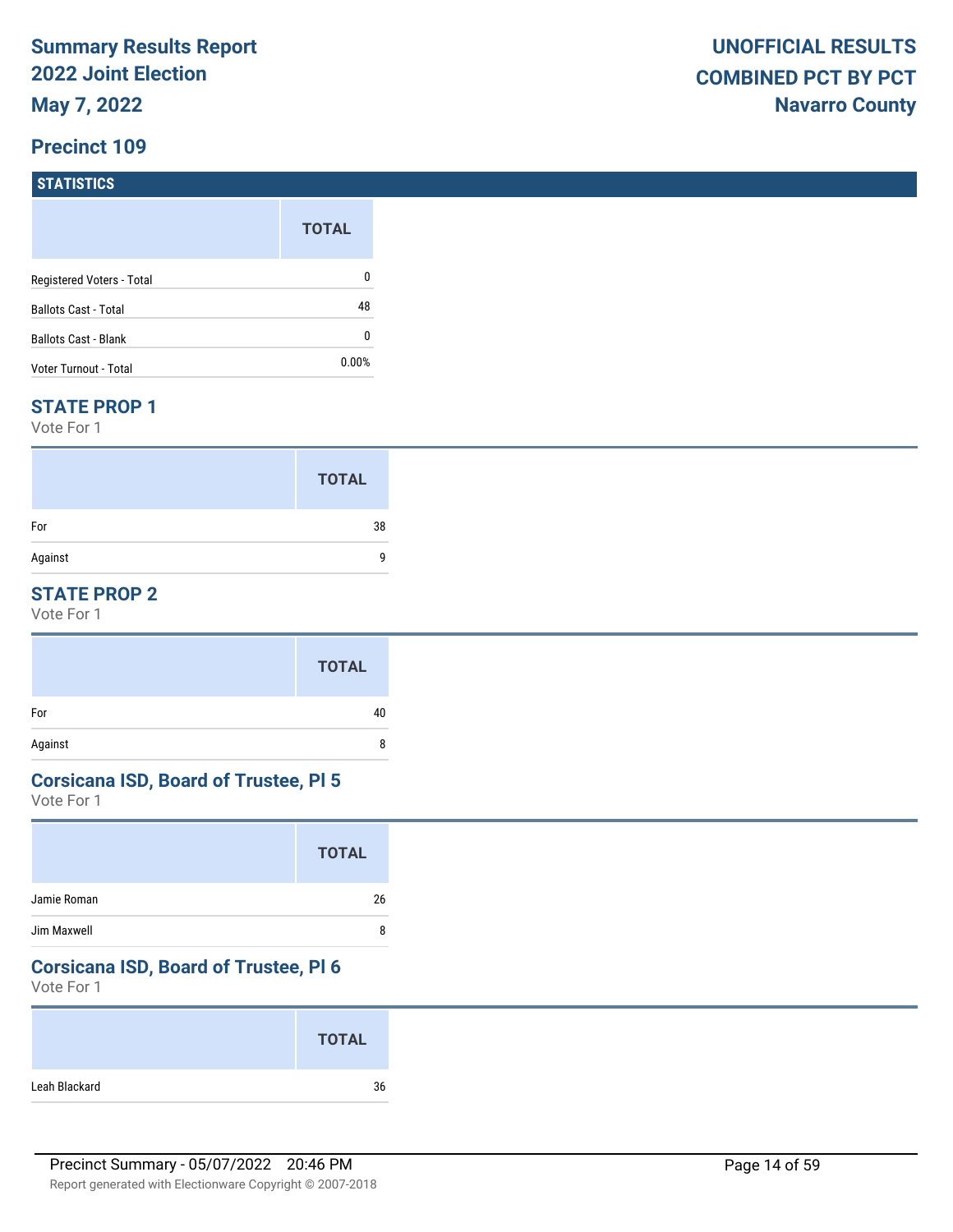# **Corsicana ISD, Board of Trustee, Pl 7**

Vote For 1

|                    | <b>TOTAL</b> |
|--------------------|--------------|
| <b>Brad Farmer</b> | 18           |
| Melissa Castillo   | 14           |
| Daylon Caldwell    | 8            |

# **Corsicana ISD, Proposition A**

Vote For 1

|         | <b>TOTAL</b> |
|---------|--------------|
| For     | 15           |
| Against | 26           |

# **Corsicana ISD, Proposition B**

|         | <b>TOTAL</b> |
|---------|--------------|
| For     | 8            |
| Against | 32           |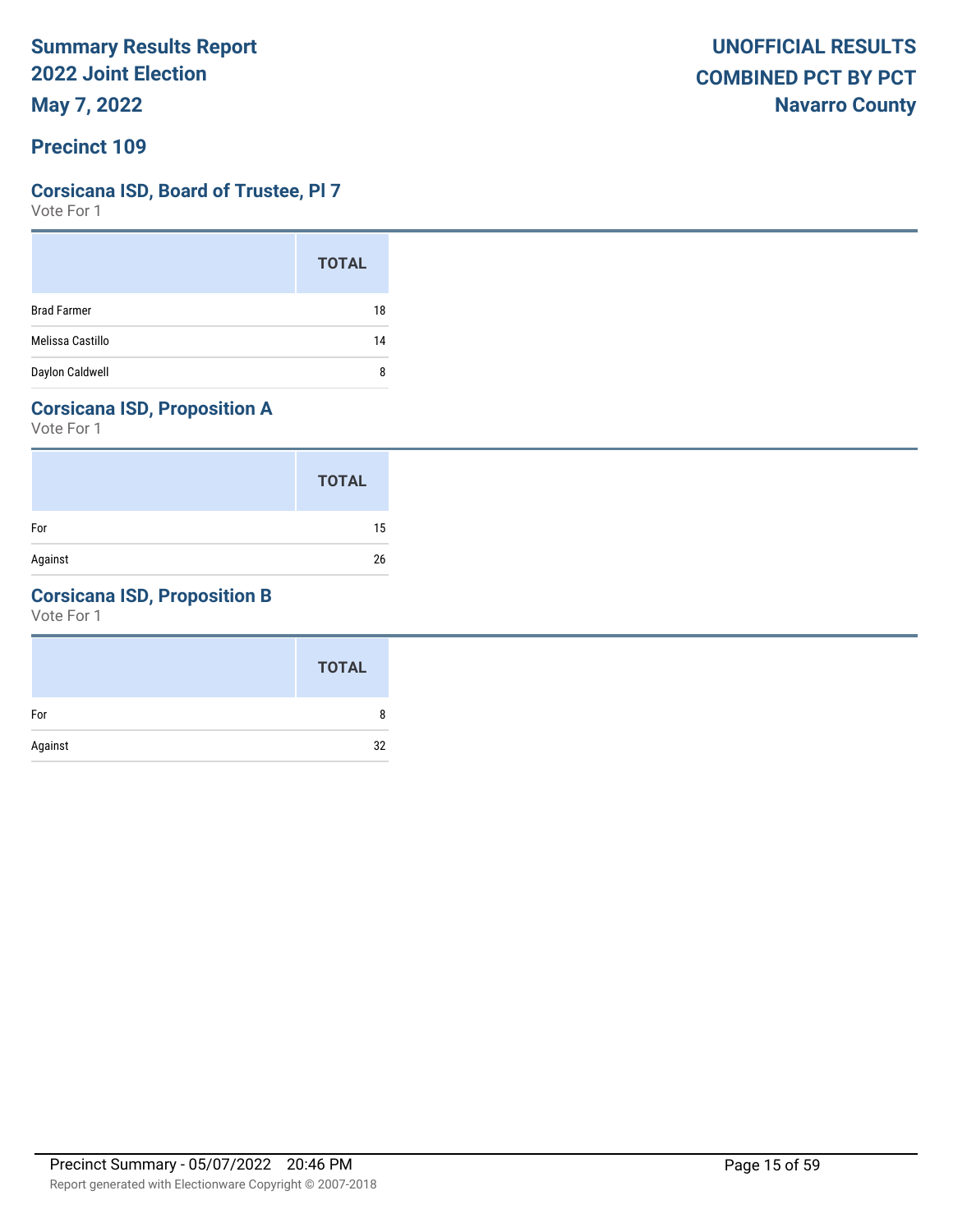# **STATISTICS**

|                             | <b>TOTAL</b> |
|-----------------------------|--------------|
| Registered Voters - Total   | 0            |
| <b>Ballots Cast - Total</b> | 159          |
| <b>Ballots Cast - Blank</b> | 0            |
| Voter Turnout - Total       | $0.00\%$     |

#### **STATE PROP 1**

Vote For 1

|         | <b>TOTAL</b> |
|---------|--------------|
| For     | 122          |
| Against | 32           |

### **STATE PROP 2**

Vote For 1

|         | <b>TOTAL</b> |
|---------|--------------|
| For     | 106          |
| Against | 53           |

# **City of Corsicana, Pct 1, Council Member**

Vote For 1

# **City of Corsicana, Pct 2, Council Member**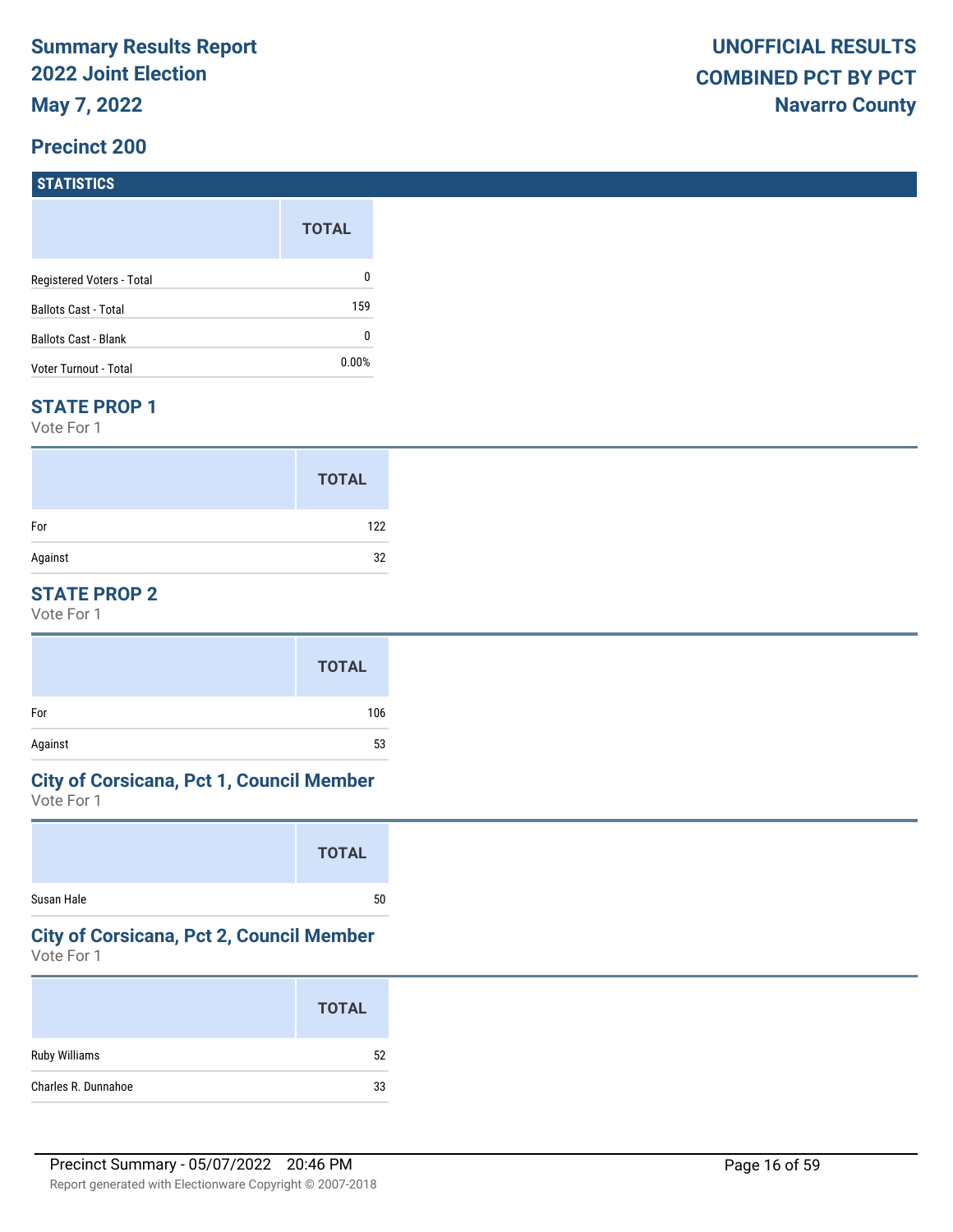**May 7, 2022**

### **Precinct 200**

### **Corsicana ISD, Board of Trustee, Pl 5**

Vote For 1

|             | <b>TOTAL</b> |
|-------------|--------------|
| Jamie Roman | 97           |
| Jim Maxwell | 43           |

#### **Corsicana ISD, Board of Trustee, Pl 6**

Vote For 1

|               | <b>TOTAL</b> |
|---------------|--------------|
| Leah Blackard | 131          |

# **Corsicana ISD, Board of Trustee, Pl 7**

Vote For 1

|                    | <b>TOTAL</b> |
|--------------------|--------------|
| <b>Brad Farmer</b> | 30           |
| Melissa Castillo   | 66           |
| Daylon Caldwell    | 53           |

# **Corsicana ISD, Proposition A**

Vote For 1

|         | <b>TOTAL</b> |  |
|---------|--------------|--|
| For     | 65           |  |
| Against | 90           |  |

# **Corsicana ISD, Proposition B**

|         | <b>TOTAL</b> |
|---------|--------------|
| For     | 56           |
| Against | 101          |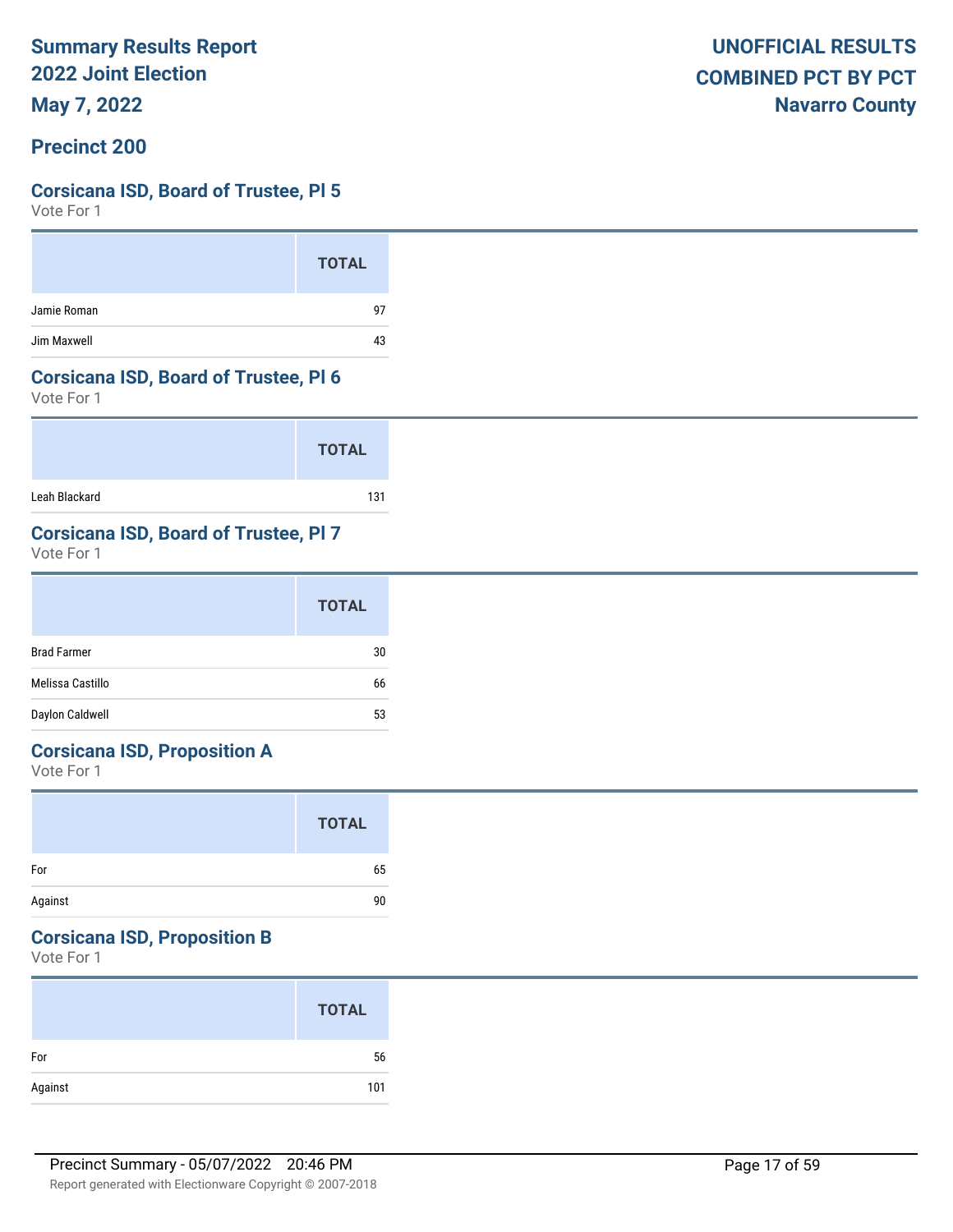# **STATISTICS**

|                           | <b>TOTAL</b> |
|---------------------------|--------------|
| Registered Voters - Total | 0            |
| Ballots Cast - Total      | 89           |
| Ballots Cast - Blank      | 0            |
| Voter Turnout - Total     | $0.00\%$     |

#### **STATE PROP 1**

Vote For 1

|         | <b>TOTAL</b> |
|---------|--------------|
| For     | 65           |
| Against | 21           |

## **STATE PROP 2**

Vote For 1

|         | <b>TOTAL</b> |
|---------|--------------|
| For     | 45           |
| Against | 42           |

### **City of Corsicana, Pct 2, Council Member**

Vote For 1

#### **Corsicana ISD, Board of Trustee, Pl 5**

|             | <b>TOTAL</b> |
|-------------|--------------|
| Jamie Roman | 56           |
| Jim Maxwell | 13           |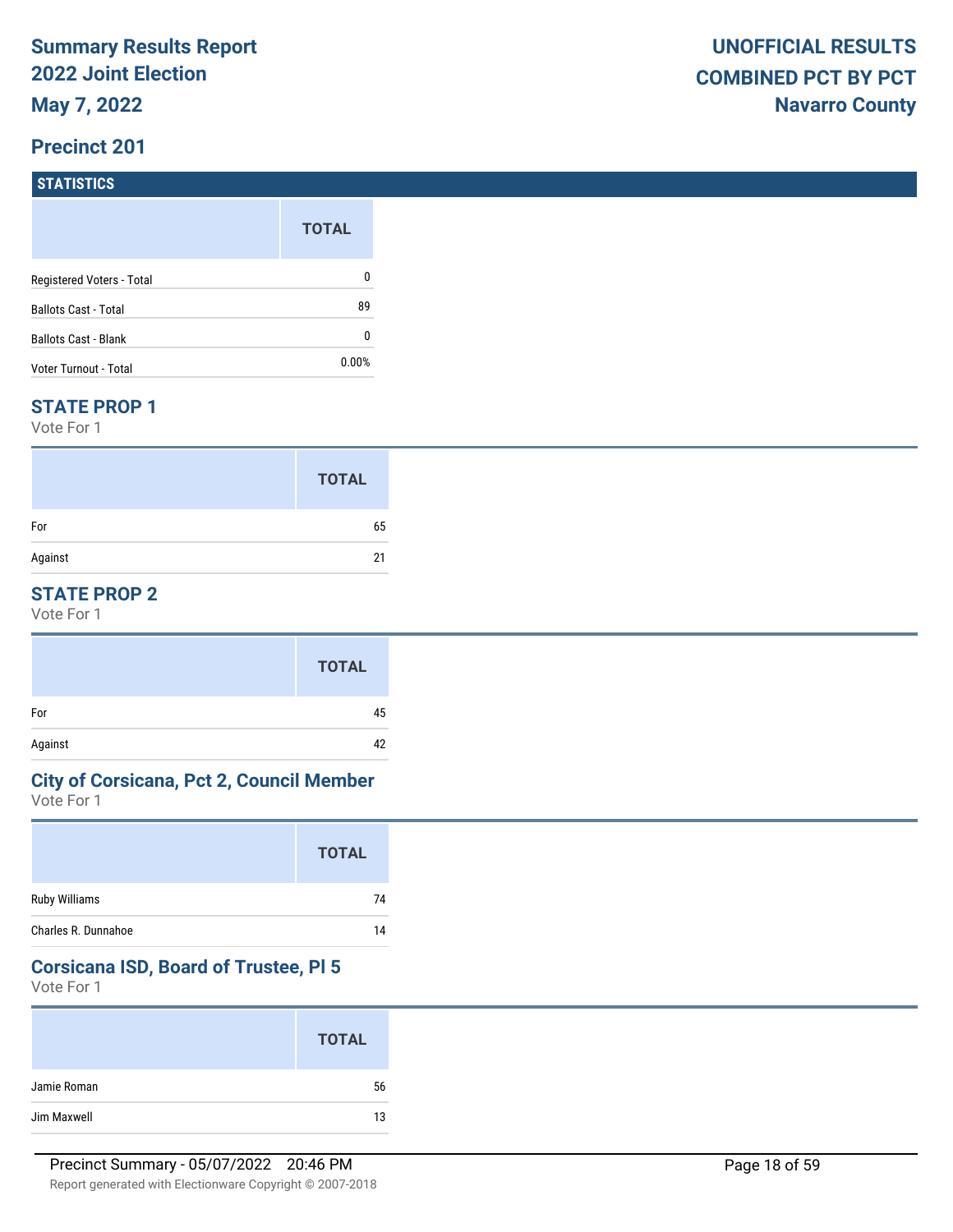**May 7, 2022**

### **Precinct 201**

### **Corsicana ISD, Board of Trustee, Pl 6**

Vote For 1

|               | <b>TOTAL</b> |  |
|---------------|--------------|--|
| Leah Blackard | 59           |  |

### **Corsicana ISD, Board of Trustee, Pl 7**

Vote For 1

|                    | <b>TOTAL</b> |
|--------------------|--------------|
| <b>Brad Farmer</b> | ĥ            |
| Melissa Castillo   | 23           |
| Daylon Caldwell    |              |

# **Corsicana ISD, Proposition A**

Vote For 1

#### **Corsicana ISD, Proposition B**

|         | <b>TOTAL</b> |
|---------|--------------|
| For     | 31           |
| Against | 49           |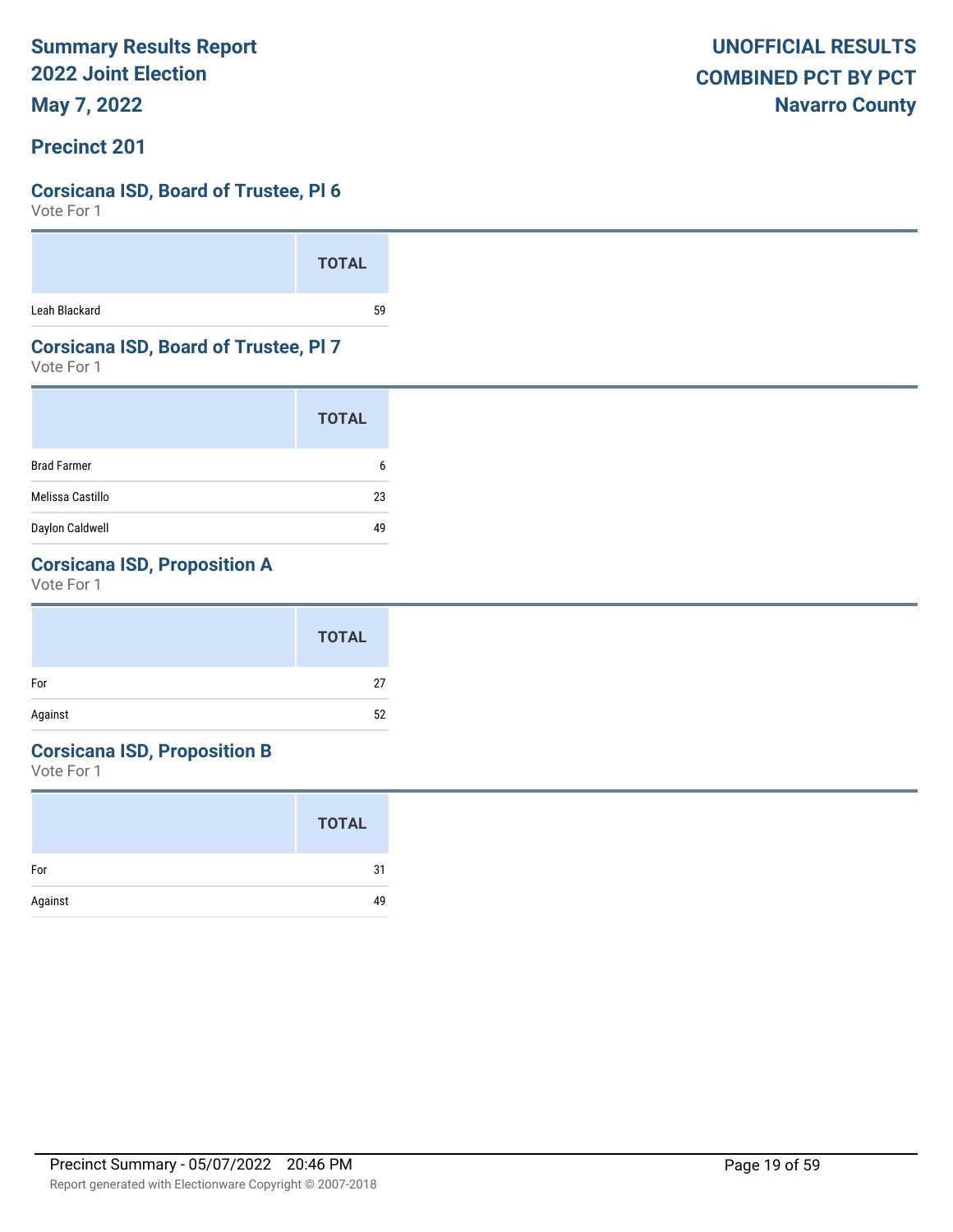# **STATISTICS**

|                             | <b>TOTAL</b> |
|-----------------------------|--------------|
| Registered Voters - Total   | 0            |
| <b>Ballots Cast - Total</b> | 83           |
| Ballots Cast - Blank        | 0            |
| Voter Turnout - Total       | $0.00\%$     |

#### **STATE PROP 1**

Vote For 1

|         | <b>TOTAL</b> |
|---------|--------------|
| For     | 62           |
| Against | 15           |

## **STATE PROP 2**

Vote For 1

### **City of Corsicana, Pct 2, Council Member**

Vote For 1

## **Corsicana ISD, Board of Trustee, Pl 5**

|             | <b>TOTAL</b> |
|-------------|--------------|
| Jamie Roman | 47           |
| Jim Maxwell | 22           |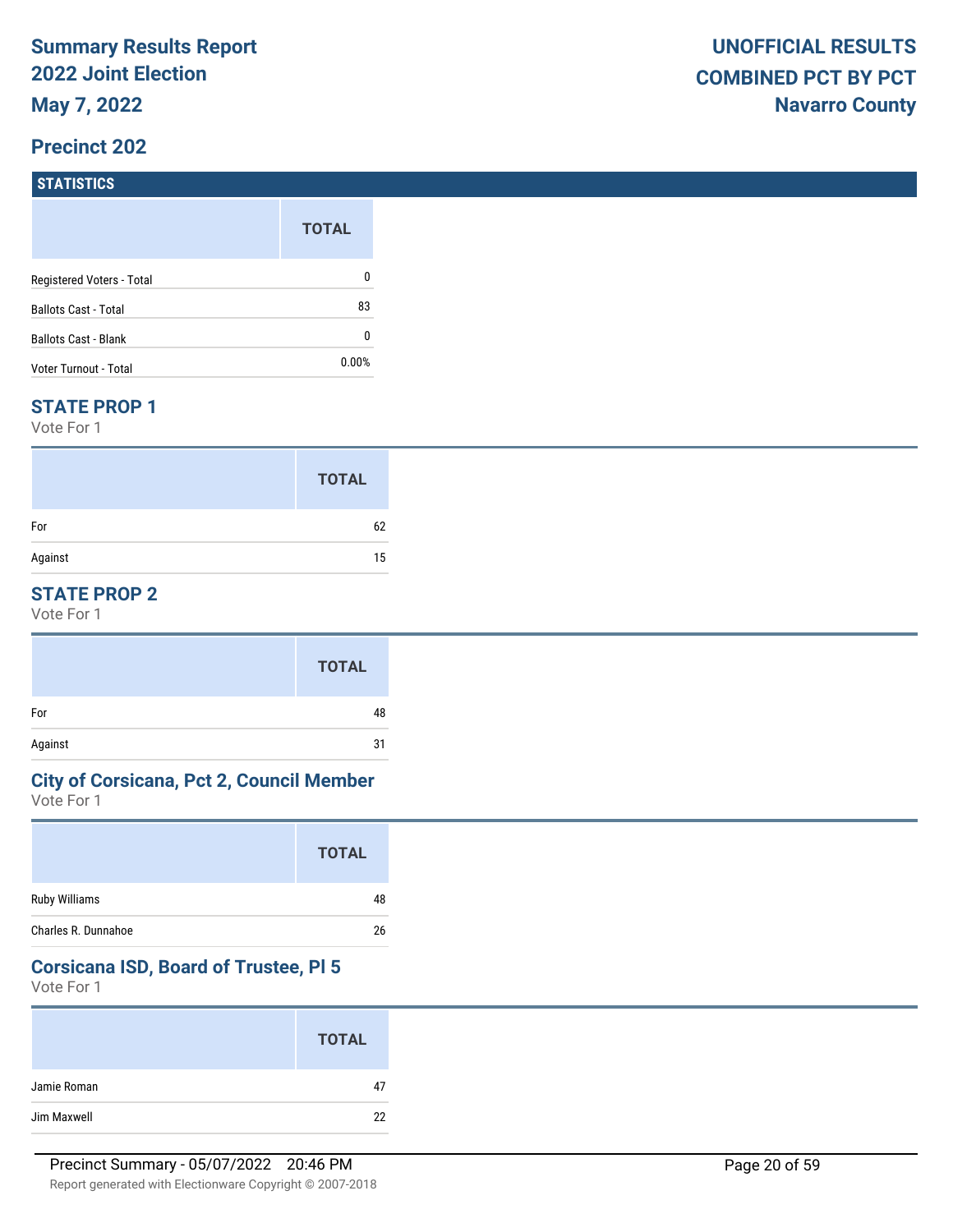**May 7, 2022**

### **Precinct 202**

### **Corsicana ISD, Board of Trustee, Pl 6**

Vote For 1

|               | <b>TOTAL</b> |  |
|---------------|--------------|--|
| Leah Blackard | 66           |  |

### **Corsicana ISD, Board of Trustee, Pl 7**

Vote For 1

|                    | <b>TOTAL</b> |
|--------------------|--------------|
| <b>Brad Farmer</b> | 10           |
| Melissa Castillo   | 38           |
| Daylon Caldwell    | 31           |

# **Corsicana ISD, Proposition A**

Vote For 1

|         | <b>TOTAL</b> |
|---------|--------------|
| For     | 32           |
| Against | 50           |
|         |              |

# **Corsicana ISD, Proposition B**

|         | <b>TOTAL</b> |
|---------|--------------|
| For     | 28           |
| Against | 55           |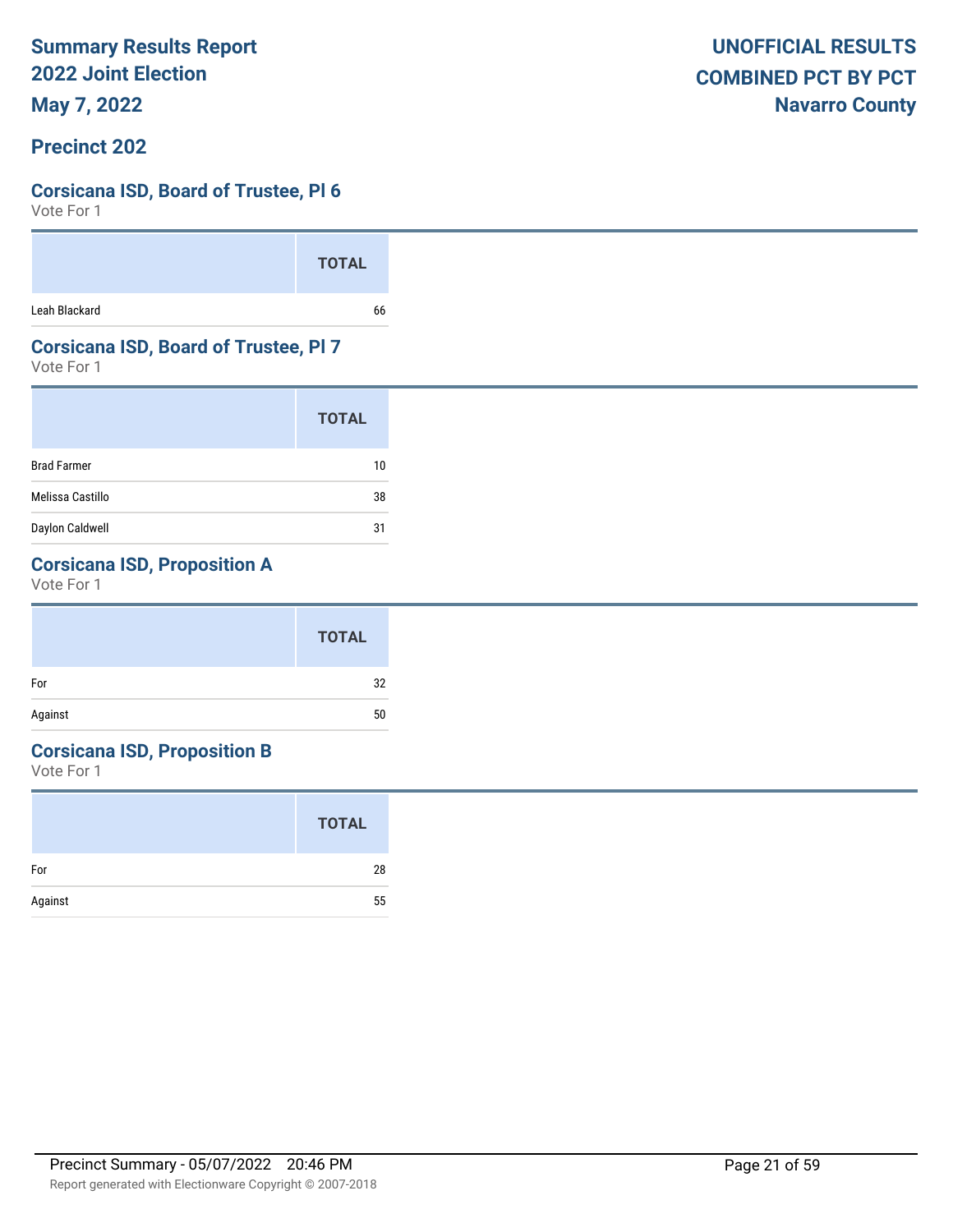#### **STATISTICS**

|                             | <b>TOTAL</b> |
|-----------------------------|--------------|
| Registered Voters - Total   | 0            |
| <b>Ballots Cast - Total</b> | 208          |
| Ballots Cast - Blank        | 0            |
| Voter Turnout - Total       | $0.00\%$     |

#### **STATE PROP 1**

Vote For 1

|         | <b>TOTAL</b> |
|---------|--------------|
| For     | 174          |
| Against | 33           |

### **STATE PROP 2**

Vote For 1

#### **City of Goodlow, Alderman**

|                       | <b>TOTAL</b>   |
|-----------------------|----------------|
| <b>Tina Littleton</b> | 26             |
| Stanley T. Smith      | 3              |
| Wayne Owen            | $\overline{2}$ |
| Jeffery Baxter        | 30             |
| <b>Johnny Moss</b>    | 25             |
| Arlene Owen           | 4              |
| Denis Patrick         | 6              |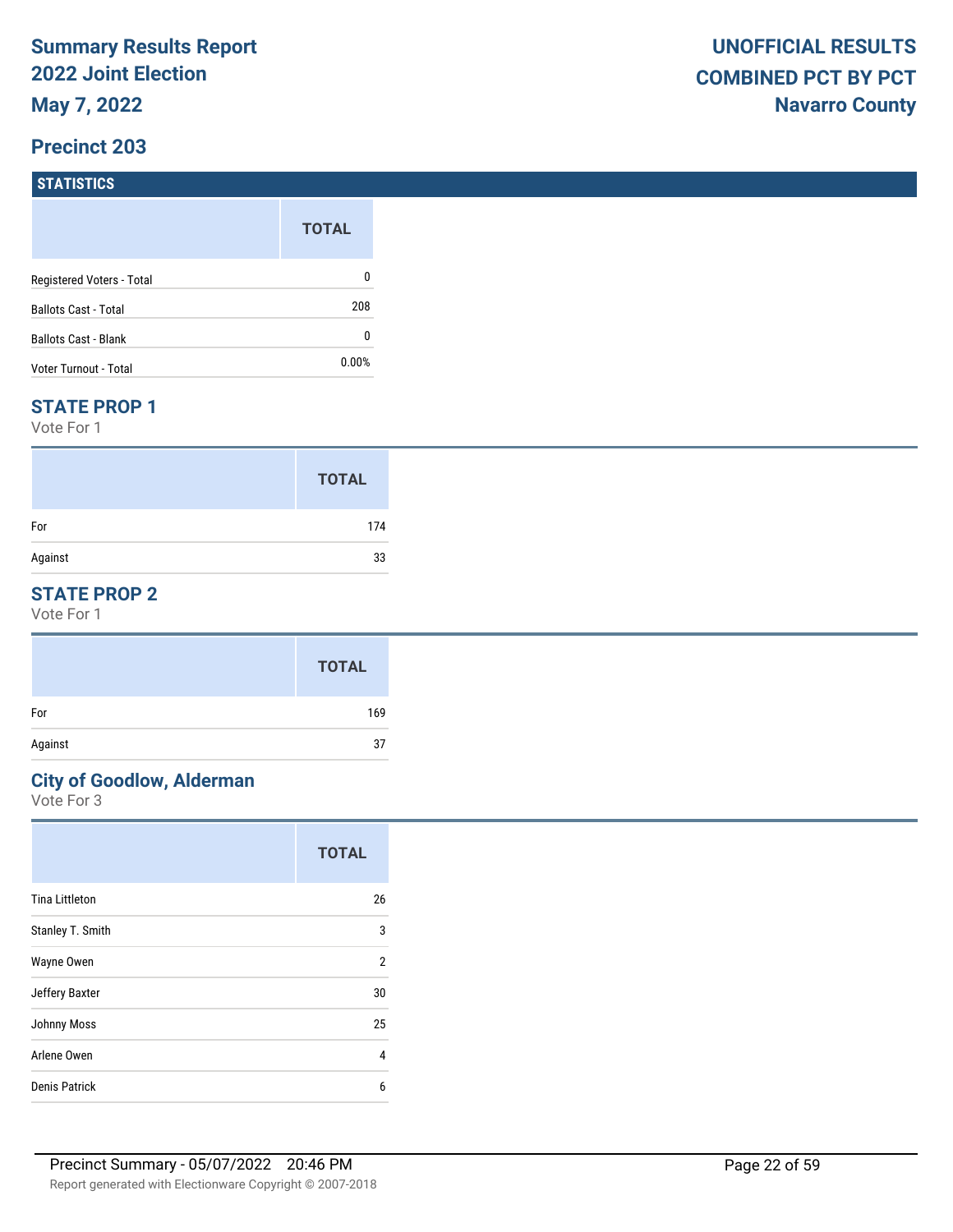**May 7, 2022**

### **Precinct 203**

### **City of Kerens, Proposition A**

|         | <b>TOTAL</b> |
|---------|--------------|
| For     | 49           |
| Against | 10           |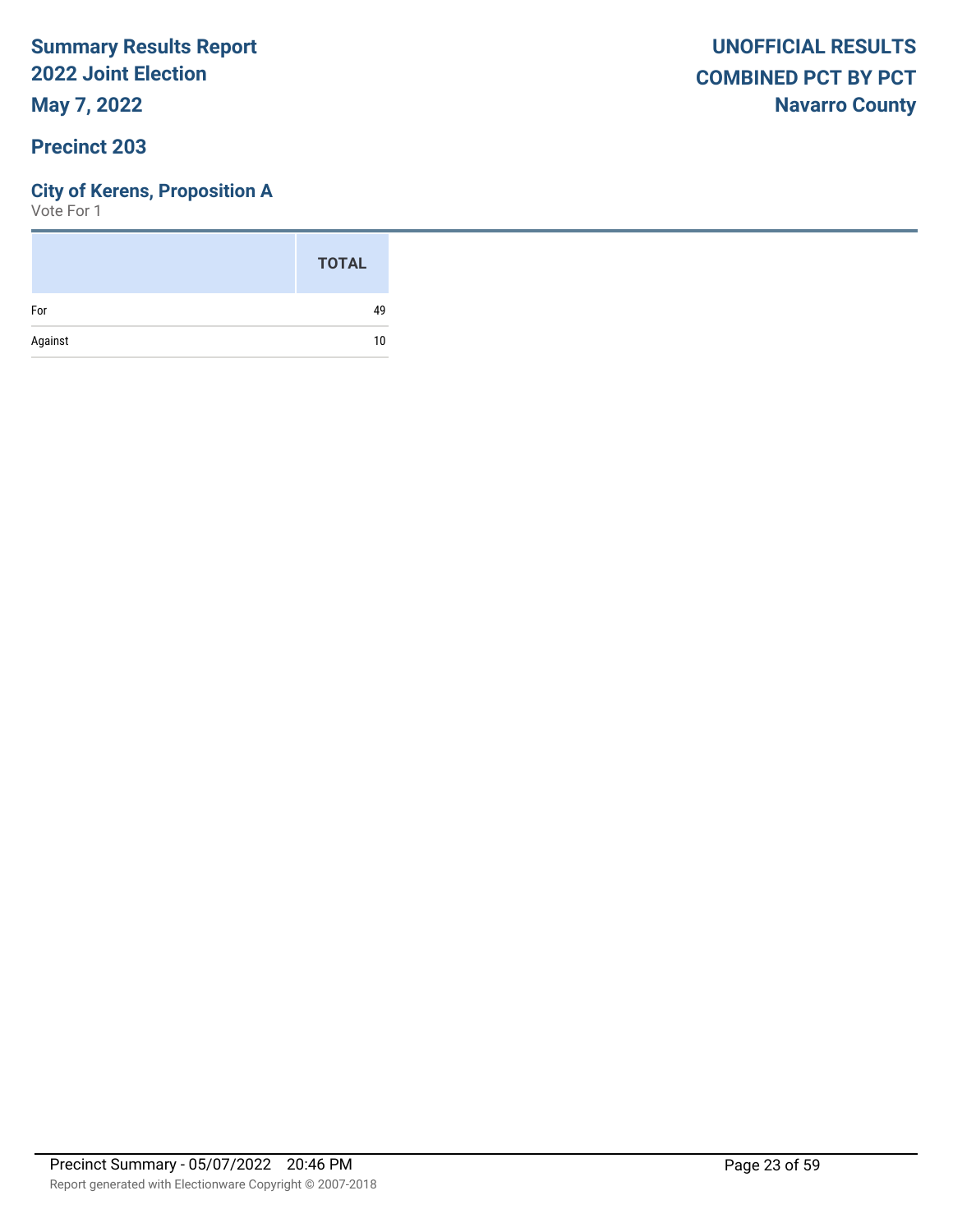### **STATISTICS**

|                           | <b>TOTAL</b> |
|---------------------------|--------------|
| Registered Voters - Total | 0            |
| Ballots Cast - Total      | 32           |
| Ballots Cast - Blank      | 0            |
| Voter Turnout - Total     | $0.00\%$     |

#### **STATE PROP 1**

Vote For 1

|         | <b>TOTAL</b> |
|---------|--------------|
| For     | 31           |
| Against |              |

### **STATE PROP 2**

Vote For 1

#### **Corsicana ISD, Board of Trustee, Pl 5**

Vote For 1

#### **Corsicana ISD, Board of Trustee, Pl 6**

|               | <b>TOTAL</b> |
|---------------|--------------|
| Leah Blackard | 12           |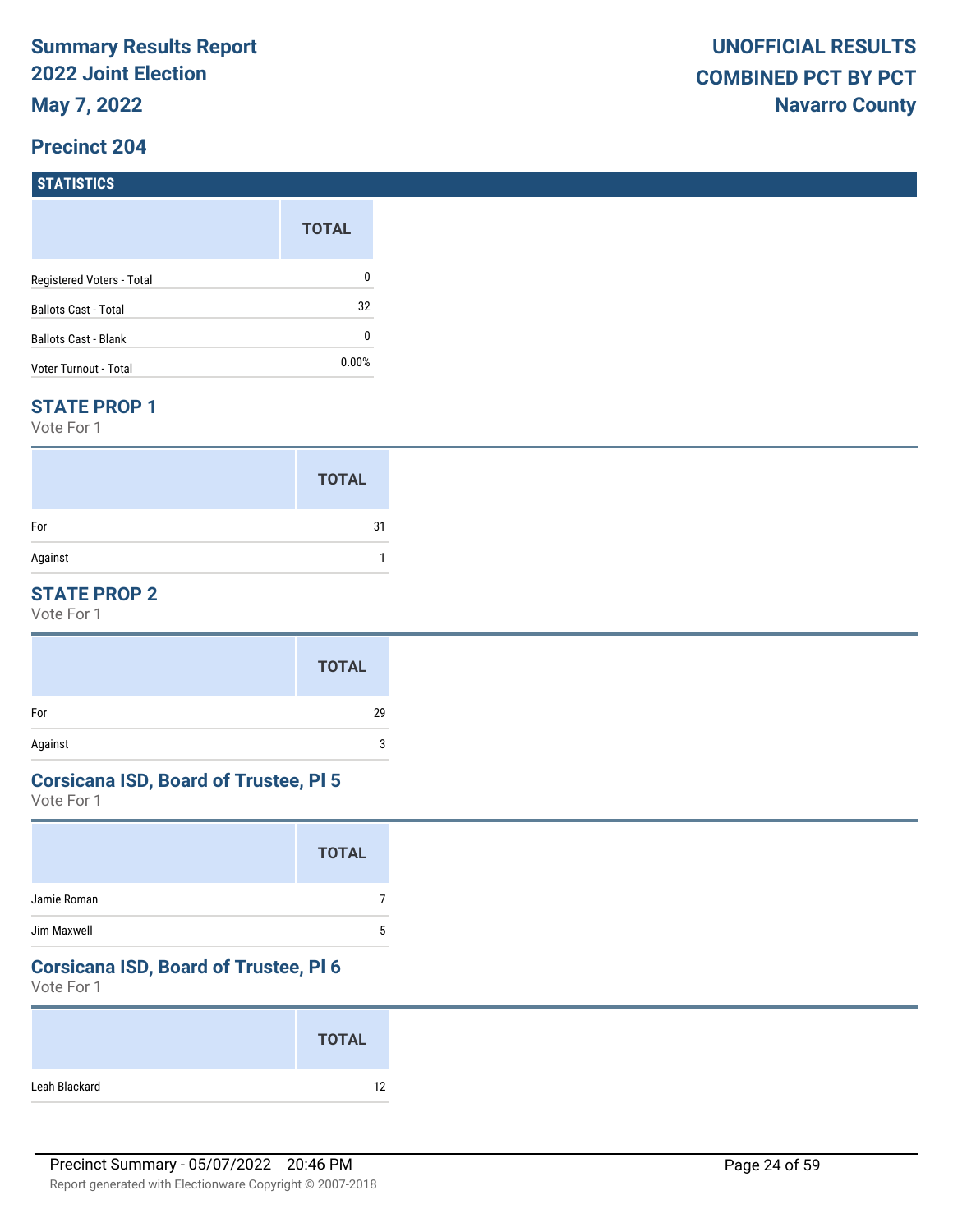# **Corsicana ISD, Board of Trustee, Pl 7**

Vote For 1

|                    | <b>TOTAL</b> |
|--------------------|--------------|
| <b>Brad Farmer</b> | 8            |
| Melissa Castillo   |              |
| Daylon Caldwell    | 3            |

# **Corsicana ISD, Proposition A**

Vote For 1

|         | <b>TOTAL</b> |
|---------|--------------|
| For     | 6            |
| Against | 6            |

# **Corsicana ISD, Proposition B**

|         | <b>TOTAL</b> |
|---------|--------------|
| For     |              |
| Against |              |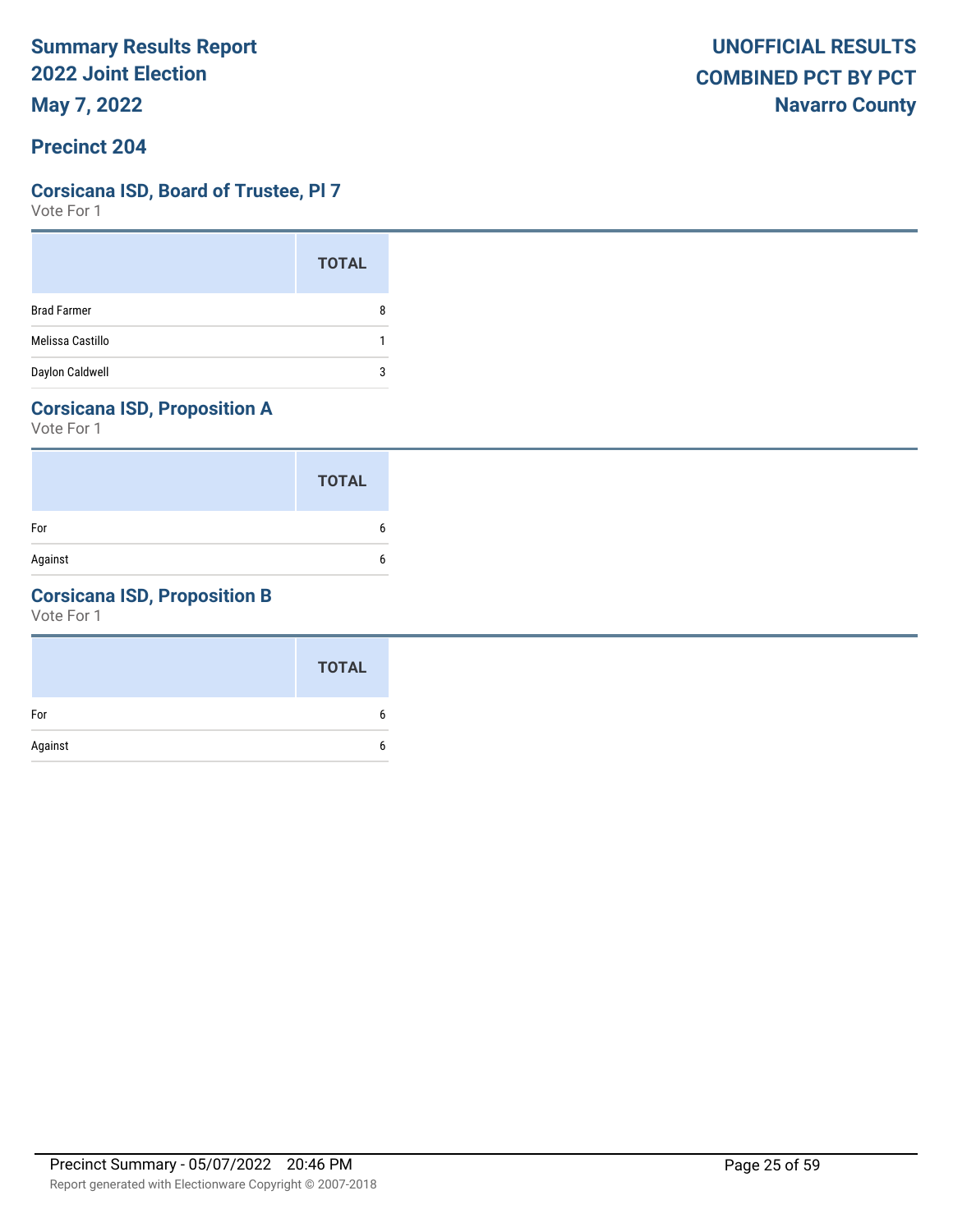# **STATISTICS**

|                             | <b>TOTAL</b> |
|-----------------------------|--------------|
| Registered Voters - Total   | 0            |
| <b>Ballots Cast - Total</b> | 206          |
| <b>Ballots Cast - Blank</b> | 0            |
| Voter Turnout - Total       | $0.00\%$     |

#### **STATE PROP 1**

Vote For 1

|         | <b>TOTAL</b> |
|---------|--------------|
| For     | 195          |
| Against | a            |

### **STATE PROP 2**

|         | <b>TOTAL</b> |
|---------|--------------|
| For     | 200          |
| Against | h            |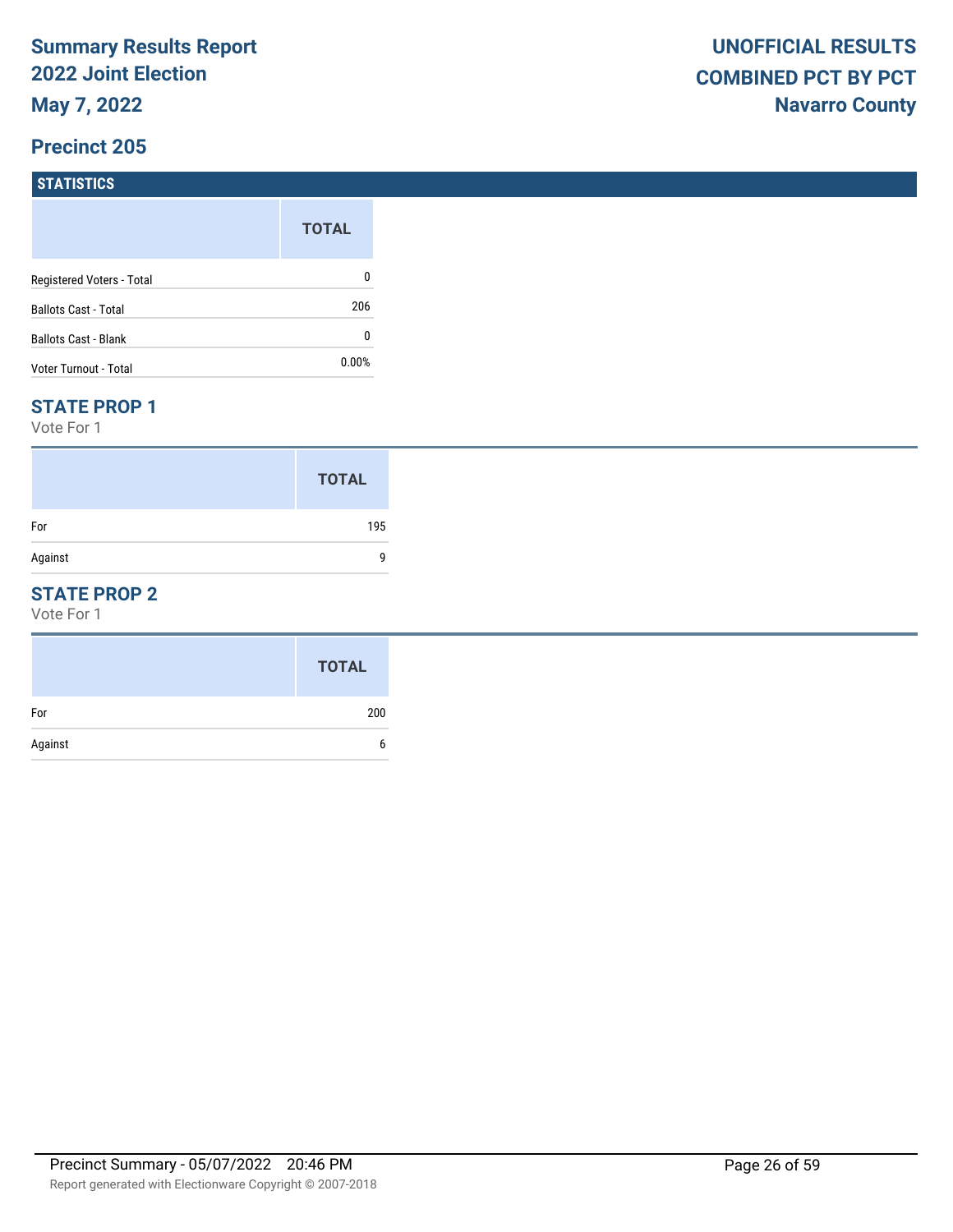# **STATISTICS**

|                           | <b>TOTAL</b> |
|---------------------------|--------------|
| Registered Voters - Total | 0            |
| Ballots Cast - Total      | 55           |
| Ballots Cast - Blank      | 0            |
| Voter Turnout - Total     | $0.00\%$     |

#### **STATE PROP 1**

Vote For 1

|         | <b>TOTAL</b> |
|---------|--------------|
| For     | 50           |
| Against |              |

### **STATE PROP 2**

|         | <b>TOTAL</b> |
|---------|--------------|
| For     | 48           |
| Against |              |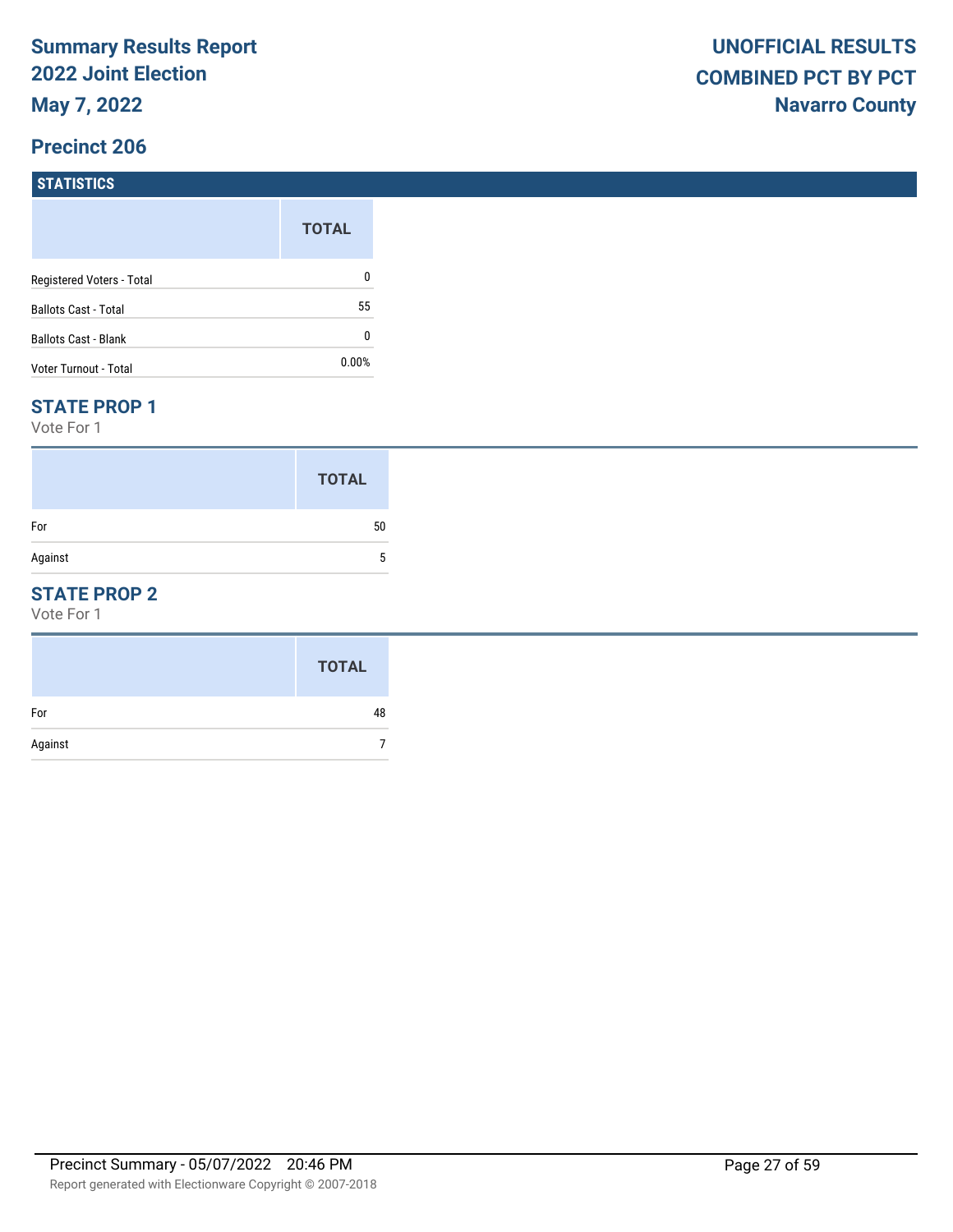# **STATISTICS**

|                             | <b>TOTAL</b> |
|-----------------------------|--------------|
| Registered Voters - Total   | 0            |
| <b>Ballots Cast - Total</b> | 241          |
| Ballots Cast - Blank        | 0            |
| Voter Turnout - Total       | $0.00\%$     |

#### **STATE PROP 1**

Vote For 1

|         | <b>TOTAL</b> |
|---------|--------------|
| For     | 196          |
| Against | 42           |

## **STATE PROP 2**

Vote For 1

|         | <b>TOTAL</b> |
|---------|--------------|
| For     | 199          |
| Against | 42           |

### **City of Corsicana, Pct 2, Council Member**

Vote For 1

| Ruby Williams<br>0       |
|--------------------------|
| Charles R. Dunnahoe<br>0 |

#### **Corsicana ISD, Board of Trustee, Pl 5**

|             | <b>TOTAL</b> |
|-------------|--------------|
| Jamie Roman | 146          |
| Jim Maxwell | 68           |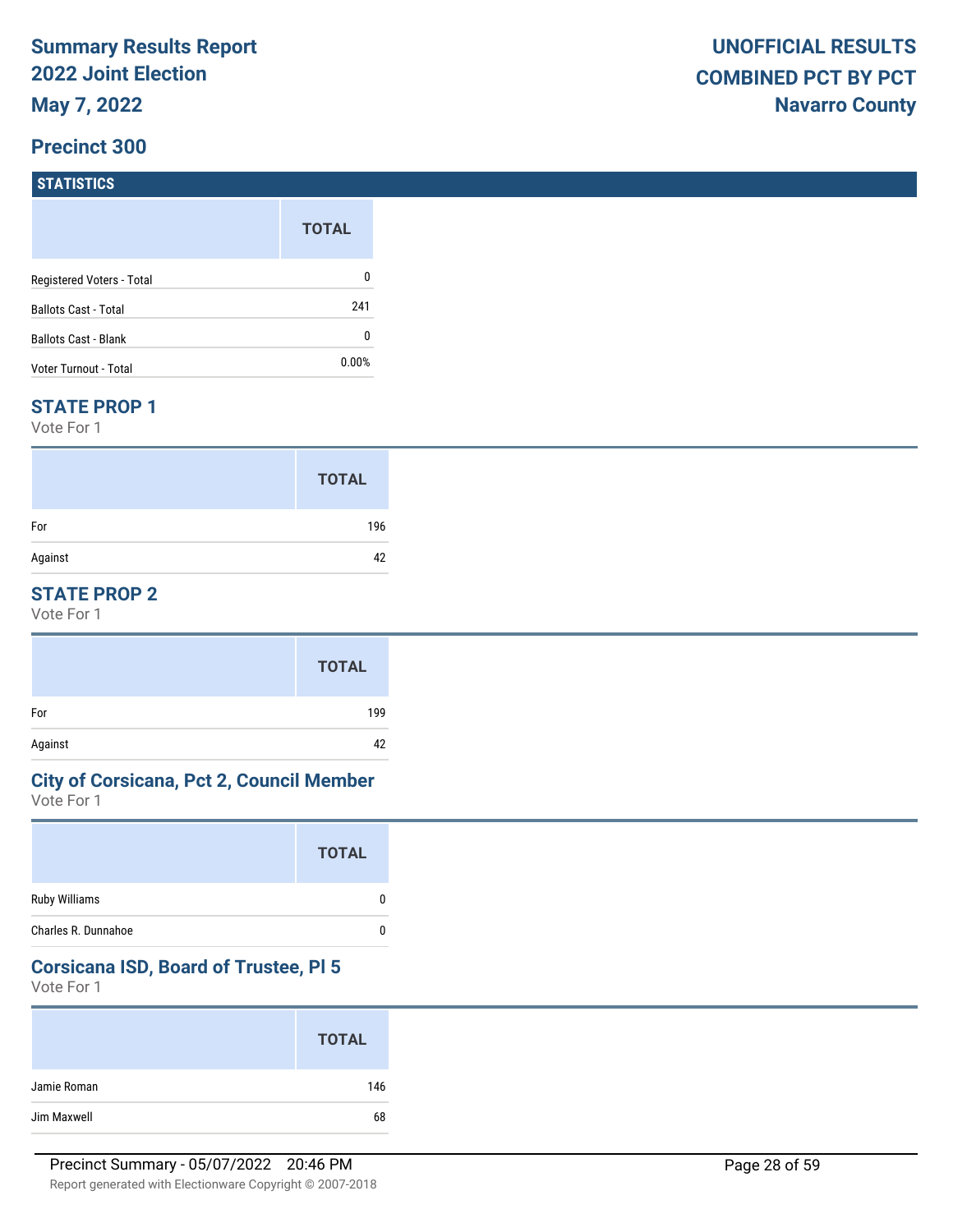**May 7, 2022**

### **Precinct 300**

### **Corsicana ISD, Board of Trustee, Pl 6**

Vote For 1

|               | <b>TOTAL</b> |  |
|---------------|--------------|--|
| Leah Blackard | 199          |  |

### **Corsicana ISD, Board of Trustee, Pl 7**

Vote For 1

|                    | <b>TOTAL</b> |
|--------------------|--------------|
| <b>Brad Farmer</b> | 76           |
| Melissa Castillo   | 88           |
| Daylon Caldwell    | 65           |

# **Corsicana ISD, Proposition A**

Vote For 1

|         | <b>TOTAL</b> |
|---------|--------------|
| For     | 127          |
| Against | 114          |

# **Corsicana ISD, Proposition B**

|         | <b>TOTAL</b> |
|---------|--------------|
| For     | 104          |
| Against | 137          |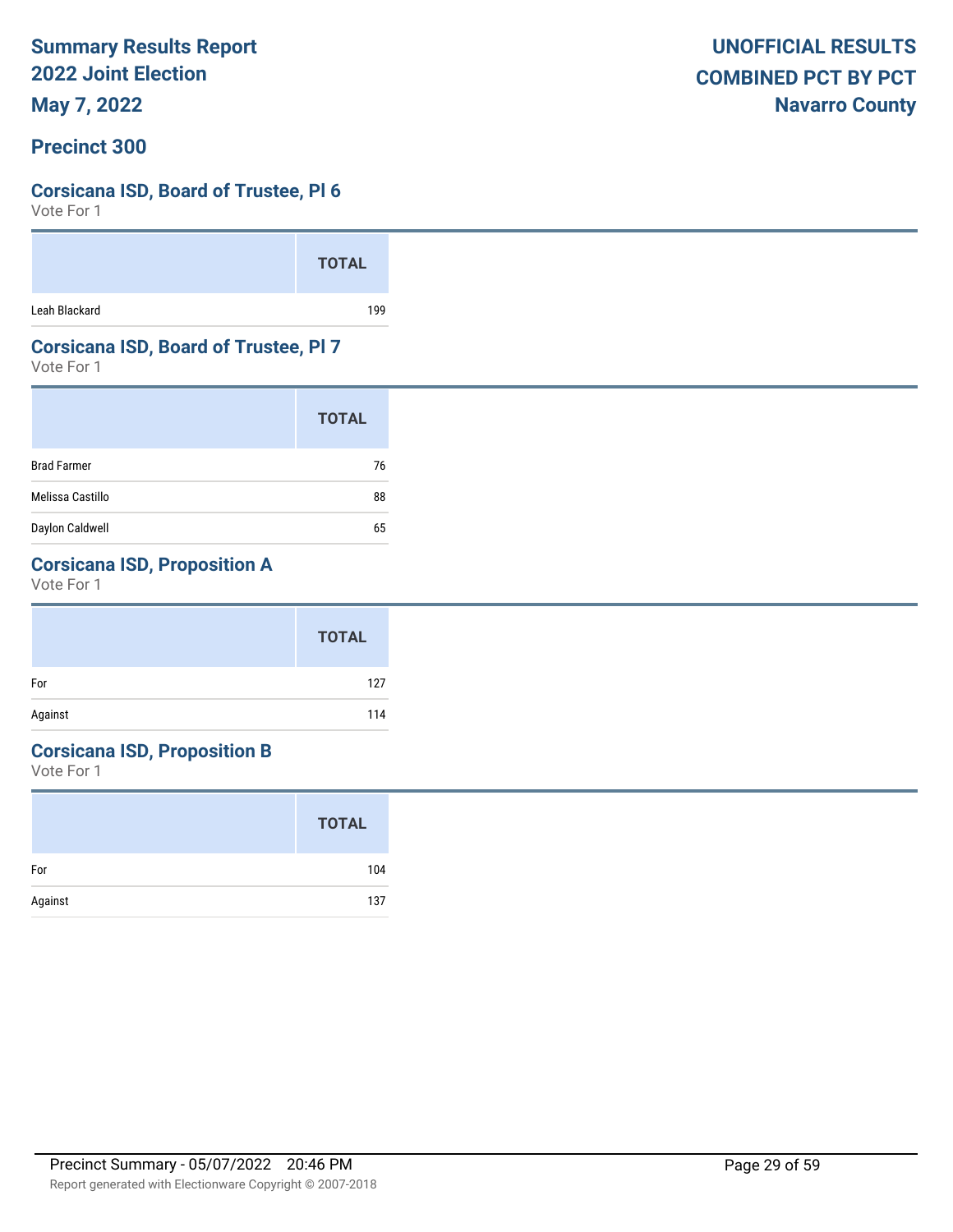# **STATISTICS**

|                             | <b>TOTAL</b> |
|-----------------------------|--------------|
| Registered Voters - Total   | 0            |
| <b>Ballots Cast - Total</b> | 43           |
| <b>Ballots Cast - Blank</b> | 0            |
| Voter Turnout - Total       | $0.00\%$     |

#### **STATE PROP 1**

Vote For 1

|         | <b>TOTAL</b> |
|---------|--------------|
| For     | 38           |
| Against |              |

## **STATE PROP 2**

Vote For 1

|         | <b>TOTAL</b> |
|---------|--------------|
| For     | 35           |
| Against | 8            |

# **City of Corsicana, Pct 1, Council Member**

Vote For 1

|            | <b>TOTAL</b> |
|------------|--------------|
| Susan Hale | 33           |

# **Corsicana ISD, Board of Trustee, Pl 5**

|             | <b>TOTAL</b> |
|-------------|--------------|
| Jamie Roman | 22           |
| Jim Maxwell | 11           |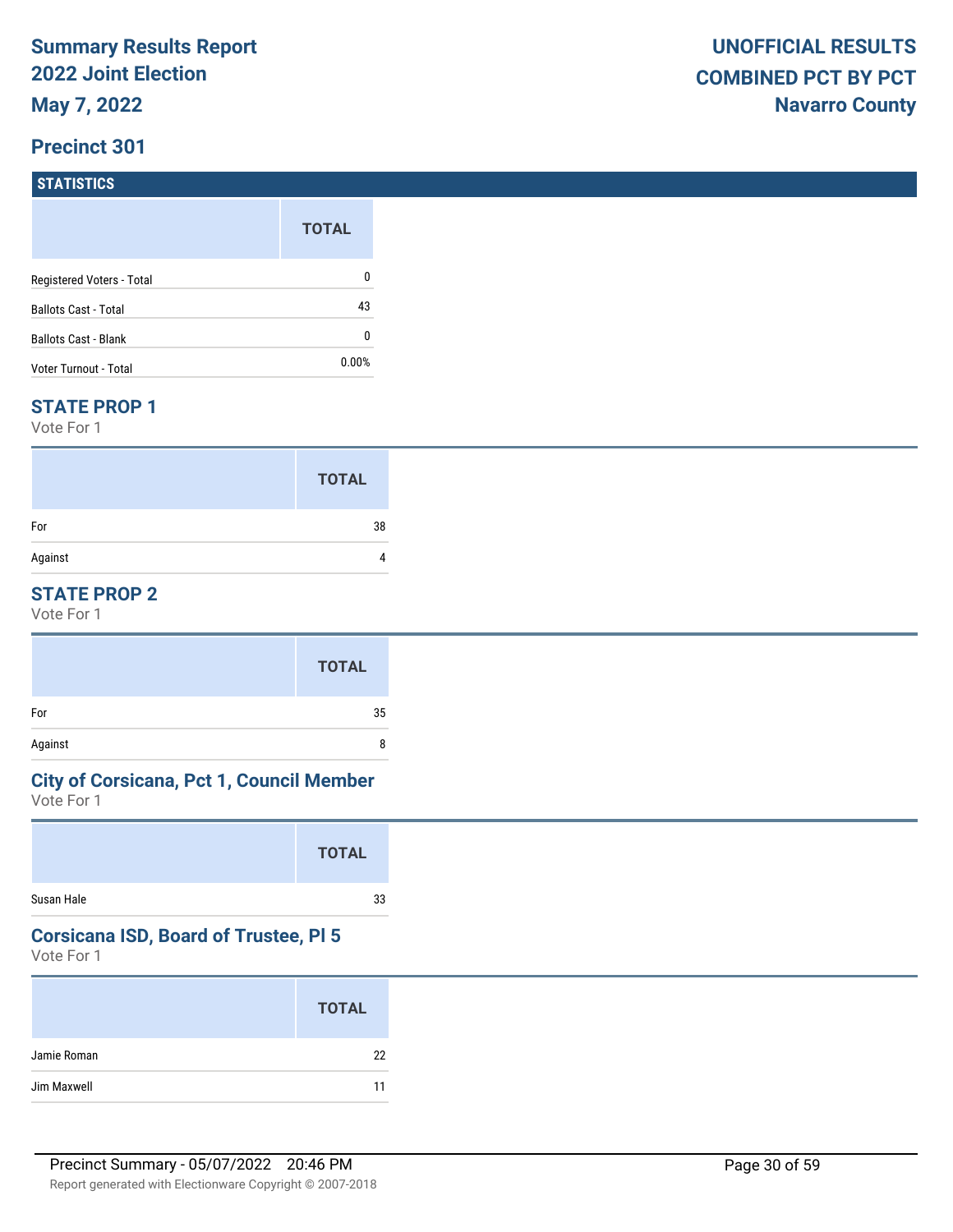**May 7, 2022**

### **Precinct 301**

### **Corsicana ISD, Board of Trustee, Pl 6**

Vote For 1

|               | <b>TOTAL</b> |  |
|---------------|--------------|--|
| Leah Blackard | つ            |  |

### **Corsicana ISD, Board of Trustee, Pl 7**

Vote For 1

|                    | <b>TOTAL</b> |
|--------------------|--------------|
| <b>Brad Farmer</b> | 15           |
| Melissa Castillo   | 10           |
| Daylon Caldwell    | 14           |

# **Corsicana ISD, Proposition A**

Vote For 1

#### **Corsicana ISD, Proposition B**

|         | <b>TOTAL</b> |
|---------|--------------|
| For     | 16           |
| Against | 26           |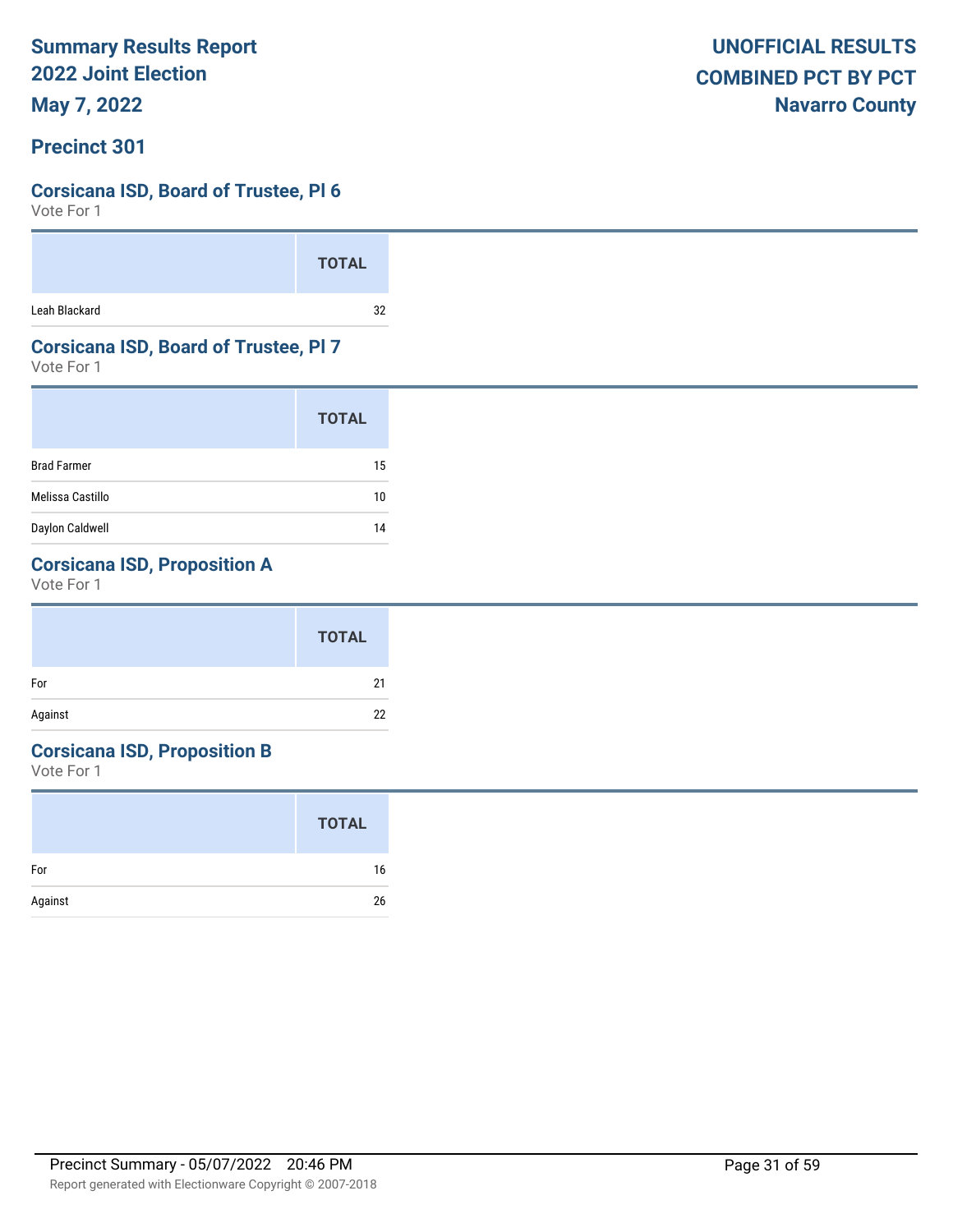#### **STATISTICS**

|                             | <b>TOTAL</b> |
|-----------------------------|--------------|
| Registered Voters - Total   | 0            |
| <b>Ballots Cast - Total</b> | 270          |
| Ballots Cast - Blank        | 0            |
| Voter Turnout - Total       | 0.00%        |

#### **STATE PROP 1**

Vote For 1

|         | <b>TOTAL</b> |
|---------|--------------|
| For     | 225          |
| Against | 42           |

## **STATE PROP 2**

Vote For 1

#### **City of Dawson, Mayor**

|                        | <b>TOTAL</b> |
|------------------------|--------------|
| <b>Stephen Sanders</b> | 123          |
| <b>Dalton Thomas</b>   | 29           |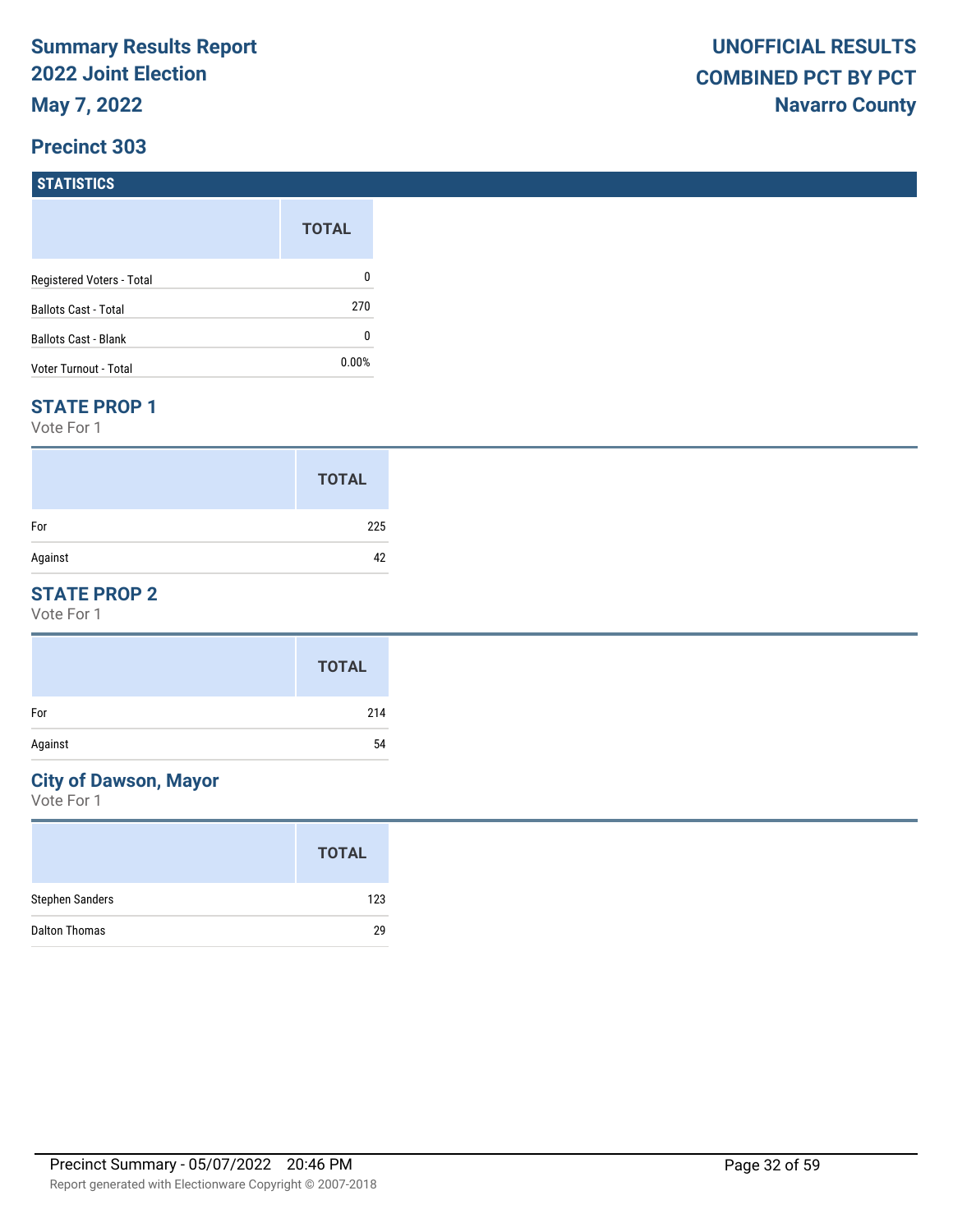# **City of Dawson, Council Member Dawson, City of**

Vote For 3

|                          | <b>TOTAL</b> |
|--------------------------|--------------|
| <b>Matthew Machner</b>   | 116          |
| <b>Beth Sepedy</b>       | 70           |
| Doug Woods               | 101          |
| <b>Darrell Stevenson</b> | 117          |

# **Dawson ISD, Trustee**

|                        | <b>TOTAL</b> |
|------------------------|--------------|
| Kacee Boatright        | 92           |
| Suzanne Hasse          | 149          |
| Samara McLennan        | 101          |
| Kathryn Freeland-Foley | 118          |
| Charles "Chuck" Raines | 46           |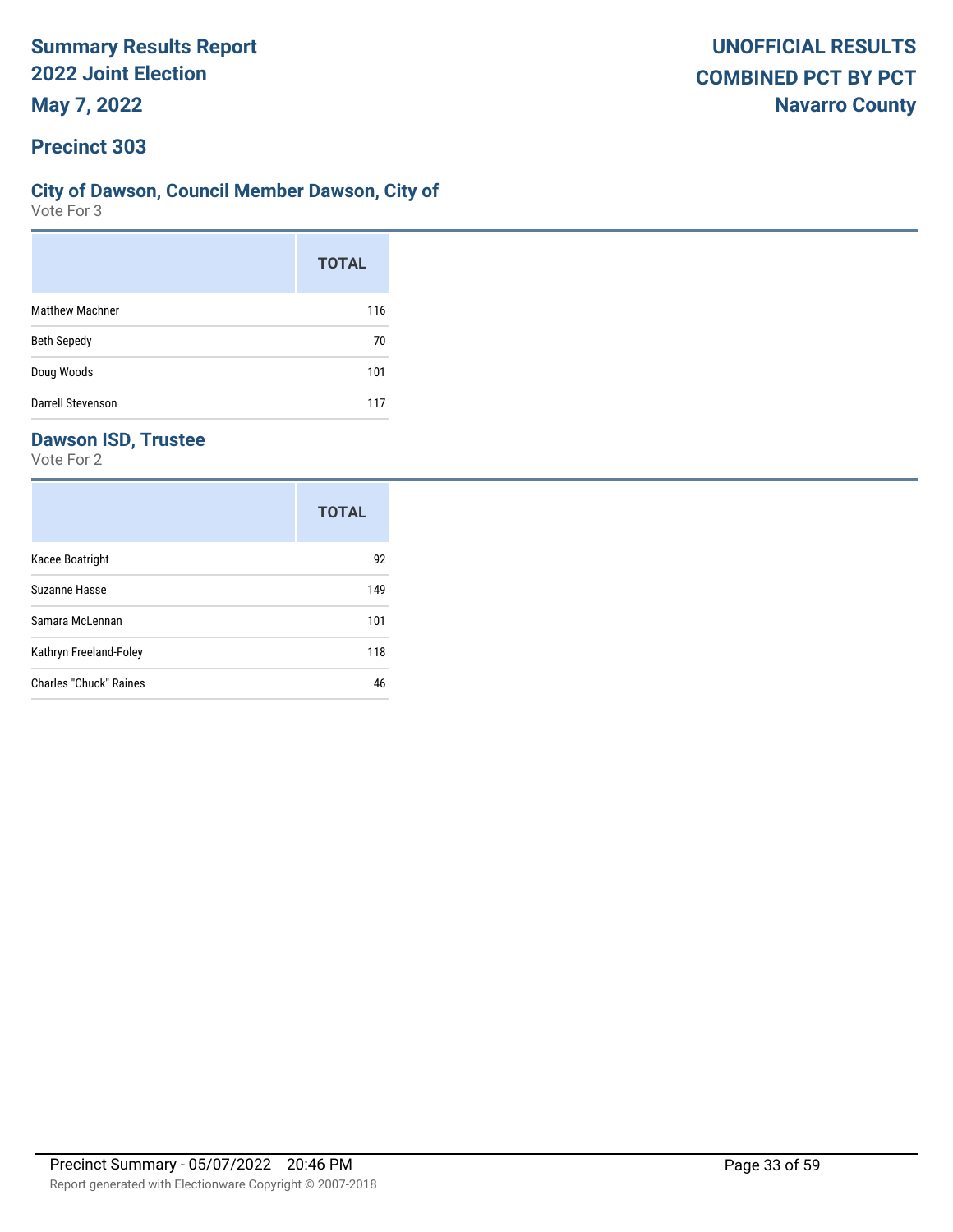**STATISTICS**

| -----------                 |              |
|-----------------------------|--------------|
|                             | <b>TOTAL</b> |
| Registered Voters - Total   | 0            |
| <b>Ballots Cast - Total</b> | 89           |
| <b>Ballots Cast - Blank</b> | 0            |
| Voter Turnout - Total       | $0.00\%$     |

#### **STATE PROP 1**

Vote For 1

|         | <b>TOTAL</b> |
|---------|--------------|
| For     | 83           |
| Against |              |

## **STATE PROP 2**

Vote For 1

| For     | 84 |
|---------|----|
| Against | J  |

#### **Corsicana ISD, Board of Trustee, Pl 5**

Vote For 1

#### **Corsicana ISD, Board of Trustee, Pl 6**

|               | <b>TOTAL</b> |
|---------------|--------------|
| Leah Blackard |              |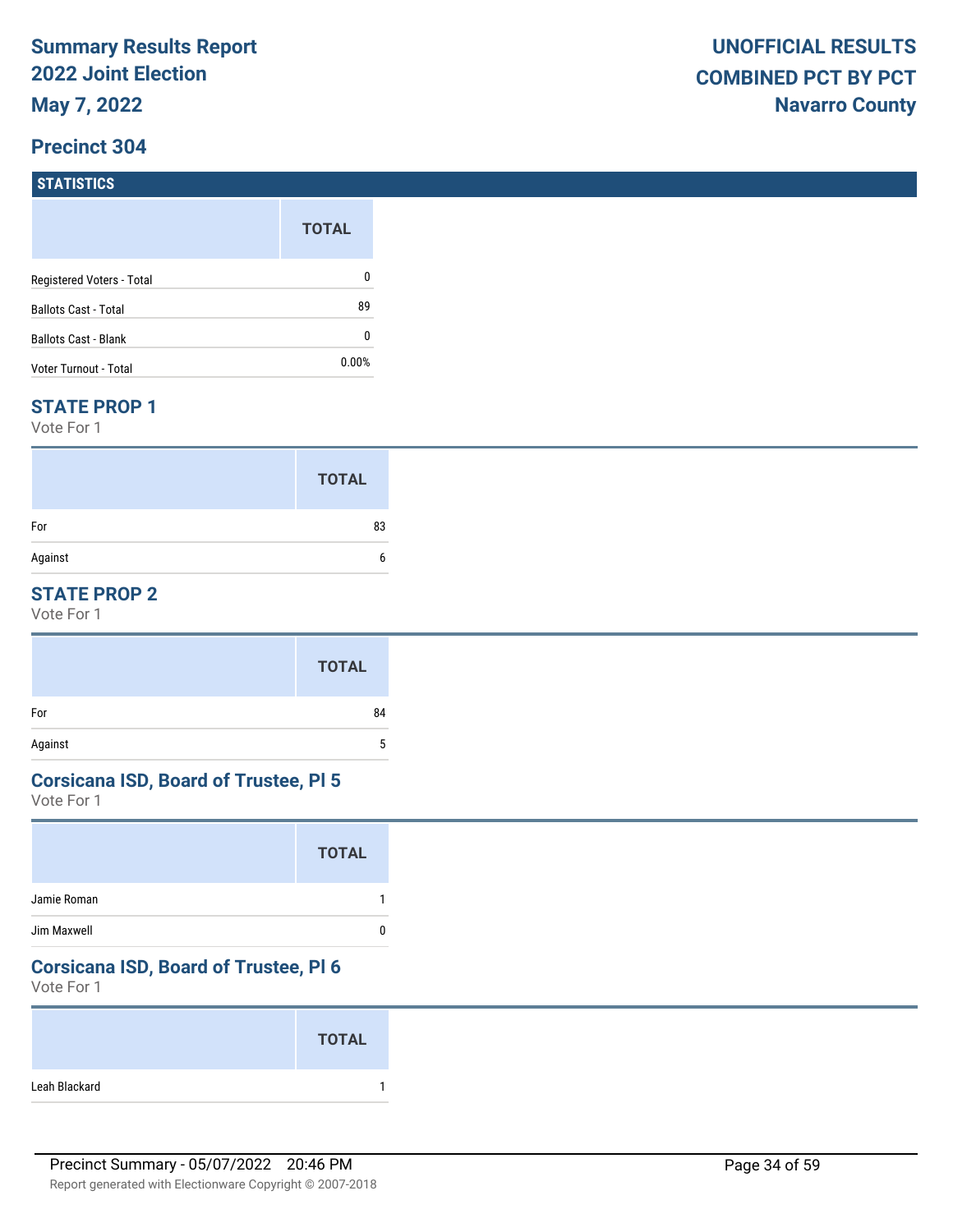# **Corsicana ISD, Board of Trustee, Pl 7**

Vote For 1

|                    | <b>TOTAL</b> |
|--------------------|--------------|
| <b>Brad Farmer</b> |              |
| Melissa Castillo   |              |
| Daylon Caldwell    |              |

# **Corsicana ISD, Proposition A**

Vote For 1

|         | <b>TOTAL</b> |
|---------|--------------|
| For     |              |
| Against |              |

# **Corsicana ISD, Proposition B**

|         | <b>TOTAL</b> |
|---------|--------------|
| For     |              |
| Against |              |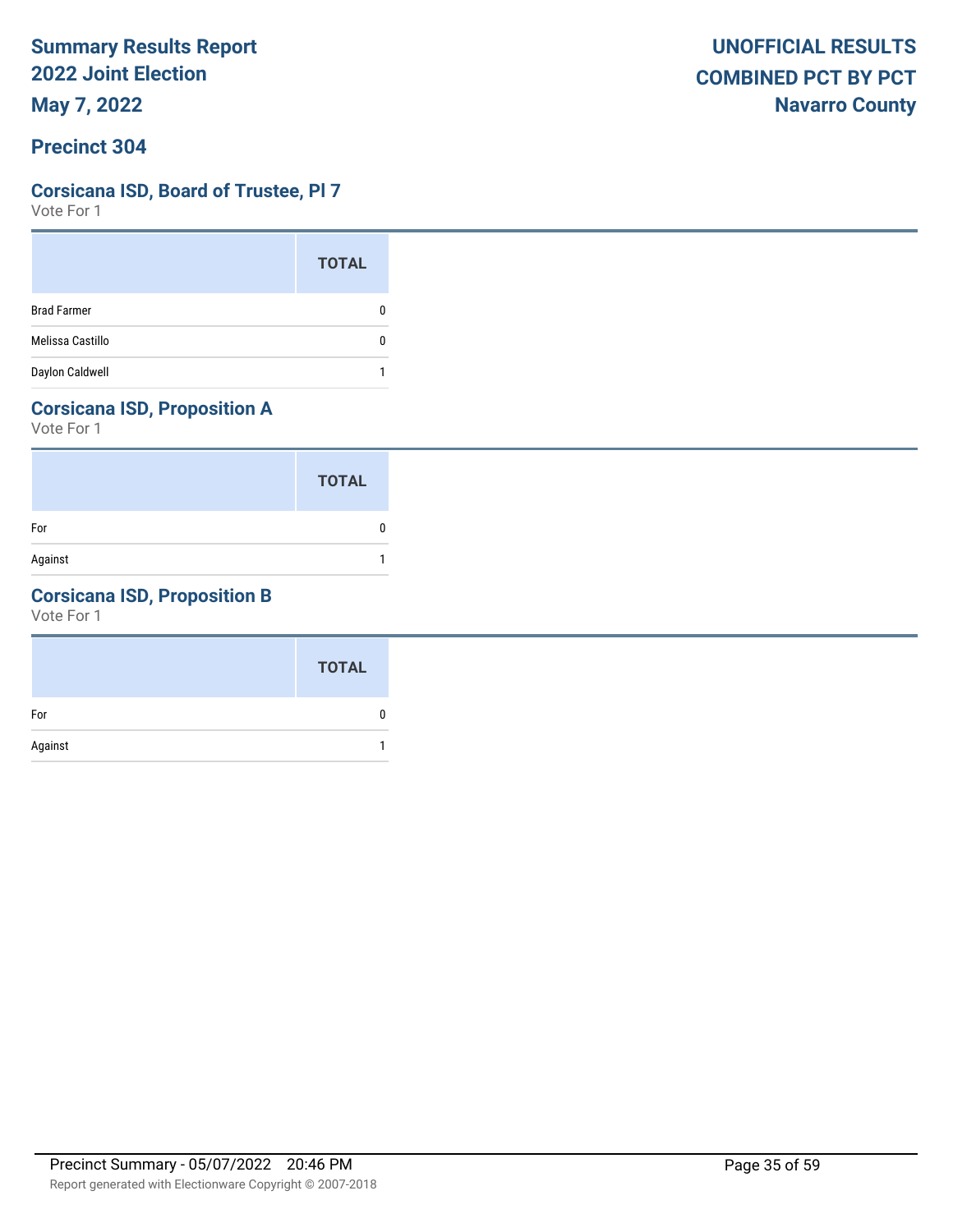# **STATISTICS**

|                             | <b>TOTAL</b> |
|-----------------------------|--------------|
| Registered Voters - Total   | 0            |
| <b>Ballots Cast - Total</b> | 61           |
| <b>Ballots Cast - Blank</b> | 0            |
| Voter Turnout - Total       | $0.00\%$     |

#### **STATE PROP 1**

Vote For 1

|         | <b>TOTAL</b> |
|---------|--------------|
| For     | 49           |
| Against | 12           |

## **STATE PROP 2**

Vote For 1

#### **Corsicana ISD, Board of Trustee, Pl 5**

Vote For 1

## **Corsicana ISD, Board of Trustee, Pl 6**

|               | <b>TOTAL</b> |
|---------------|--------------|
| Leah Blackard | 46           |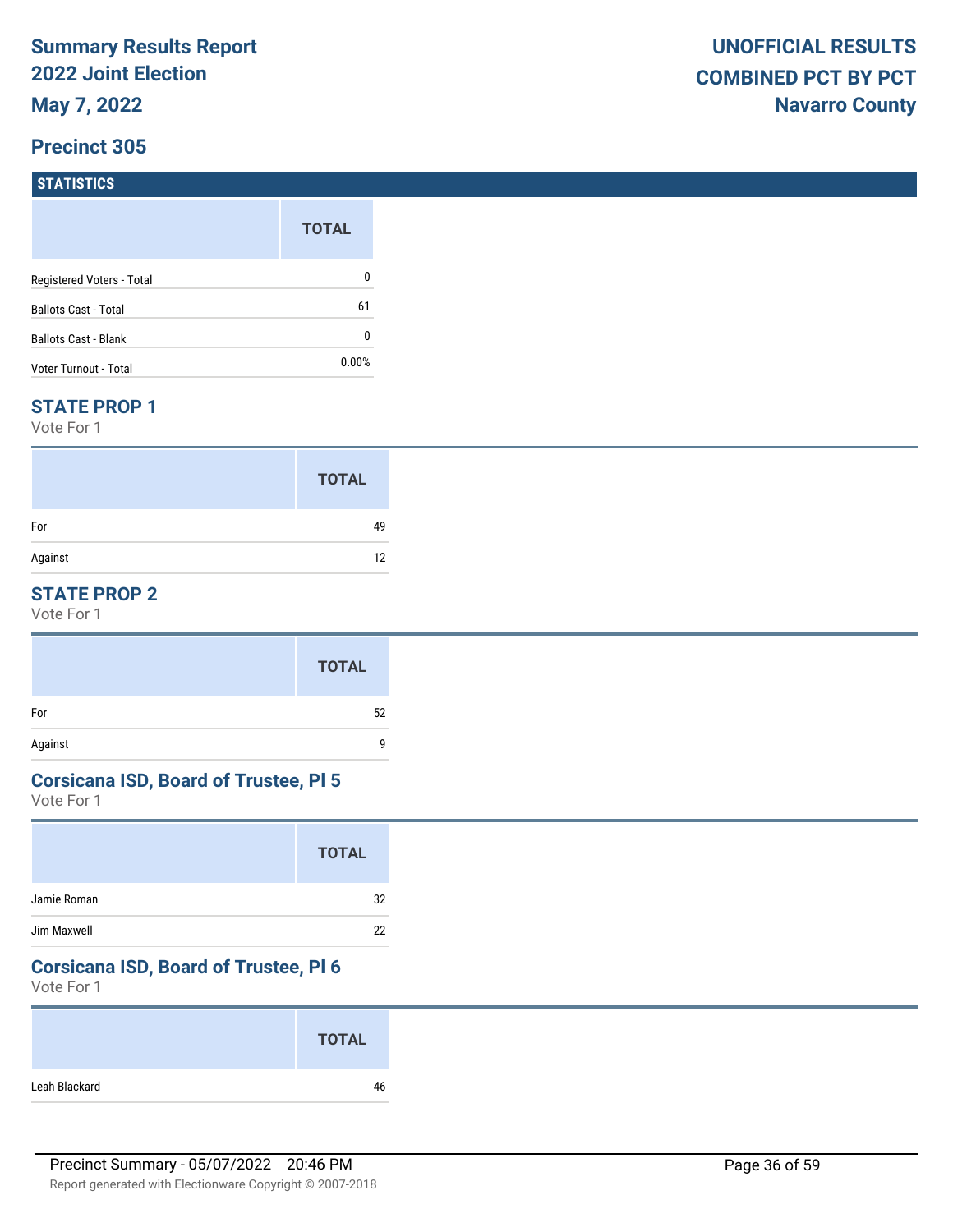**May 7, 2022**

# **Corsicana ISD, Board of Trustee, Pl 7**

Vote For 1

|                    | <b>TOTAL</b> |
|--------------------|--------------|
| <b>Brad Farmer</b> | 25           |
| Melissa Castillo   | 14           |
| Daylon Caldwell    | 19           |

# **Corsicana ISD, Proposition A**

Vote For 1

|         | <b>TOTAL</b> |
|---------|--------------|
| For     | 22           |
| Against | 39           |

# **Corsicana ISD, Proposition B**

|         | <b>TOTAL</b> |
|---------|--------------|
| For     | 20           |
| Against | 40           |
|         |              |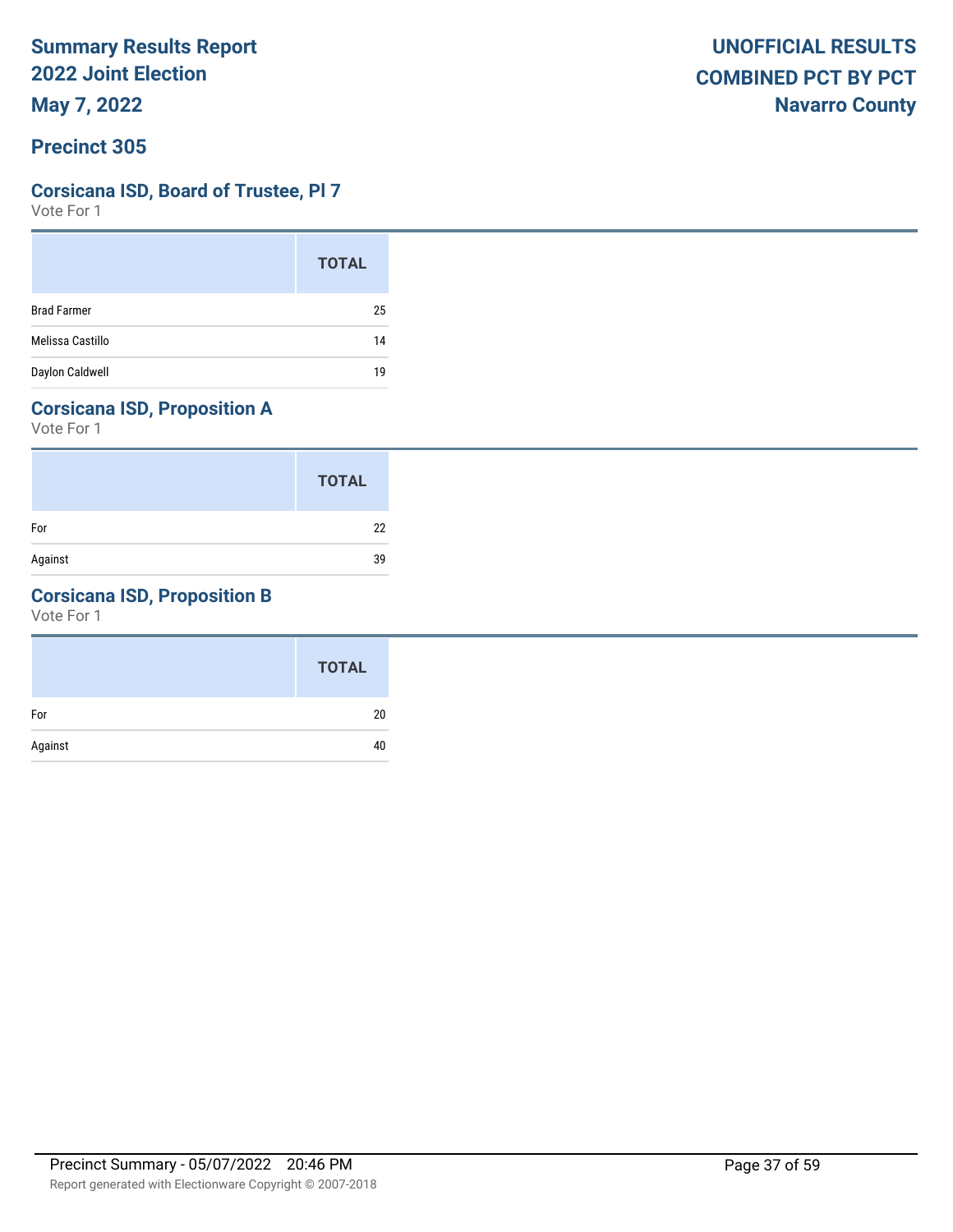# **STATISTICS**

|                             | <b>TOTAL</b> |
|-----------------------------|--------------|
| Registered Voters - Total   | 0            |
| <b>Ballots Cast - Total</b> | 48           |
| <b>Ballots Cast - Blank</b> | 0            |
| Voter Turnout - Total       | $0.00\%$     |

#### **STATE PROP 1**

Vote For 1

|         | <b>TOTAL</b> |
|---------|--------------|
| For     | 44           |
| Against |              |

### **STATE PROP 2**

Vote For 1

#### **Corsicana ISD, Board of Trustee, Pl 5**

Vote For 1

|             | <b>TOTAL</b> |
|-------------|--------------|
| Jamie Roman | 25           |
| Jim Maxwell | 15           |

## **Corsicana ISD, Board of Trustee, Pl 6**

|               | <b>TOTAL</b> |
|---------------|--------------|
| Leah Blackard | 39           |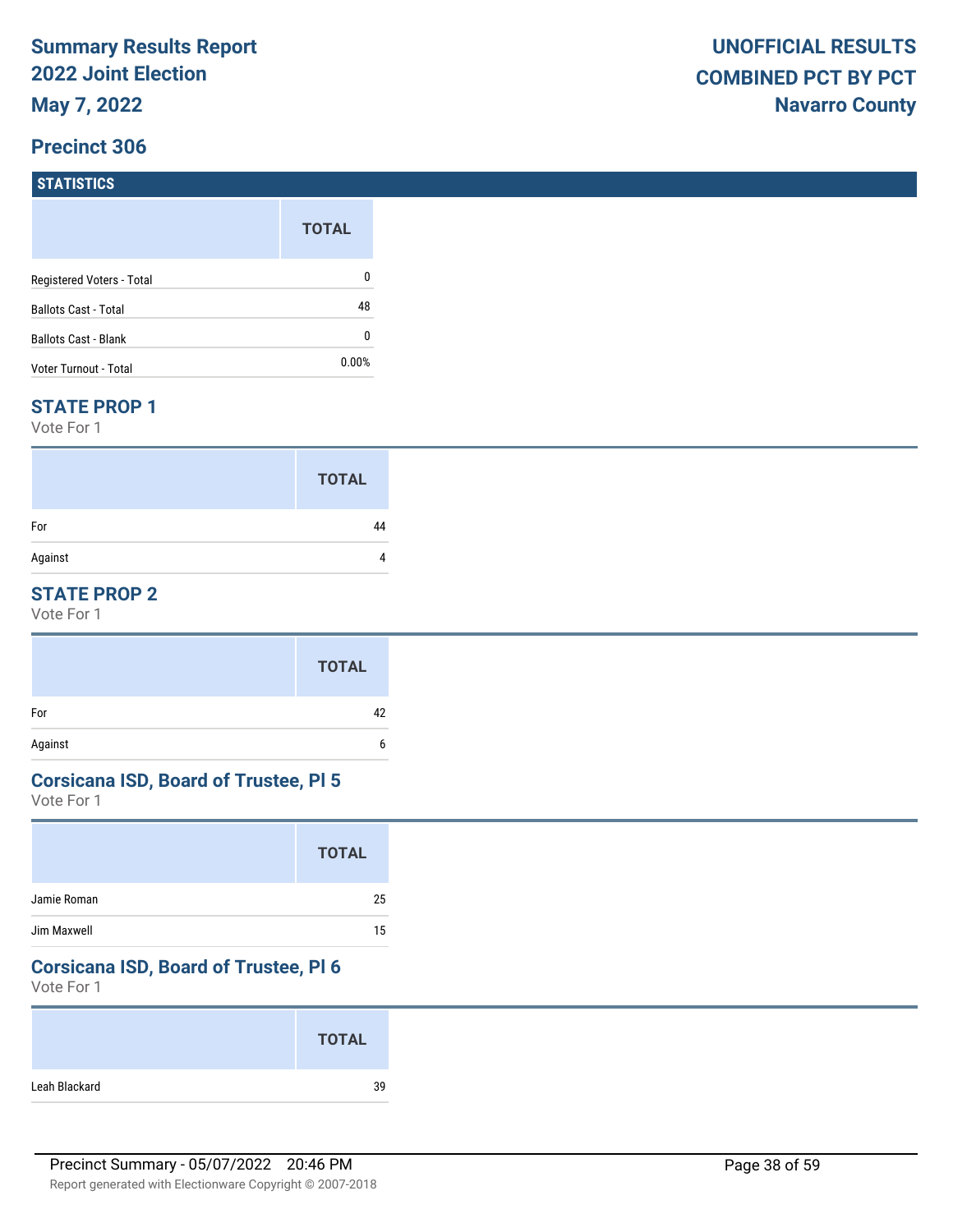### **Corsicana ISD, Board of Trustee, Pl 7**

Vote For 1

|                    | <b>TOTAL</b> |
|--------------------|--------------|
| <b>Brad Farmer</b> | 21           |
| Melissa Castillo   | 12           |
| Daylon Caldwell    | 13           |

# **Corsicana ISD, Proposition A**

Vote For 1

|         | <b>TOTAL</b> |
|---------|--------------|
| For     | 15           |
| Against | 31           |

# **Corsicana ISD, Proposition B**

|         | <b>TOTAL</b> |
|---------|--------------|
| For     | 8            |
| Against | 38           |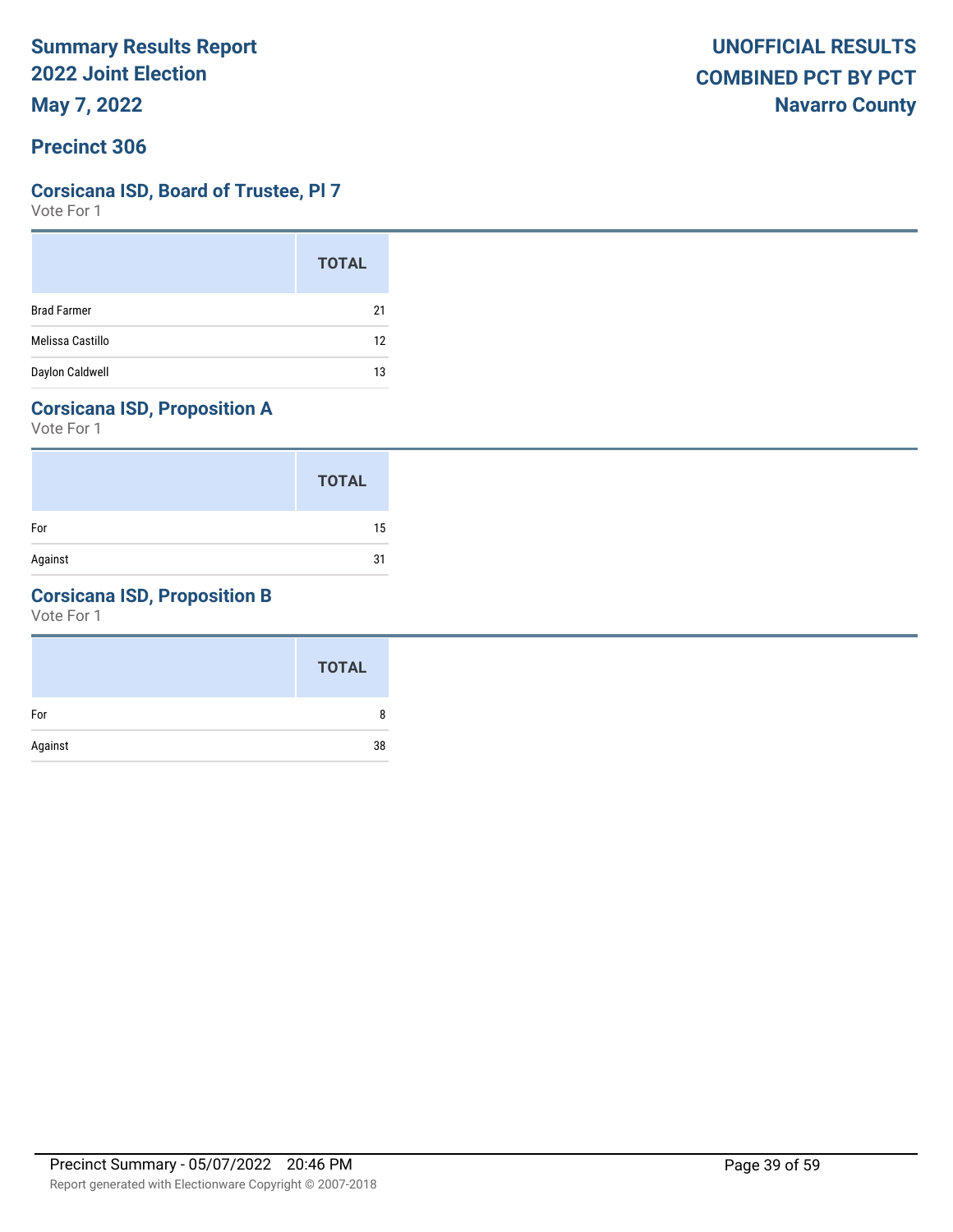#### **STATISTICS**

|                           | <b>TOTAL</b> |
|---------------------------|--------------|
| Registered Voters - Total | 0            |
| Ballots Cast - Total      | 50           |
| Ballots Cast - Blank      | 0            |
| Voter Turnout - Total     | $0.00\%$     |

#### **STATE PROP 1**

Vote For 1

|         | <b>TOTAL</b> |
|---------|--------------|
| For     | 40           |
| Against | q            |

## **STATE PROP 2**

Vote For 1

#### **Corsicana ISD, Board of Trustee, Pl 5**

Vote For 1

## **Corsicana ISD, Board of Trustee, Pl 6**

|               | <b>TOTAL</b> |
|---------------|--------------|
| Leah Blackard | 32           |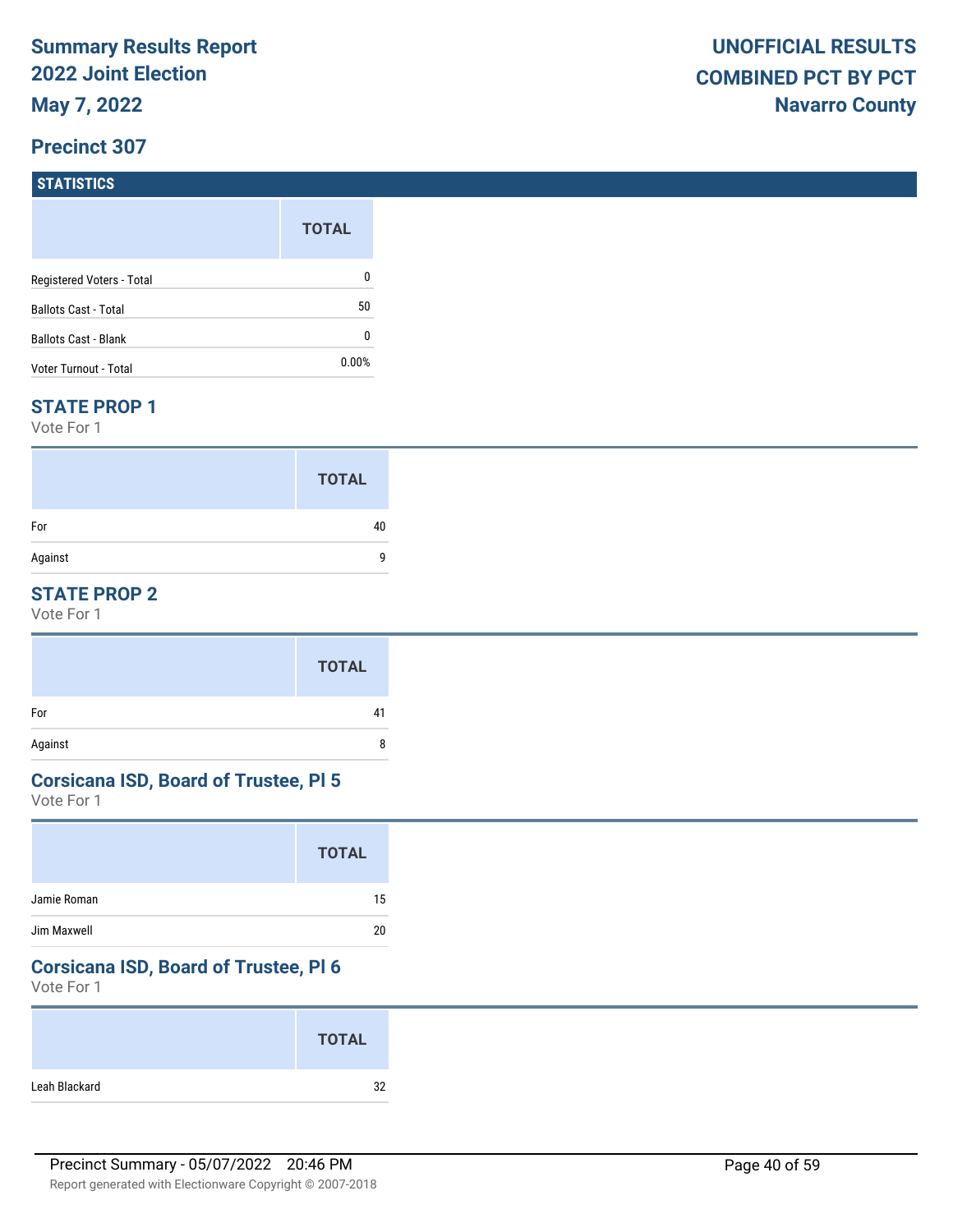**May 7, 2022**

### **Precinct 307**

#### **Corsicana ISD, Board of Trustee, Pl 7**

Vote For 1

|                    | <b>TOTAL</b> |
|--------------------|--------------|
| <b>Brad Farmer</b> | 25           |
| Melissa Castillo   |              |
| Daylon Caldwell    |              |

# **Corsicana ISD, Proposition A**

Vote For 1

|         | <b>TOTAL</b> |
|---------|--------------|
| For     |              |
| Against | 30           |

## **Corsicana ISD, Proposition B**

Vote For 1

|         | <b>TOTAL</b> |
|---------|--------------|
| For     | b            |
| Against | 33           |

# **Fairfield ISD, Trustee, At Large**

|                         | <b>TOTAL</b> |
|-------------------------|--------------|
| <b>Gregory Gibson</b>   | n            |
| Cody Roller             | U            |
| O.B. Utley              | U            |
| Penny Robinson Meredith | U            |
| Josh Carlson            | U            |
| <b>Kim Whitaker</b>     | n            |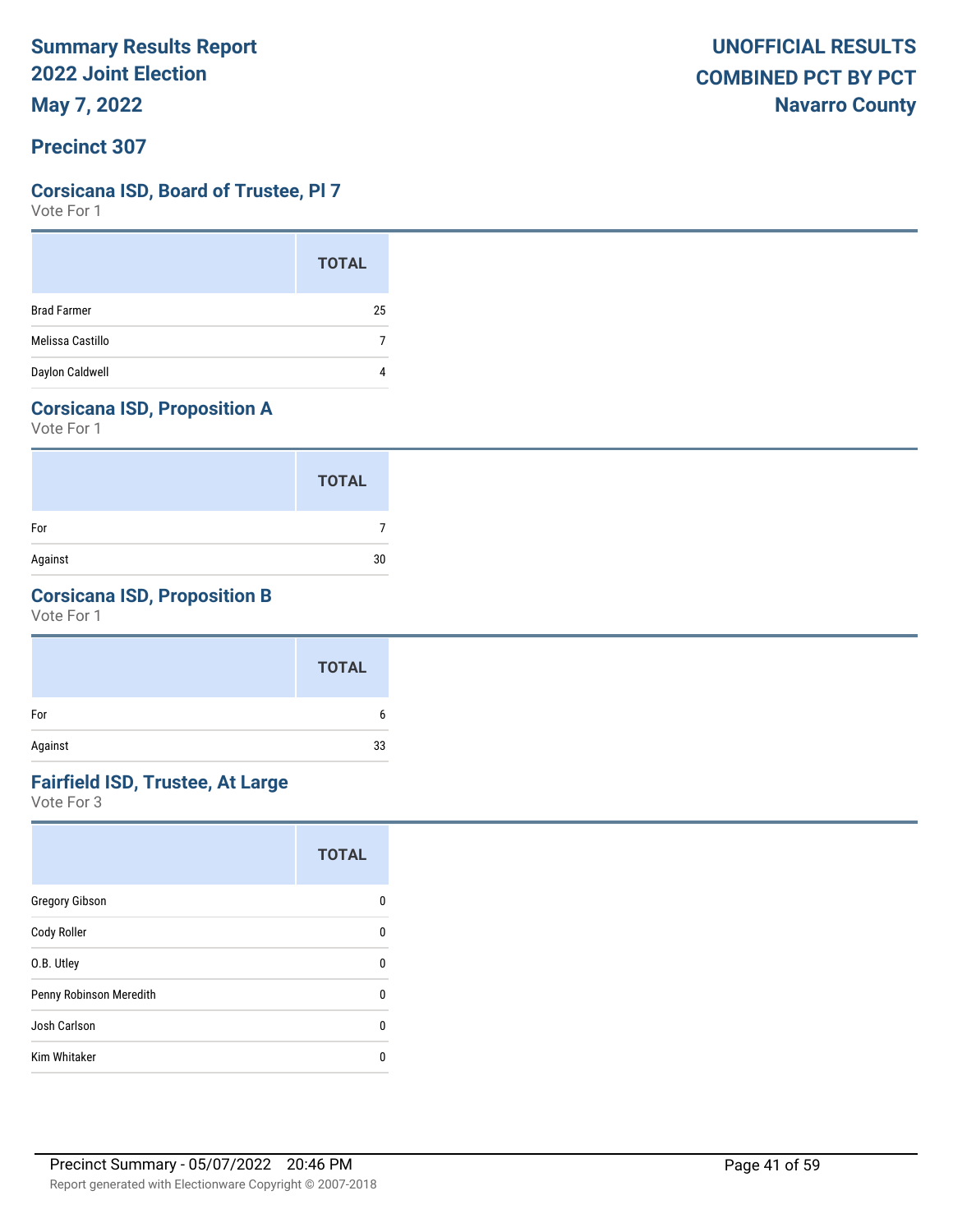**May 7, 2022**

# **Precinct 307**

## **Fairfield ISD, Proposition A**

|         | <b>TOTAL</b> |
|---------|--------------|
| For     | n            |
| Against | n            |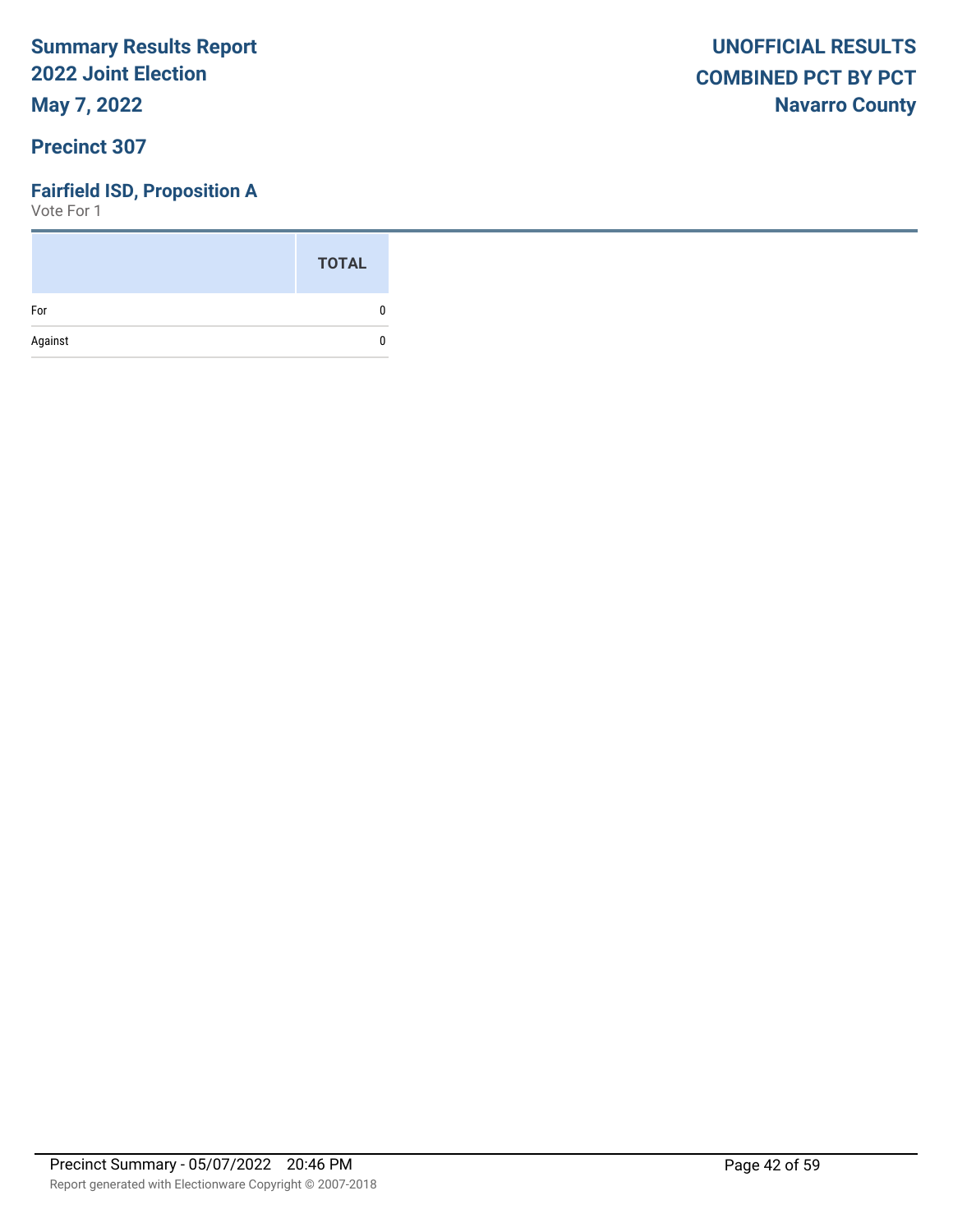# **STATISTICS**

|                             | <b>TOTAL</b> |
|-----------------------------|--------------|
| Registered Voters - Total   | 0            |
| <b>Ballots Cast - Total</b> | 68           |
| <b>Ballots Cast - Blank</b> | 0            |
| Voter Turnout - Total       | $0.00\%$     |

#### **STATE PROP 1**

Vote For 1

|         | <b>TOTAL</b> |
|---------|--------------|
| For     | 68           |
| Against | 0            |

### **STATE PROP 2**

Vote For 1

# **Corsicana ISD, Board of Trustee, Pl 5**

Vote For 1

#### **Corsicana ISD, Board of Trustee, Pl 6**

|               | <b>TOTAL</b> |
|---------------|--------------|
| Leah Blackard |              |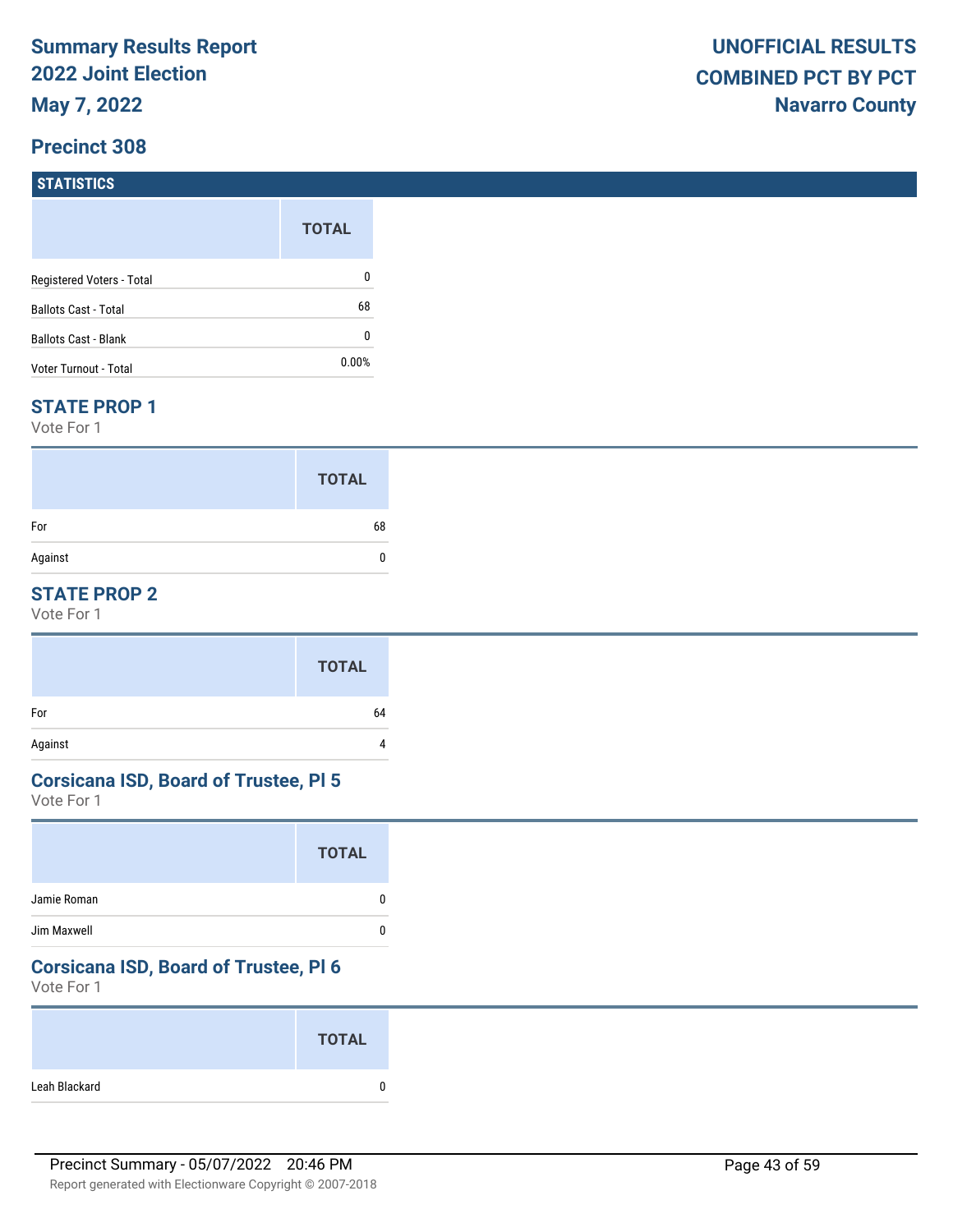**May 7, 2022**

# **Corsicana ISD, Board of Trustee, Pl 7**

Vote For 1

|                    | <b>TOTAL</b> |
|--------------------|--------------|
| <b>Brad Farmer</b> |              |
| Melissa Castillo   |              |
| Daylon Caldwell    |              |

# **Corsicana ISD, Proposition A**

Vote For 1

|         | <b>TOTAL</b> |
|---------|--------------|
| For     |              |
| Against |              |

# **Corsicana ISD, Proposition B**

Vote For 1

|         | <b>TOTAL</b> |
|---------|--------------|
| For     | 0            |
| Against | 0            |

# **Fairfield ISD, Trustee, At Large**

|                         | <b>TOTAL</b> |
|-------------------------|--------------|
| <b>Gregory Gibson</b>   | 17           |
| Cody Roller             | 20           |
| O.B. Utley              | 10           |
| Penny Robinson Meredith | 21           |
| Josh Carlson            | 12           |
| <b>Kim Whitaker</b>     | 28           |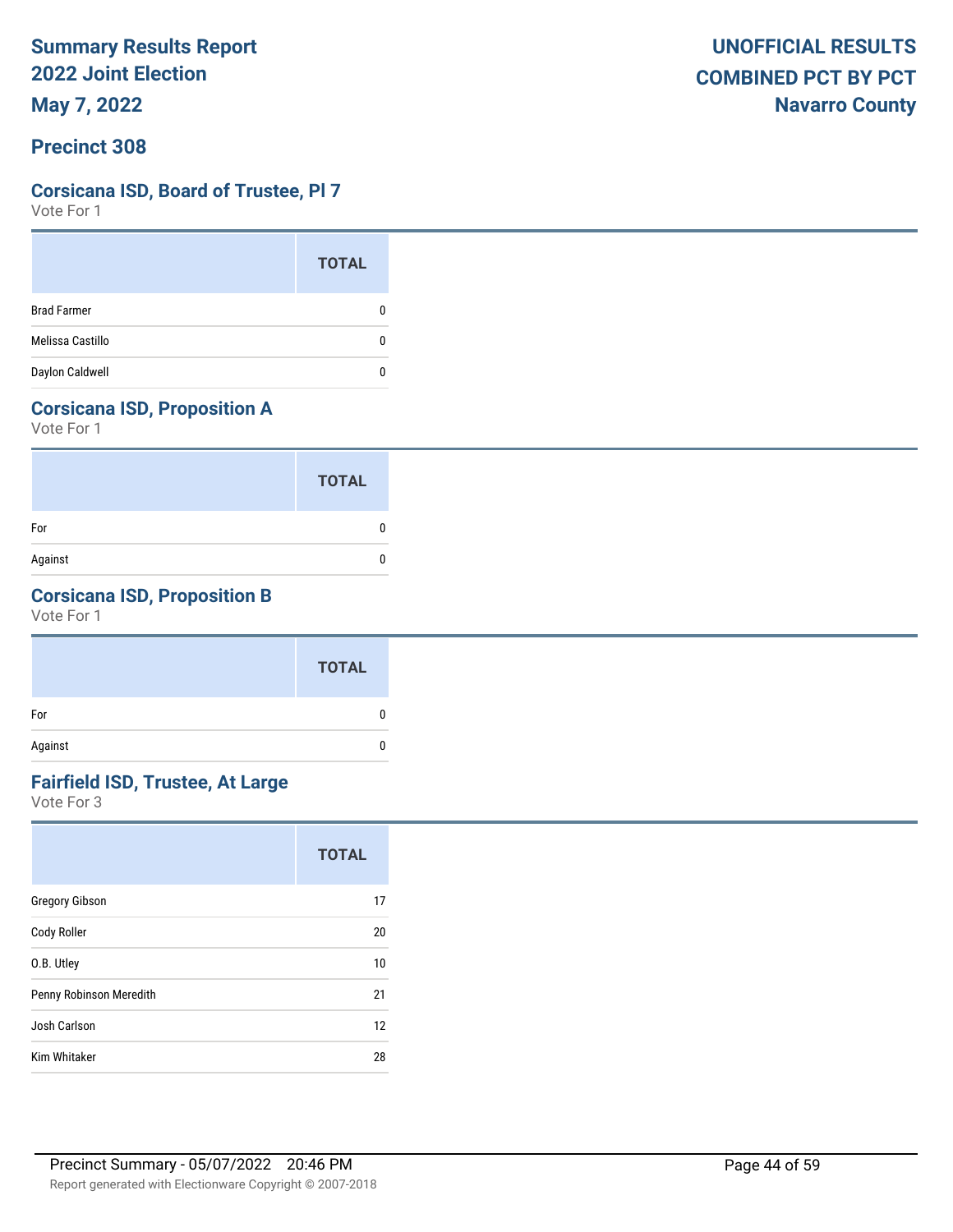**May 7, 2022**

# **Precinct 308**

## **Fairfield ISD, Proposition A**

|         | <b>TOTAL</b> |
|---------|--------------|
| For     | 20           |
| Against | 47           |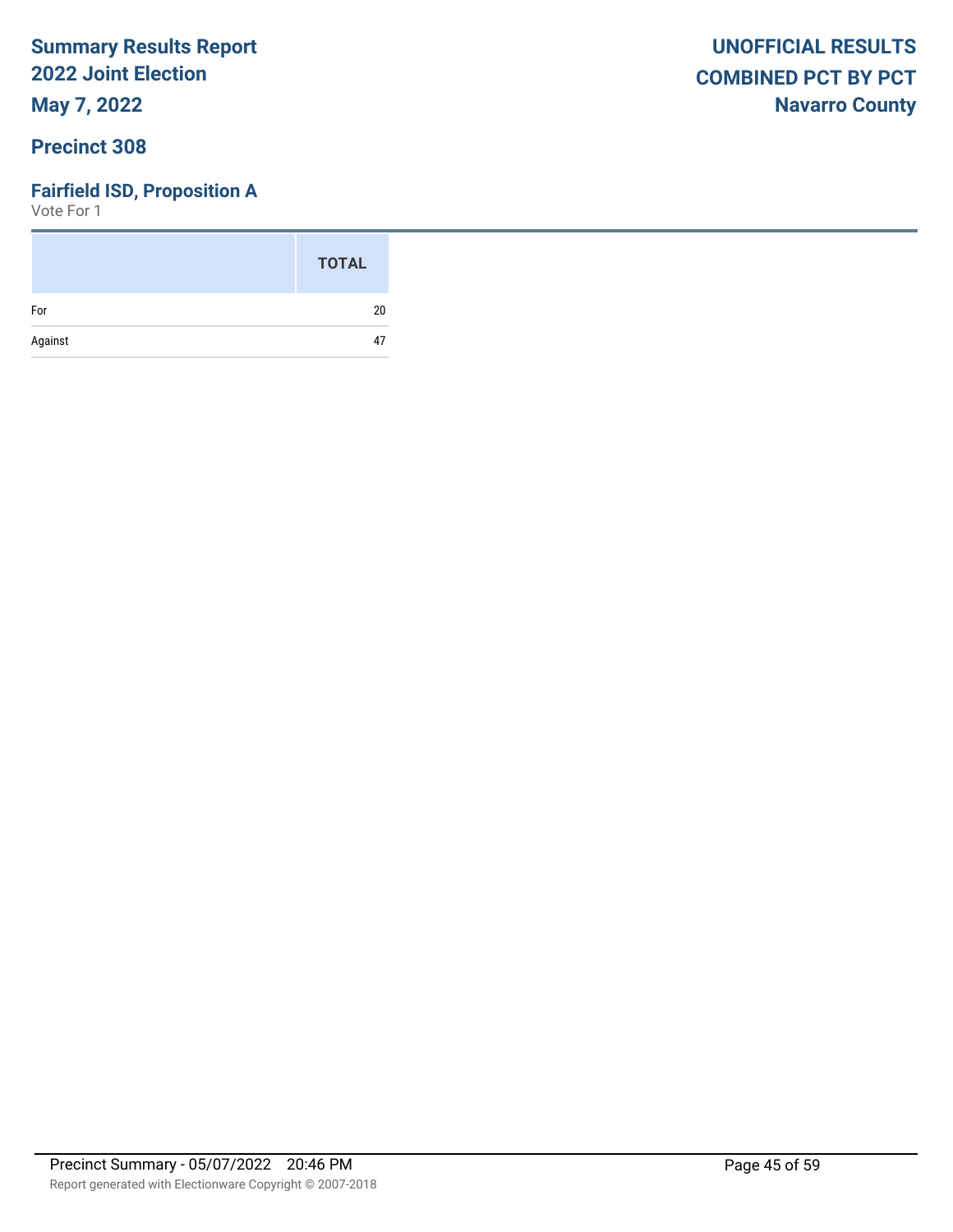# **STATISTICS**

|                             | <b>TOTAL</b> |
|-----------------------------|--------------|
| Registered Voters - Total   | 0            |
| <b>Ballots Cast - Total</b> | 419          |
| Ballots Cast - Blank        | 0            |
| Voter Turnout - Total       | $0.00\%$     |

#### **STATE PROP 1**

Vote For 1

|         | <b>TOTAL</b> |
|---------|--------------|
| For     | 352          |
| Against | 60           |

### **STATE PROP 2**

Vote For 1

|         | <b>TOTAL</b> |
|---------|--------------|
| For     | 343          |
| Against | 74           |

# **City of Corsicana, Pct 1, Council Member**

Vote For 1

|            | <b>TOTAL</b> |
|------------|--------------|
| Susan Hale | 23           |

# **Corsicana ISD, Board of Trustee, Pl 5**

| <b>TOTAL</b>       |
|--------------------|
| Jamie Roman<br>268 |
| Jim Maxwell<br>112 |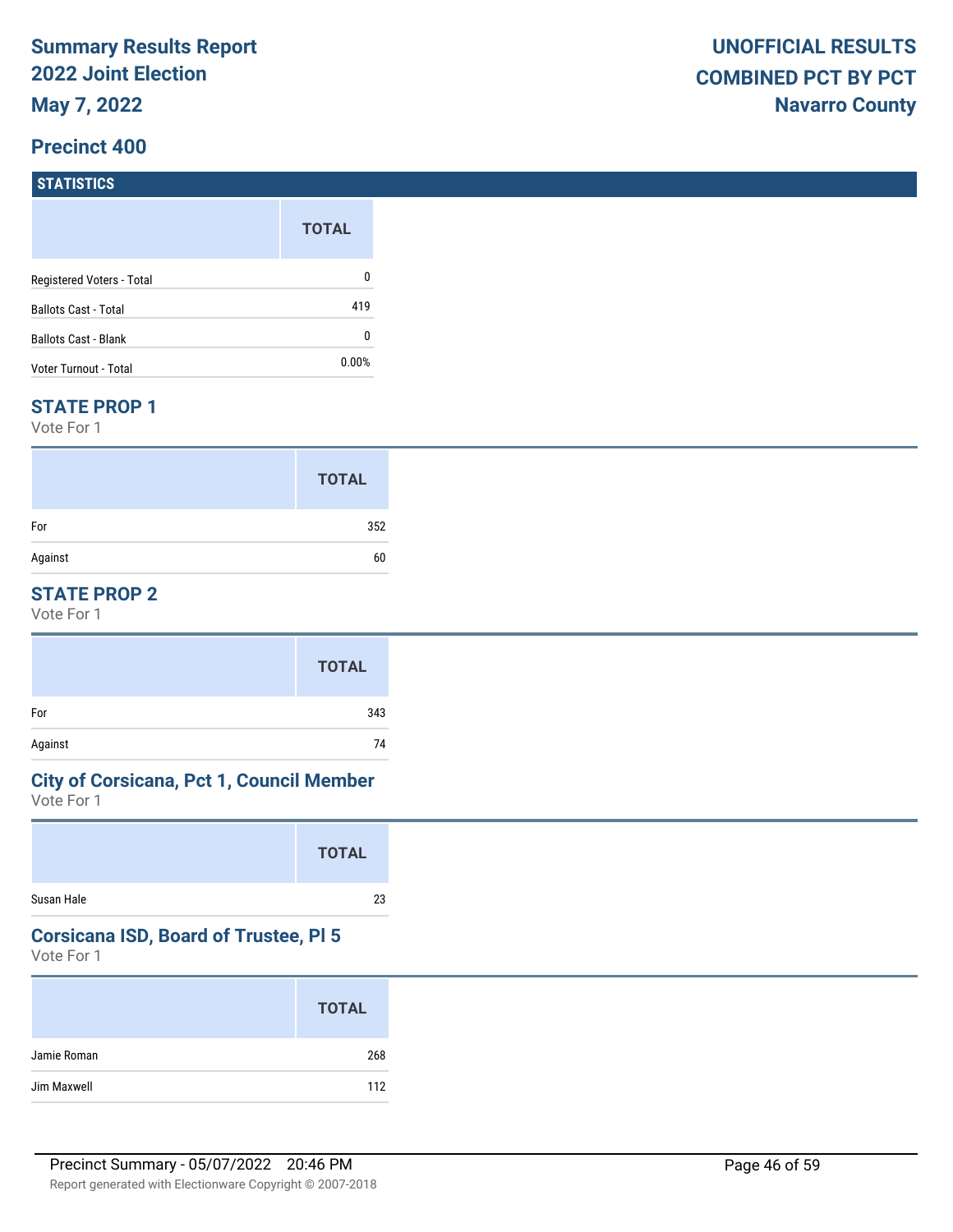**May 7, 2022**

### **Precinct 400**

### **Corsicana ISD, Board of Trustee, Pl 6**

Vote For 1

|               | <b>TOTAL</b> |  |
|---------------|--------------|--|
| Leah Blackard | 353          |  |

### **Corsicana ISD, Board of Trustee, Pl 7**

Vote For 1

|                    | <b>TOTAL</b> |
|--------------------|--------------|
| <b>Brad Farmer</b> | 149          |
| Melissa Castillo   | 124          |
| Daylon Caldwell    | 129          |

# **Corsicana ISD, Proposition A**

Vote For 1

# **Corsicana ISD, Proposition B**

|         | <b>TOTAL</b> |
|---------|--------------|
| For     | 161          |
| Against | 256          |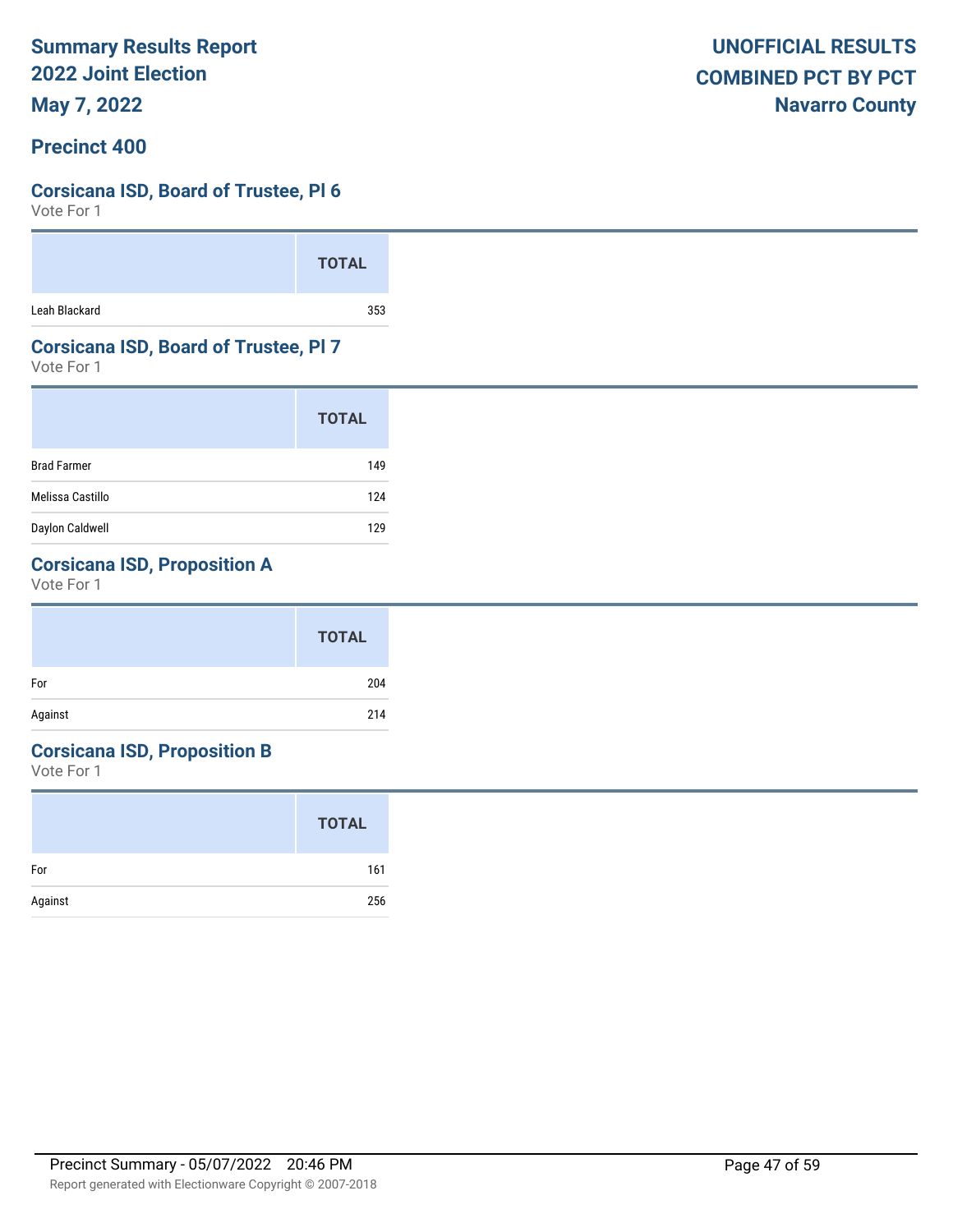### **STATISTICS**

|                             | <b>TOTAL</b> |
|-----------------------------|--------------|
| Registered Voters - Total   | 0            |
| <b>Ballots Cast - Total</b> | 94           |
| <b>Ballots Cast - Blank</b> | 0            |
| Voter Turnout - Total       | $0.00\%$     |

#### **STATE PROP 1**

Vote For 1

|         | <b>TOTAL</b> |
|---------|--------------|
| For     | 78           |
| Against | 15           |

### **STATE PROP 2**

Vote For 1

|         | <b>TOTAL</b> |
|---------|--------------|
| For     | 70           |
| Against | 22           |

# **City of Corsicana, Pct 1, Council Member**

Vote For 1

|            | <b>TOTAL</b> |
|------------|--------------|
| Susan Hale | 69           |

# **Corsicana ISD, Board of Trustee, Pl 5**

|             | <b>TOTAL</b> |
|-------------|--------------|
| Jamie Roman | 57           |
| Jim Maxwell | 30           |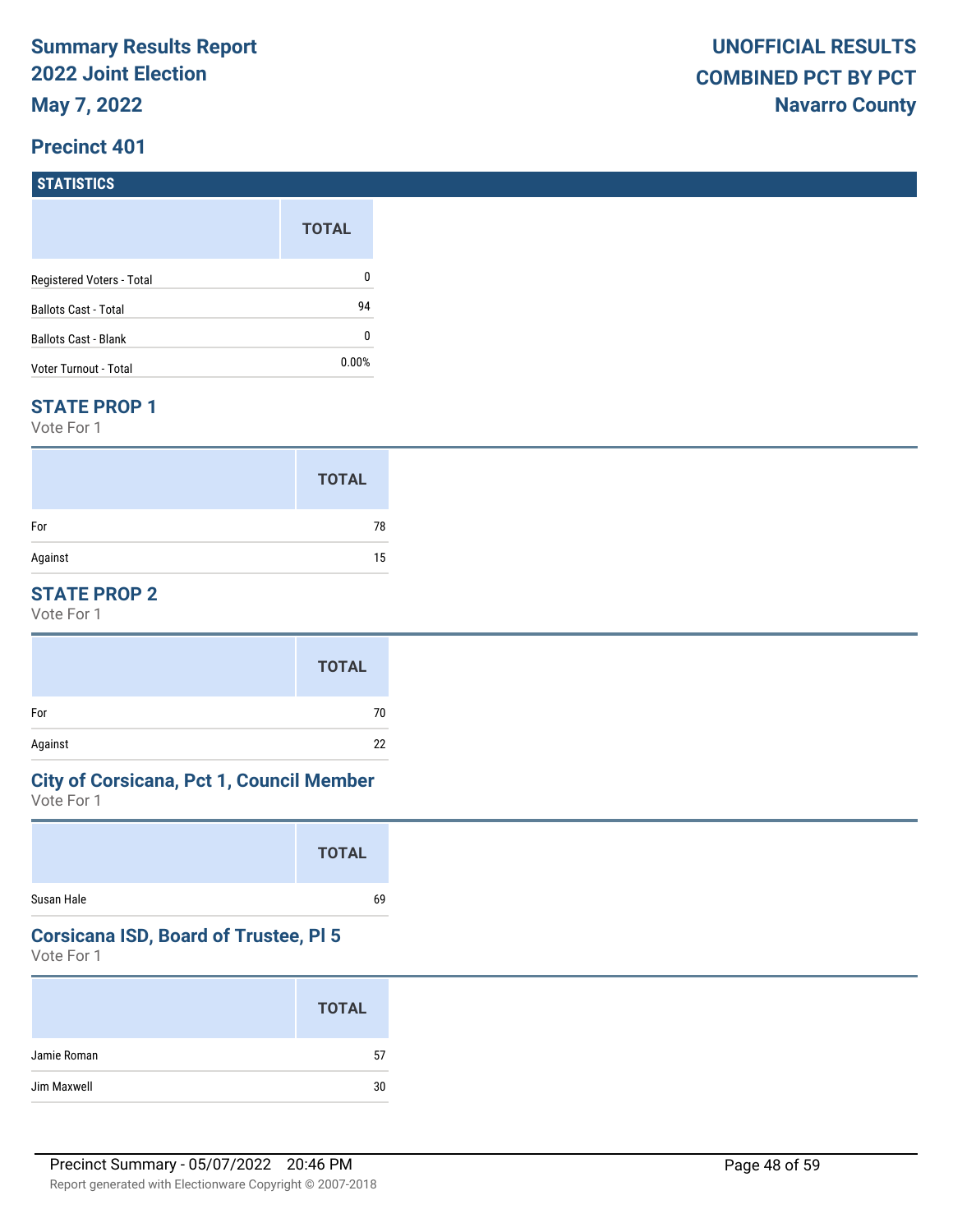**May 7, 2022**

### **Precinct 401**

### **Corsicana ISD, Board of Trustee, Pl 6**

Vote For 1

|               | <b>TOTAL</b> |  |
|---------------|--------------|--|
| Leah Blackard | 73           |  |

### **Corsicana ISD, Board of Trustee, Pl 7**

Vote For 1

|                    | <b>TOTAL</b> |
|--------------------|--------------|
| <b>Brad Farmer</b> | 32           |
| Melissa Castillo   | 30           |
| Daylon Caldwell    | 26           |

# **Corsicana ISD, Proposition A**

Vote For 1

#### **Corsicana ISD, Proposition B**

|         | <b>TOTAL</b> |
|---------|--------------|
| For     | 31           |
| Against | 6            |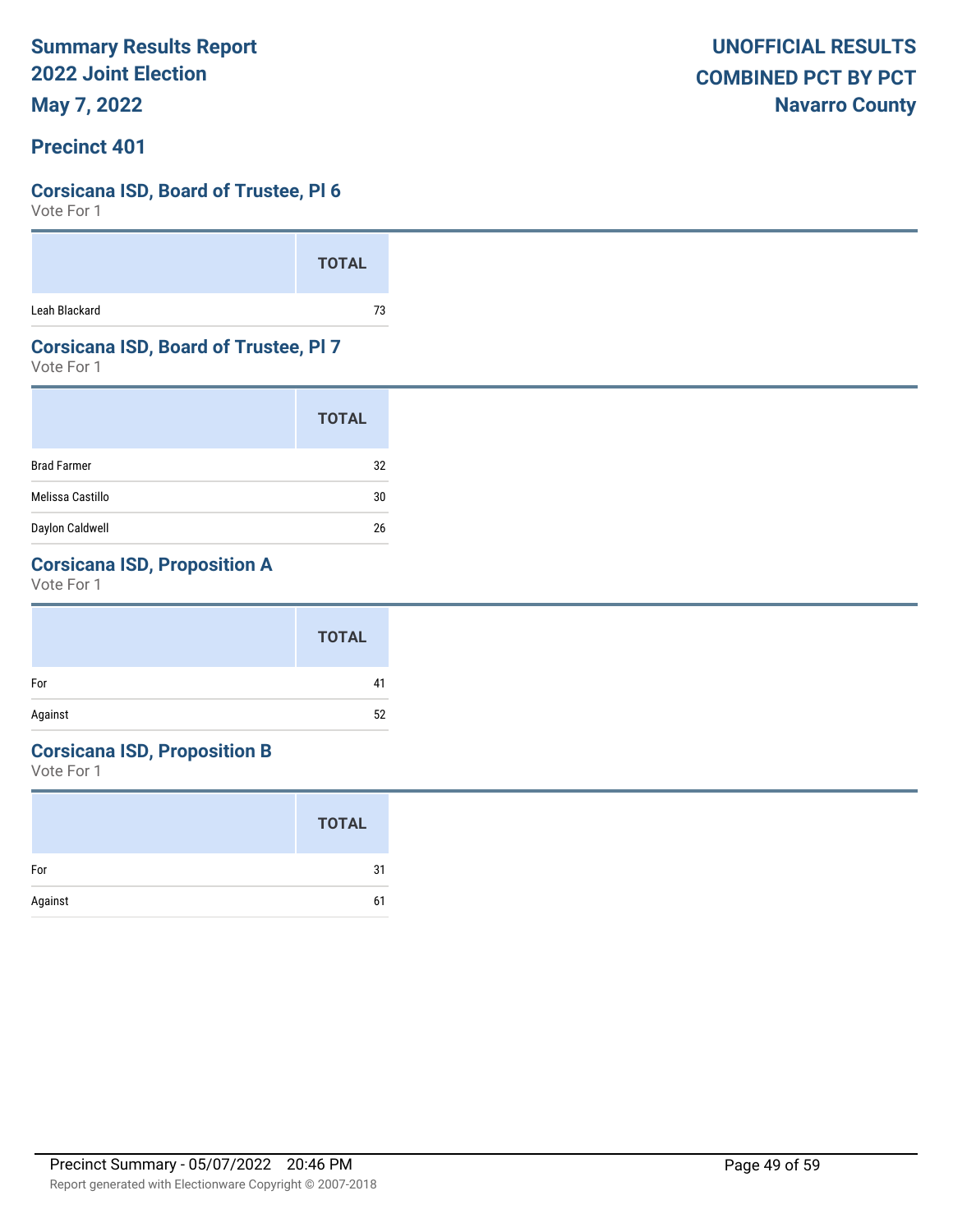#### **STATISTICS**

|                             | <b>TOTAL</b> |
|-----------------------------|--------------|
| Registered Voters - Total   | 0            |
| <b>Ballots Cast - Total</b> | 430          |
| <b>Ballots Cast - Blank</b> | 0            |
| Voter Turnout - Total       | $0.00\%$     |

#### **STATE PROP 1**

Vote For 1

|         | <b>TOTAL</b> |
|---------|--------------|
| For     | 347          |
| Against | 74           |

### **STATE PROP 2**

Vote For 1

|         | <b>TOTAL</b> |
|---------|--------------|
| For     | 349          |
| Against | 76           |

#### **Corsicana ISD, Board of Trustee, Pl 5**

Vote For 1

|             | <b>TOTAL</b> |
|-------------|--------------|
| Jamie Roman | 259          |
| Jim Maxwell | 126          |

#### **Corsicana ISD, Board of Trustee, Pl 6**

|               | <b>TOTAL</b> |
|---------------|--------------|
| Leah Blackard | 355          |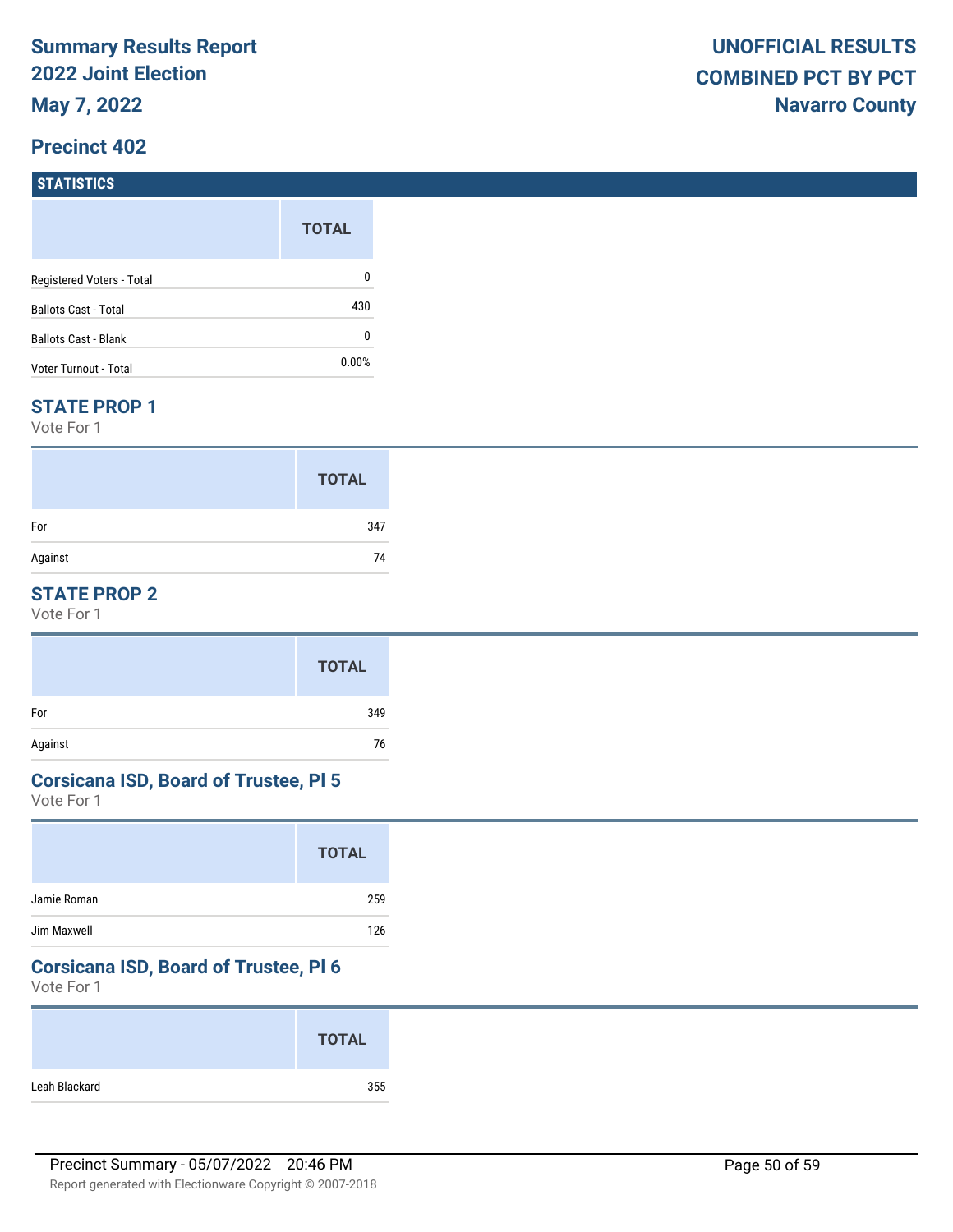### **Corsicana ISD, Board of Trustee, Pl 7**

Vote For 1

|                    | <b>TOTAL</b> |
|--------------------|--------------|
| <b>Brad Farmer</b> | 182          |
| Melissa Castillo   | 114          |
| Daylon Caldwell    | 115          |

# **Corsicana ISD, Proposition A**

Vote For 1

|         | <b>TOTAL</b> |
|---------|--------------|
| For     | 199          |
| Against | 231          |

# **Corsicana ISD, Proposition B**

|         | <b>TOTAL</b> |
|---------|--------------|
| For     | 146          |
| Against | 283          |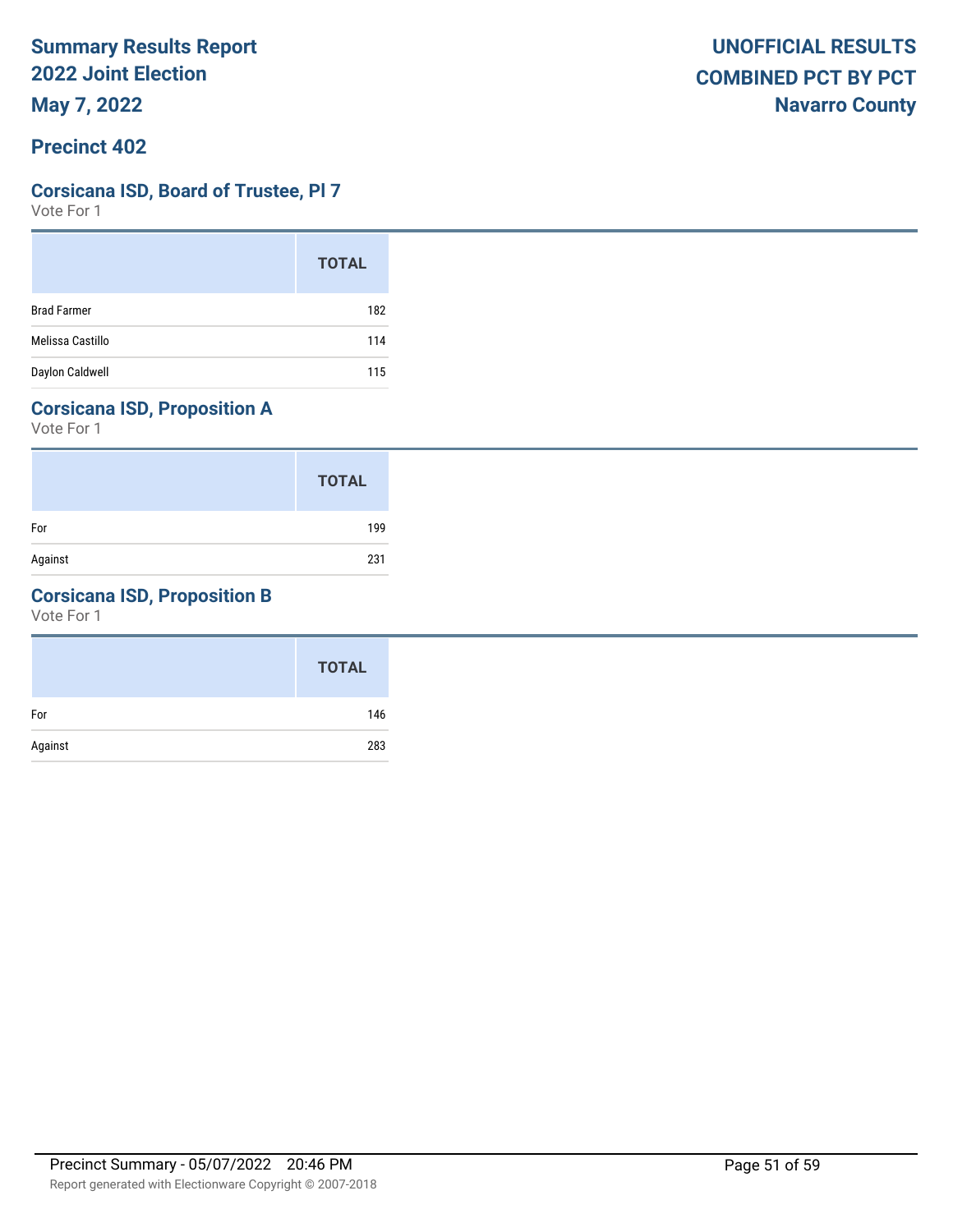# **STATISTICS**

|                             | <b>TOTAL</b> |  |
|-----------------------------|--------------|--|
| Registered Voters - Total   | 0            |  |
| <b>Ballots Cast - Total</b> | 275          |  |
| <b>Ballots Cast - Blank</b> | 0            |  |
| Voter Turnout - Total       | $0.00\%$     |  |

#### **STATE PROP 1**

Vote For 1

|         | <b>TOTAL</b> |
|---------|--------------|
| For     | 215          |
| Against | 48           |

## **STATE PROP 2**

Vote For 1

#### Vote For 2 **Blooming Grove ISD School Board Trustees**

|                  | <b>TOTAL</b> |
|------------------|--------------|
| Jon Southard     | 130          |
| Valerie Richards | 151          |
| Derek Weaver     | 176          |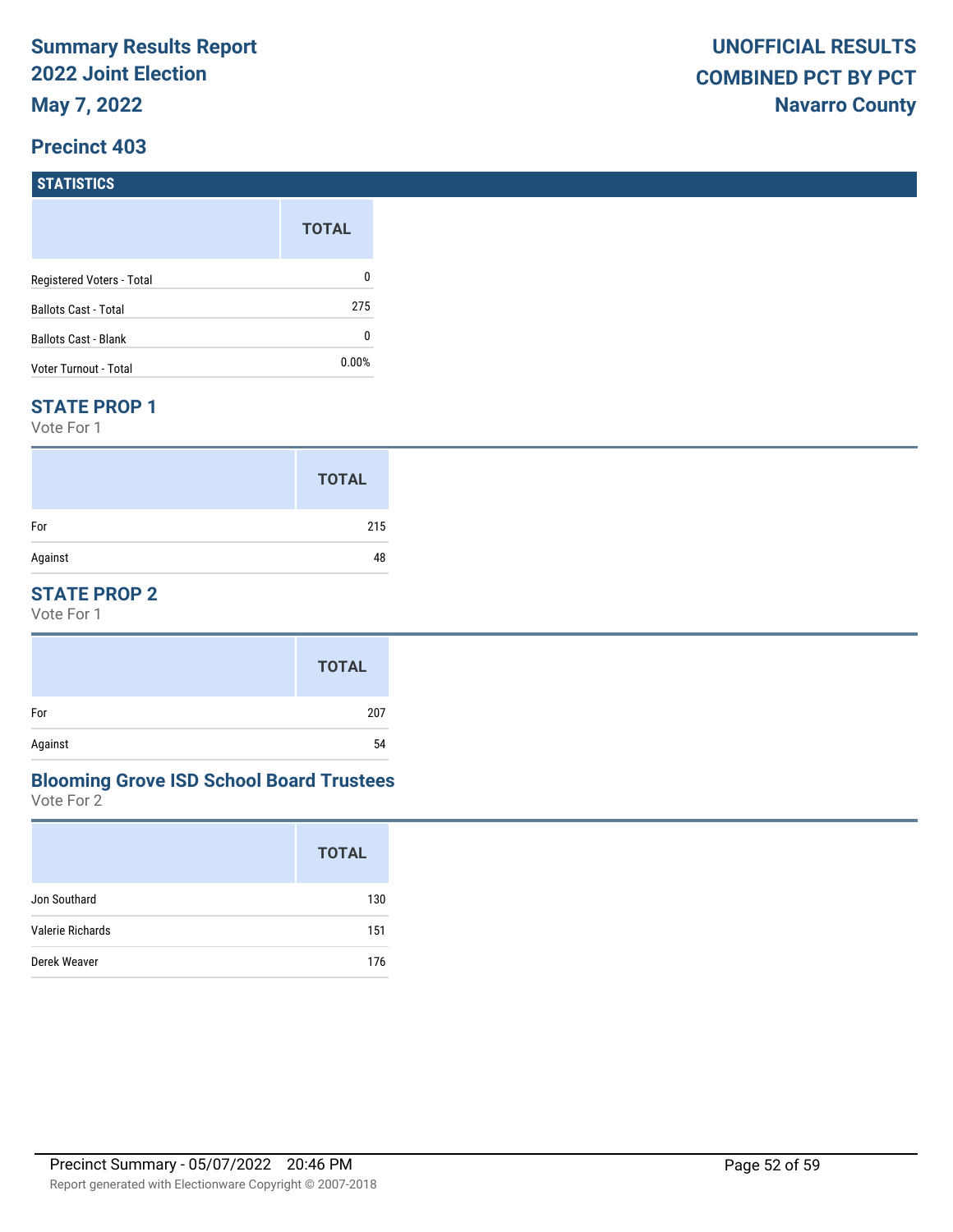**May 7, 2022**

### **Precinct 403**

### **Corsicana ISD, Board of Trustee, Pl 5**

Vote For 1

|             | <b>TOTAL</b> |
|-------------|--------------|
| Jamie Roman | 0            |
| Jim Maxwell | 2            |

#### **Corsicana ISD, Board of Trustee, Pl 6**

Vote For 1

|               | <b>TOTAL</b> |
|---------------|--------------|
| Leah Blackard |              |

# **Corsicana ISD, Board of Trustee, Pl 7**

Vote For 1

|                    | <b>TOTAL</b> |
|--------------------|--------------|
| <b>Brad Farmer</b> | 2            |
| Melissa Castillo   | 0            |
| Daylon Caldwell    | 0            |

# **Corsicana ISD, Proposition A**

Vote For 1

|         | <b>TOTAL</b> |  |
|---------|--------------|--|
| For     | 0            |  |
| Against | 2            |  |

# **Corsicana ISD, Proposition B**

|         | <b>TOTAL</b> |
|---------|--------------|
| For     | O            |
| Against | c            |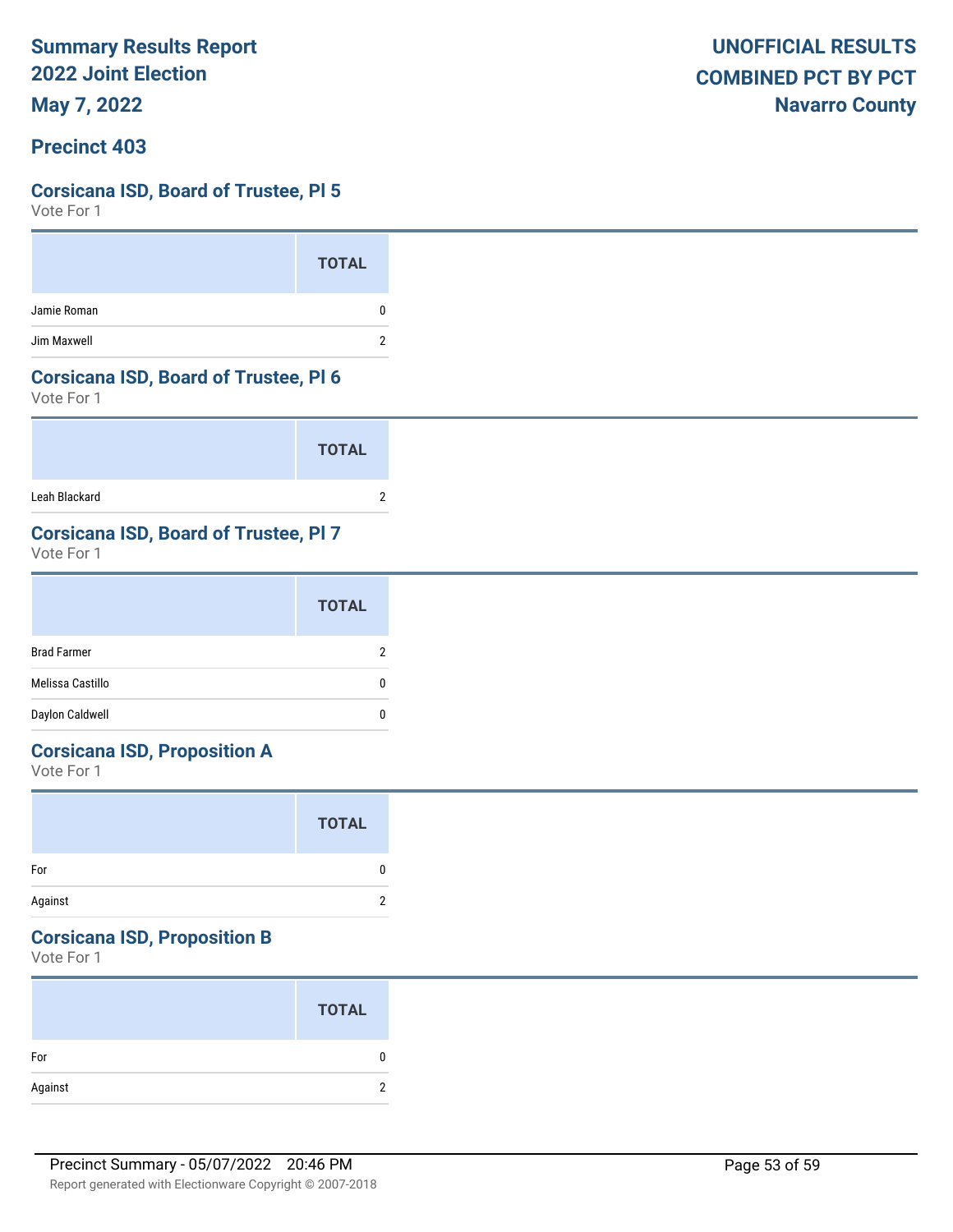#### **Precinct 404**

#### **STATISTICS**

|                             | <b>TOTAL</b> |
|-----------------------------|--------------|
| Registered Voters - Total   | 0            |
| <b>Ballots Cast - Total</b> | 97           |
| <b>Ballots Cast - Blank</b> | 0            |
| Voter Turnout - Total       | 0.00%        |

#### **STATE PROP 1**

Vote For 1

|         | <b>TOTAL</b> |
|---------|--------------|
| For     | 85           |
| Against | 11           |

### **STATE PROP 2**

Vote For 1

#### Vote For 2 **Blooming Grove ISD School Board Trustees**

| <b>TOTAL</b> |
|--------------|
| 15           |
| 11           |
| 17           |
|              |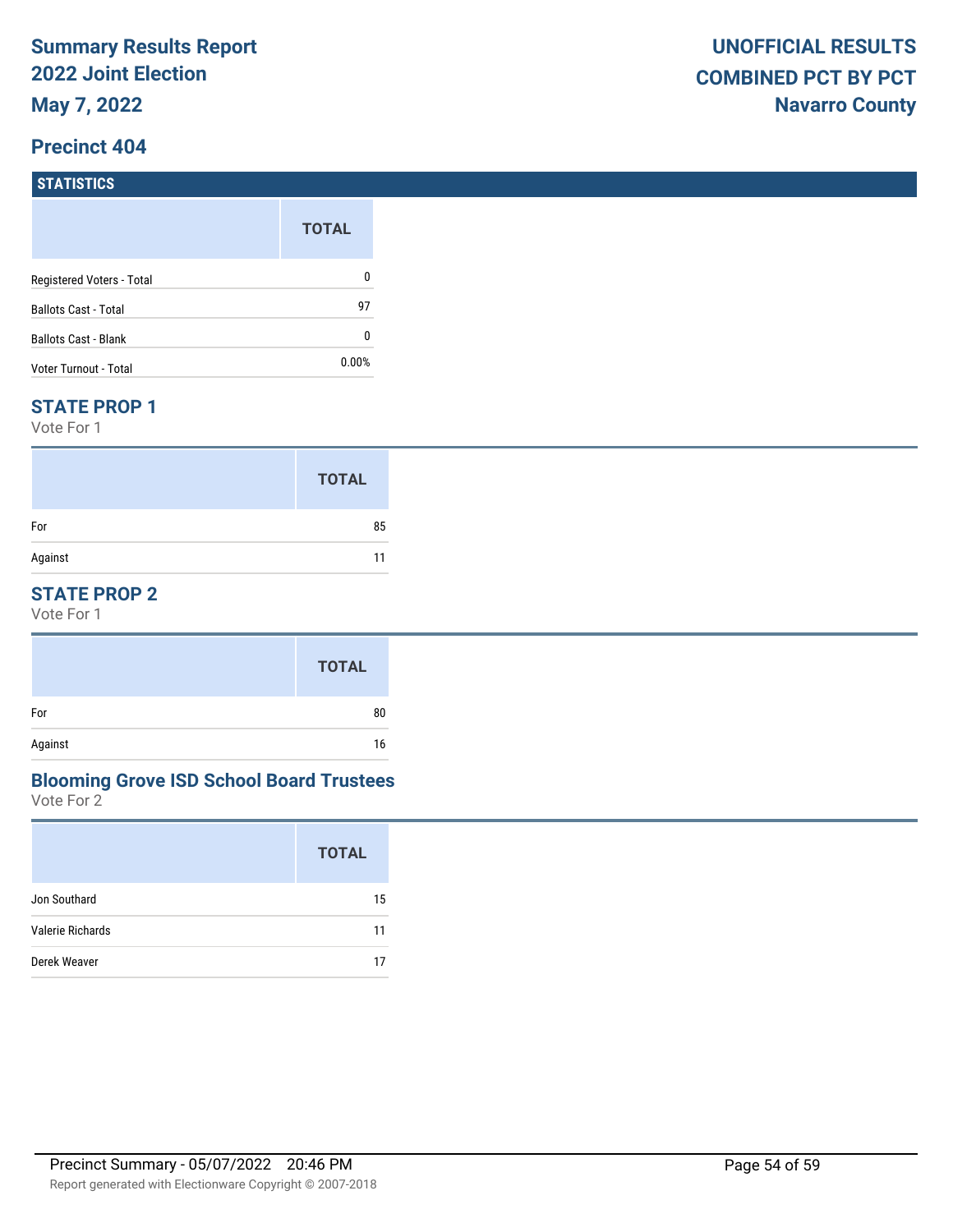### **Precinct 404**

# **Dawson ISD, Trustee**

|                               | <b>TOTAL</b> |
|-------------------------------|--------------|
| Kacee Boatright               |              |
| Suzanne Hasse                 | 2            |
| Samara McLennan               | 4            |
| Kathryn Freeland-Foley        | 6            |
| <b>Charles "Chuck" Raines</b> |              |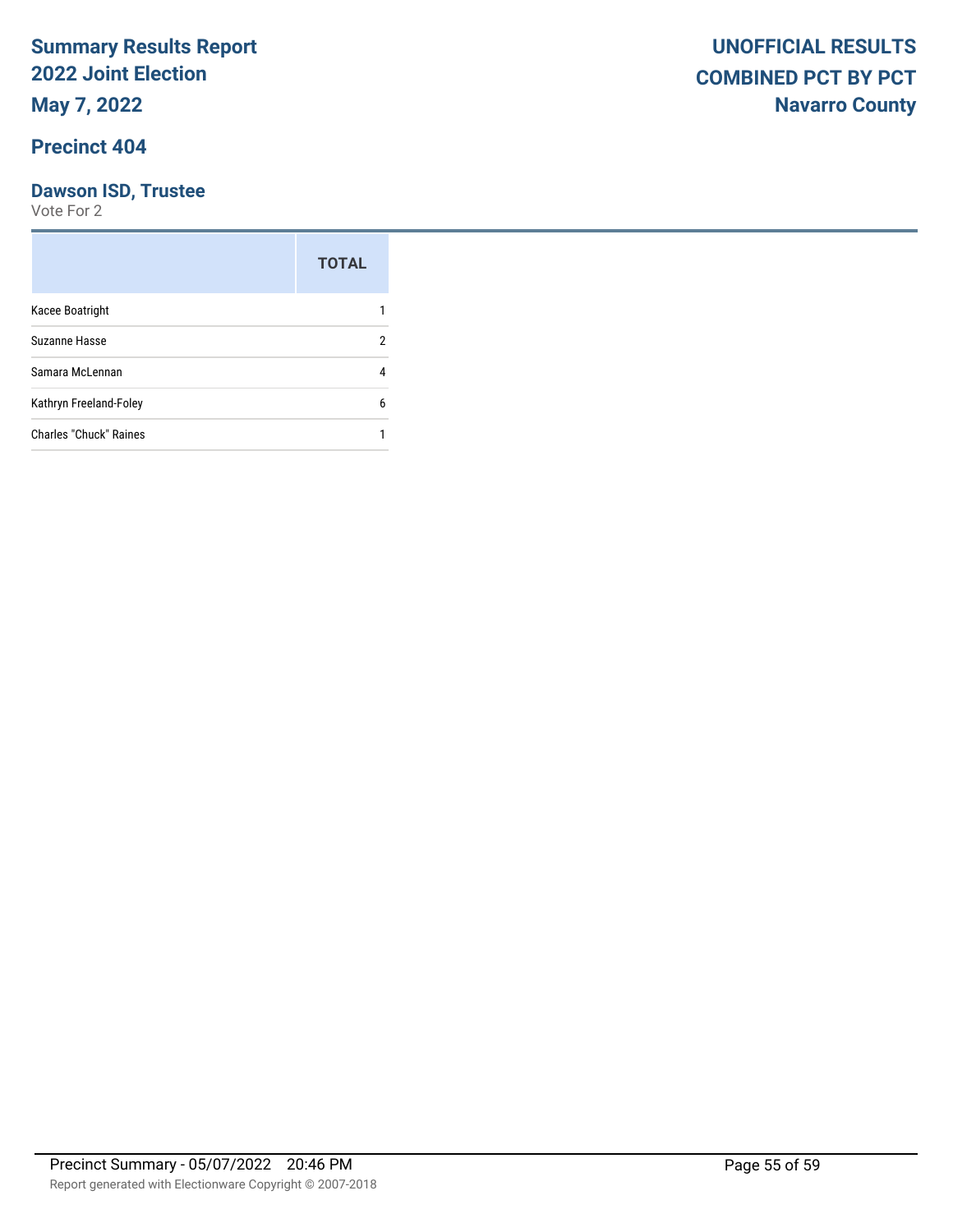# **STATISTICS**

|                           | <b>TOTAL</b> |
|---------------------------|--------------|
| Registered Voters - Total | 0            |
| Ballots Cast - Total      | 105          |
| Ballots Cast - Blank      | 0            |
| Voter Turnout - Total     | $0.00\%$     |

#### **STATE PROP 1**

Vote For 1

|         | <b>TOTAL</b> |
|---------|--------------|
| For     | 91           |
| Against | 8            |

### **STATE PROP 2**

Vote For 1

#### Vote For 2 **Blooming Grove ISD School Board Trustees**

|                  | <b>TOTAL</b> |
|------------------|--------------|
| Jon Southard     | 27           |
| Valerie Richards | 16           |
| Derek Weaver     | 19           |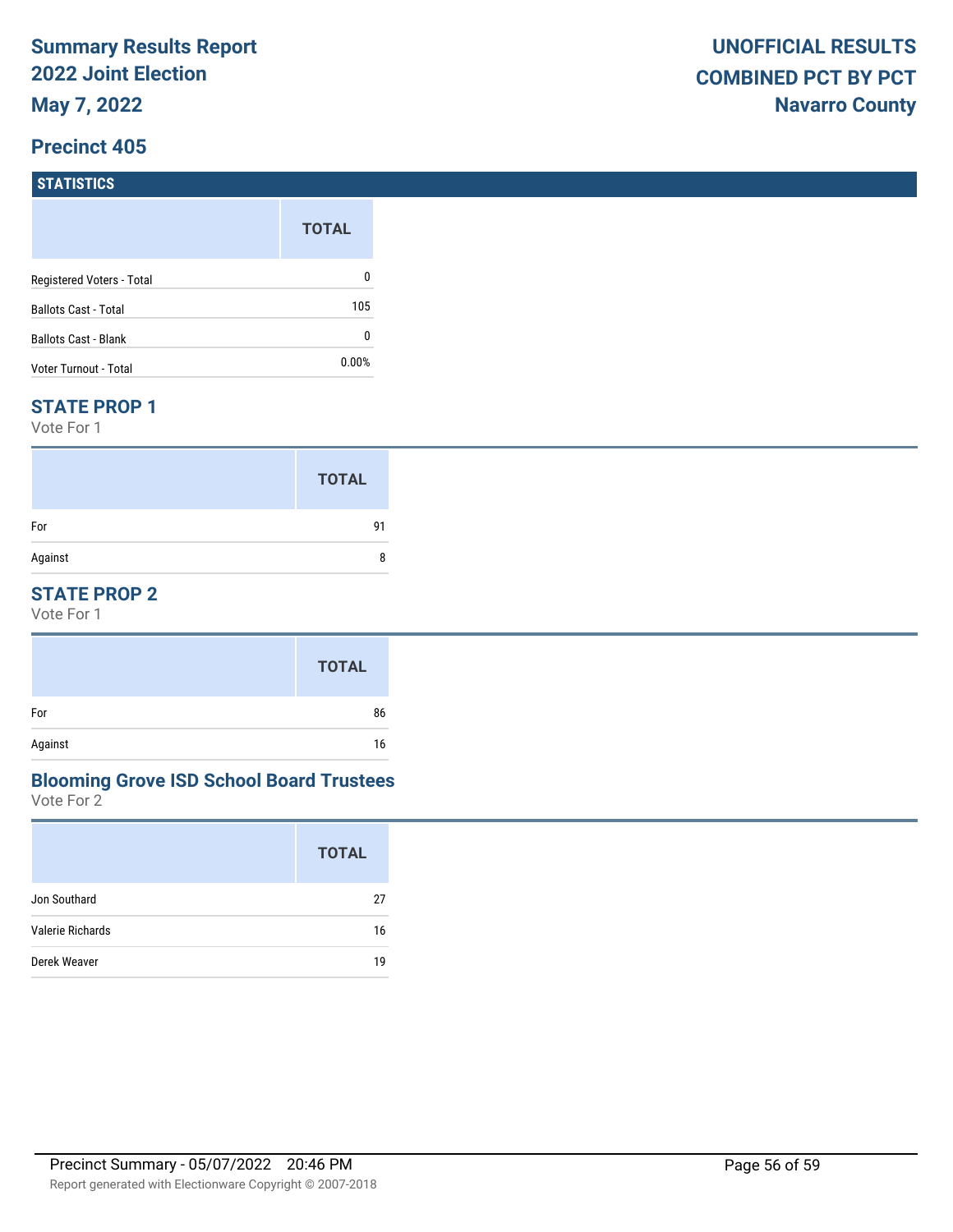**May 7, 2022**

### **Precinct 405**

### **Corsicana ISD, Board of Trustee, Pl 5**

Vote For 1

|             | <b>TOTAL</b> |
|-------------|--------------|
| Jamie Roman |              |
| Jim Maxwell | U            |

#### **Corsicana ISD, Board of Trustee, Pl 6**

Vote For 1

|               | <b>TOTAL</b> |
|---------------|--------------|
| Leah Blackard |              |

# **Corsicana ISD, Board of Trustee, Pl 7**

Vote For 1

|                    | <b>TOTAL</b> |
|--------------------|--------------|
| <b>Brad Farmer</b> | 3            |
| Melissa Castillo   | 0            |
| Daylon Caldwell    | 0            |

# **Corsicana ISD, Proposition A**

Vote For 1

|         | <b>TOTAL</b> |  |
|---------|--------------|--|
| For     | 2            |  |
| Against | 2            |  |

# **Corsicana ISD, Proposition B**

|         | <b>TOTAL</b> |
|---------|--------------|
| For     |              |
| Against | c            |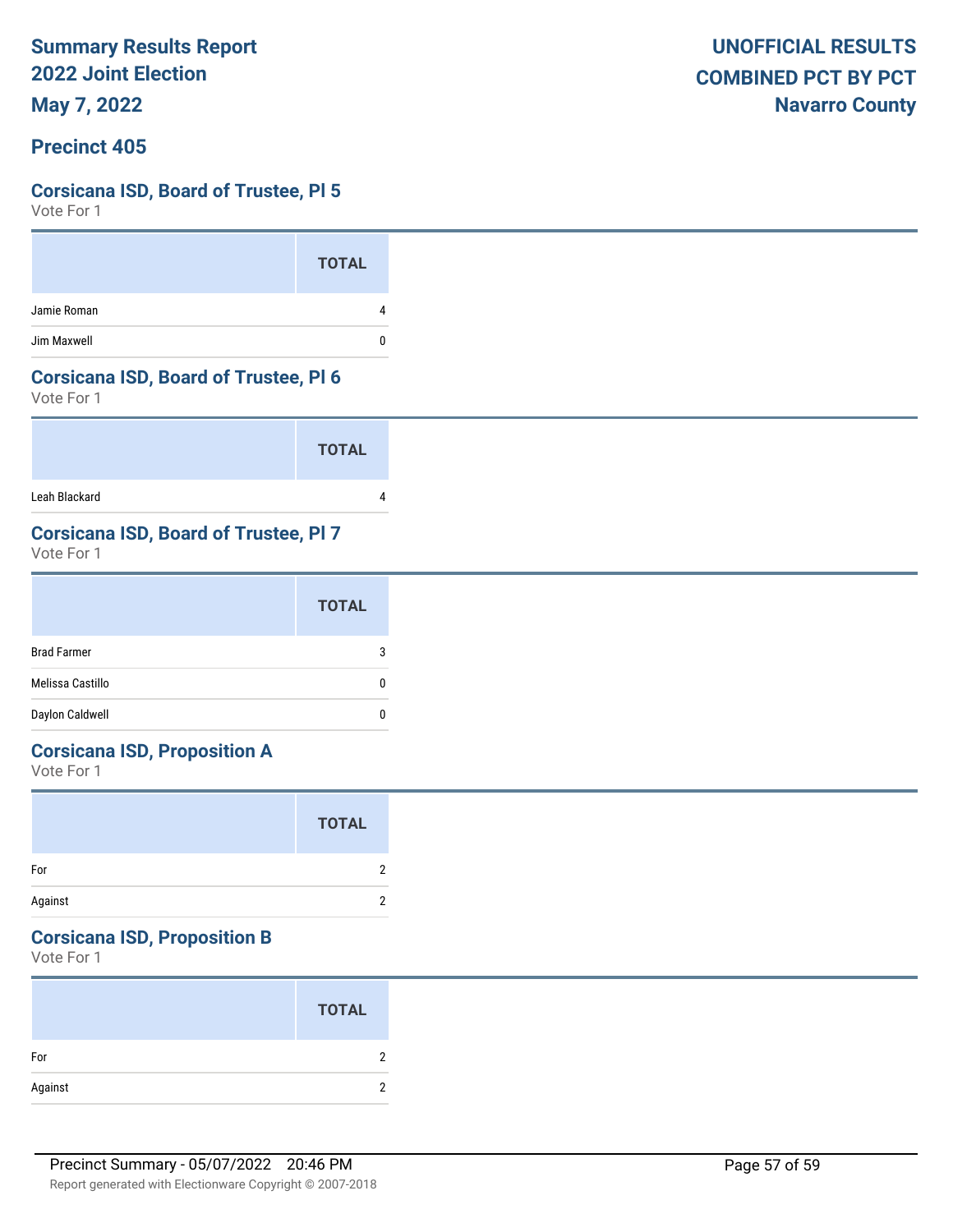## **Precinct 405**

# **Dawson ISD, Trustee**

|                               | <b>TOTAL</b> |
|-------------------------------|--------------|
| Kacee Boatright               | 25           |
| Suzanne Hasse                 | 19           |
| Samara McLennan               | 11           |
| Kathryn Freeland-Foley        | 36           |
| <b>Charles "Chuck" Raines</b> | 13           |